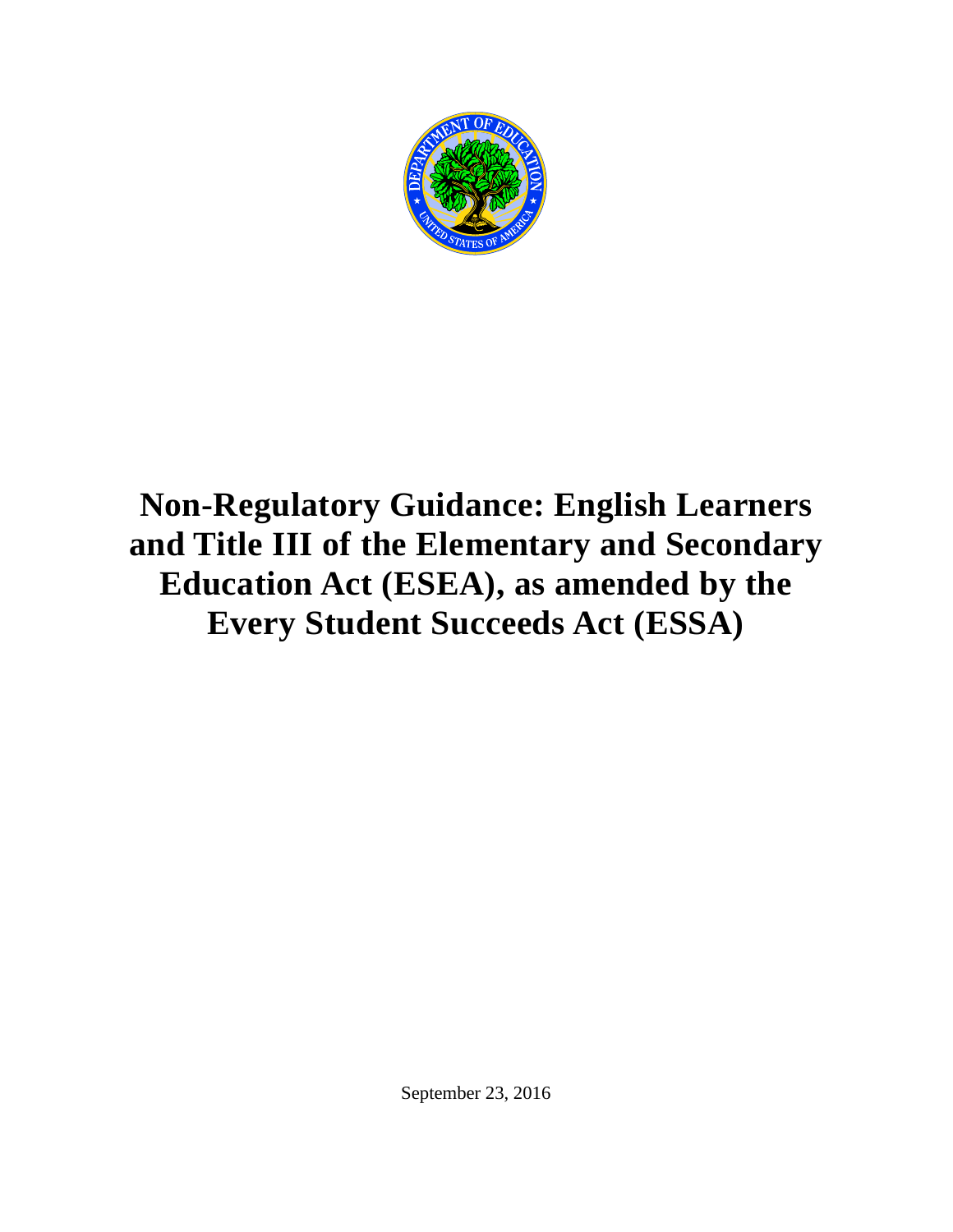# **Table of Contents**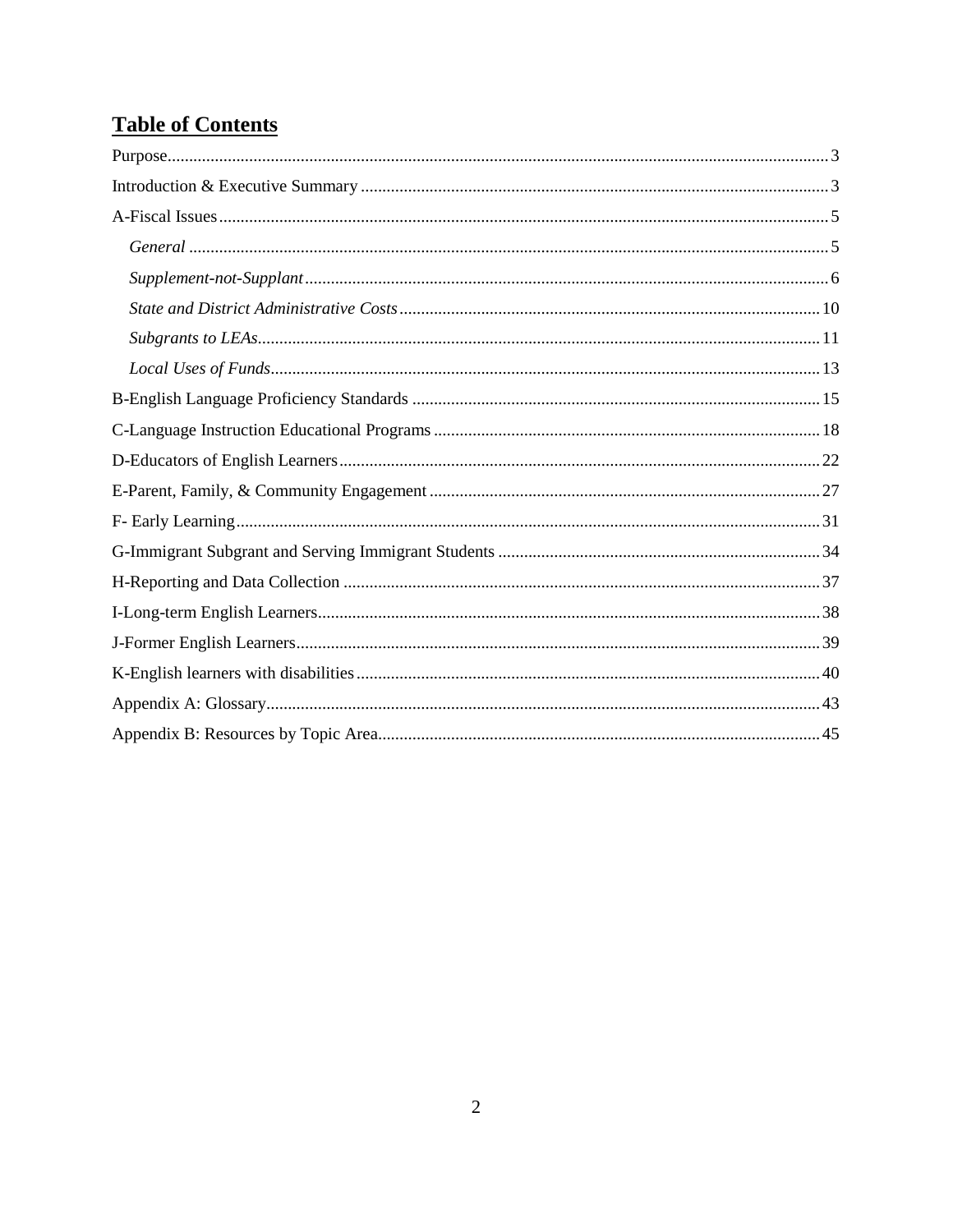# <span id="page-2-0"></span>**Purpose**

l

*The U.S. Department of Education (Department) has determined that this guidance is significant guidance under the Office of Management and Budget's Final Bulletin for Agency Good Guidance Practices, 72 Fed. Reg. 3432 (Jan. 25, 2007). See* 

*[www.whitehouse.gov/sites/default/files/omb/memoranda/fy2007/m07-07.pdf.](http://www.whitehouse.gov/sites/default/files/omb/memoranda/fy2007/m07-07.pdf) Significant guidance is nonbinding and does not create or impose new legal requirements.*

*The Department is issuing this guidance to provide States and local educational agencies (LEAs) with information to assist them in meeting their obligations under Title III of the Elementary and Secondary Education Act of 1965 (ESEA), as amended by the Every Student Succeeds Act of 2015 (ESSA). This guidance also provides members of the public with information about their rights under this law and other relevant laws and regulations.*

*Once this guidance is in effect (after the 2016-2017 school year) this guidance supersedes the 2008* [Notice of Final Interpretations of Title III of the ESEA, as amended by the No Child Left Behind Act](https://www.federalregister.gov/articles/2008/10/17/E8-24702/title-iii-of-the-elementary-and-secondary-education-act-of-1965-esea-as-amended-by-the-no-child-left)  [\(NCLB\),](https://www.federalregister.gov/articles/2008/10/17/E8-24702/title-iii-of-the-elementary-and-secondary-education-act-of-1965-esea-as-amended-by-the-no-child-left) and the [2008 Guidance on the Supplement Not Supplant Provision of Title III of the ESEA.](http://www2.ed.gov/programs/sfgp/supguide.pdf)

*If you are interested in commenting on this guidance, please email us your comment at*  [OESEGuidanceDocument@ed.gov](mailto:OESEGuidanceDocument@ed.gov) *or write to us at the following address:* 

U.S. Department of Education

Office of Elementary and Secondary Education

400 Maryland Avenue, S.W.

Washington, D.C. 20202

*For further information about the Department's guidance processes, please visit [www2.ed.gov/policy/gen/guid/significant-guidance.html.](http://www2.ed.gov/policy/gen/guid/significant-guidance.html)*

# <span id="page-2-1"></span>**Introduction & Executive Summary**

In the last several decades, English learners  $(ELs)^{1}$  $(ELs)^{1}$  $(ELs)^{1}$  have been among the fastest-growing populations in our Nation's schools. ELs comprise nearly 10 percent of the student population nationwide, and in many schools, local educational agencies (LEAs) and States, account for an even higher percentage of the student population.<sup>[2](#page-2-3)</sup> ELs also comprise a highly diverse group of students who bring with them valuable cultural and linguistic assets, including their home languages. Yet despite these many assets, ELs face significant opportunity and academic achievement gaps compared to their non-EL peers. For example, in school year 2013-2014, the high school graduation rate for ELs was just 62.6 percent, compared to 82.3 percent for all students.<sup>[3](#page-2-4)</sup> With effective, research-based supports and access to excellent educators, ELs can

<span id="page-2-2"></span> $<sup>1</sup>$  In the ESEA, as amended by the ESSA, the term, 'English learner' replaces the term 'limited English proficient'</sup> used in section 9101 of the ESEA, as amended by the No Child Left Behind Act (NCLB). Please see the glossary

<span id="page-2-3"></span>section of this document for the definition of "English learner."<br>
<sup>2</sup> Biennial Report to Congress on the Implementation of the Title III Grant Program. (October 2015) *Available at*:<br>
http://www2.ed.gov/about/offices/list

<span id="page-2-4"></span><sup>&</sup>lt;sup>3</sup> National Center for Education Statistics (2014). Table 1. Public high school 4-year adjusted cohort graduation rate (ACGR), by race/ethnicity and selected demographics for the United States, the 50 States, and the District of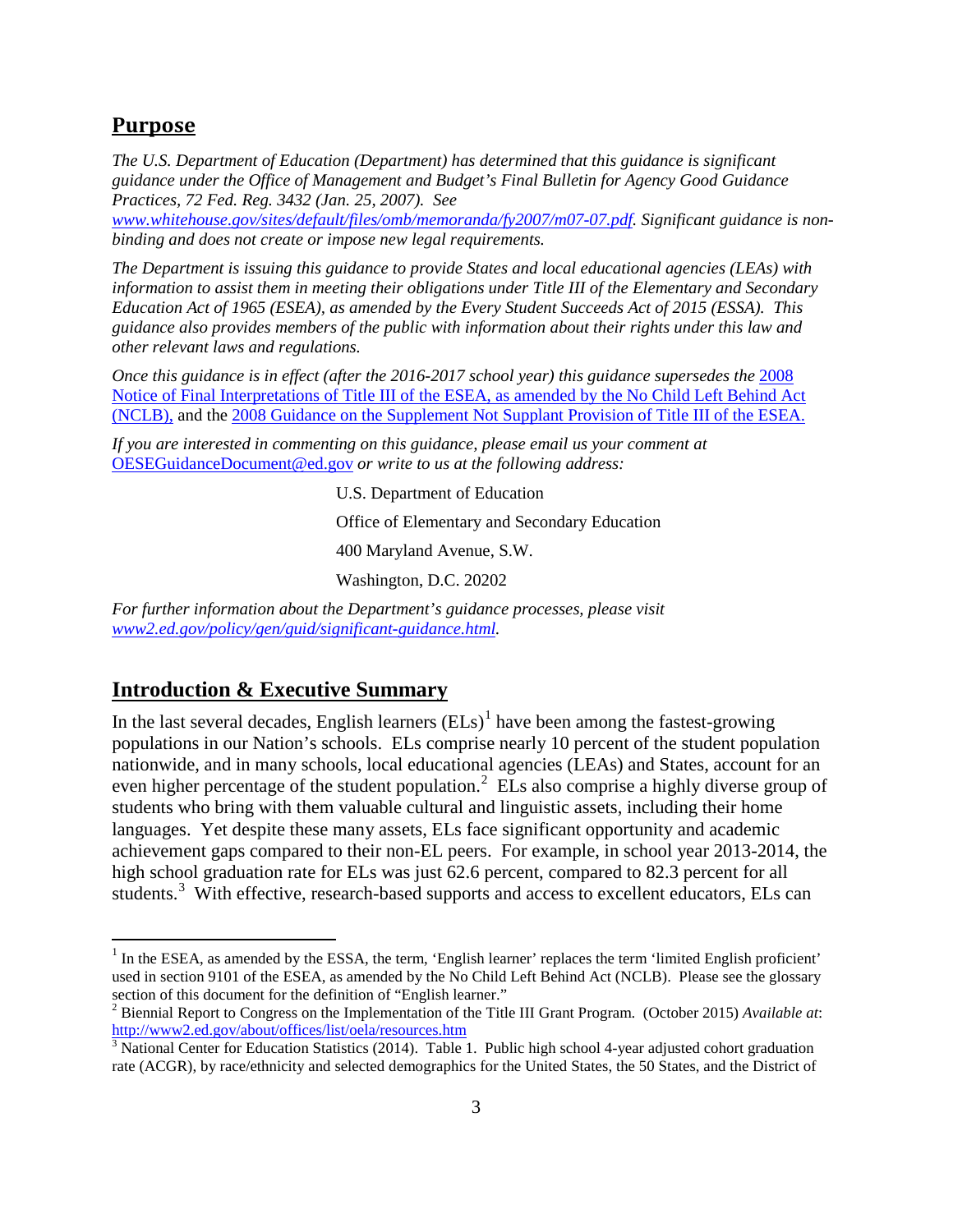achieve English language proficiency and perform academically at the same high levels as their non-EL peers.

The ESSA recognizes the unique needs of ELs, including by acknowledging the heterogeneity within the EL subgroup (*e.g.*, recognizing separate groups of ELs such as English learners with disabilities, recently arrived ELs, and long-term ELs). It moves several provisions relevant to ELs (*e.g.*, accountability for performance on the English language proficiency assessment) from Title III, Part A of the ESEA as amended by the ESSA (Title III) to Title I, Part A (Title I) of the ESEA. This guidance addresses Title III State formula grants, as well as limited portions of Title I pertaining to ELs.<sup>[4](#page-3-0)</sup> As States and LEAs begin to implement these changes to the ESEA, we encourage close collaboration among staff who administer Title I and Title III programs.

This guidance addresses how Title III funds may be used to provide supplemental services that improve the English language proficiency and academic achievement of ELs, including through the provision of language instruction educational programs (LIEPs) and activities that increase the knowledge and skills of teachers who serve ELs. All services provided to ELs using Title III funds must supplement, and not supplant, the services that must be provided to ELs under Title VI of the Civil Rights Act of 1964 (Title VI), the Equal Educational Opportunities Act of 1974 (EEOA), and other requirements, including those under State or local laws. [5](#page-3-1) This guidance does not address the inclusion of ELs in academic content assessments in reading/language arts, mathematics, and science, English language proficiency assessments, accountability and school improvement under Title I, or the new Title III requirement that all States establish and implement standardized statewide entrance and exit procedures for ELs, as these topics will be addressed through rulemaking.

In general, the ESSA amendments to Title I and Title III take effect beginning on July 1, 2017. Thus, we recommend that States and LEAs begin planning for the implementation of these changes in fall or winter 2016. While this guidance largely focuses on changes due to the ESSA amendments, it also clarifies issues that have been addressed in previous guidance documents on ELs<sup>[6](#page-3-2)</sup> and Title III and addresses new topics that stakeholders recommended through Department

 $\overline{\phantom{a}}$ 

Columbia: School year 2013–14. Retrieved from:<br>https://nces.ed.gov/ccd/tables/ACGR\_RE\_and\_characteristics\_2013-14.asp.

<span id="page-3-0"></span><sup>&</sup>lt;sup>4</sup> Title III includes two types of subgrants to LEAs: EL formula subgrants (See ESEA section 3111 and 3114(a)) and immigrant children and youth subgrants. (ESEA section 3114(d)). Title III also includes two discretionary grant programs, which are not addressed in this guidance. (See ESEA Sections 3112 and 3131).

<span id="page-3-1"></span> $5$  As recipients of Federal financial assistance under ESEA and other Department-funded grant programs, and as public entities, States and LEAs must also not discriminate against ELs in their educational programs based on race, color, national origin, sex, age, or disability. The Department's Office for Civil Rights (OCR) enforces Federal laws that prohibit discrimination on these bases.

<span id="page-3-2"></span><sup>6</sup> Please also see the 2016 policy issued by the U.S. Department of Health and Human Services and U.S. Department of Education *Policy Statement* on *Supporting the Development of Children who are Dual Language Learners in Early Childhood Programs* which addresses bilingualism and nurturing the native and home languages of our youngest learners. The statement and its recommendations can be found here: [https://www.acf.hhs.gov/sites/default/files/ecd/dll\\_policy\\_statement\\_final.pdf.](https://www.acf.hhs.gov/sites/default/files/ecd/dll_policy_statement_final.pdf)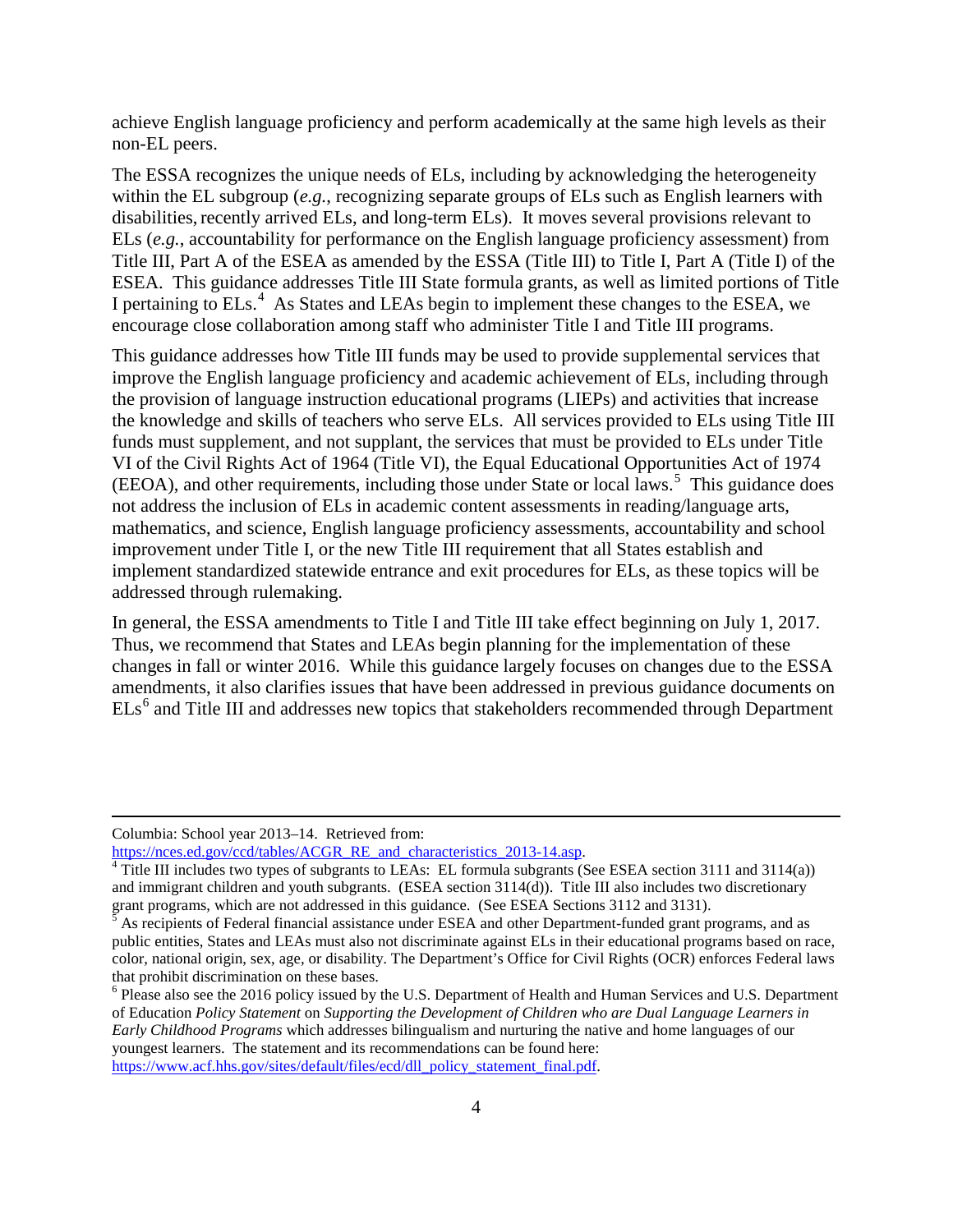outreach. In general, existing Departmental guidance<sup>[7](#page-4-2)</sup> on ELs and Title III is applicable through the 2016-17 school year. After that time, please refer to this guidance instead.

This guidance can assist States, LEAs, and schools to support ELs in achieving college and career readiness, participating in our schools and society, and maintaining their bilingualism as an asset. The Department hopes that this guidance will strengthen State and local efforts to improve educational outcomes for ELs and immigrant children and youth; connect States, LEAs, and schools with promising practices and helpful resources; and promote effective LIEPs for all ELs. Finally, recognizing the diversity of the EL population and the need for supports from cradle to career, this guidance touches upon distinct populations of ELs (*e.g*., English learners with disabilities and long-term ELs) as well as supporting ELs in early learning programs. See the Appendices of this guidance for a glossary and resources.

#### <span id="page-4-0"></span>**A-Fiscal Issues**

#### <span id="page-4-1"></span>*General*

# **A-1. Several provisions in the ESEA**[8](#page-4-3) **regarding ELs have moved from Title III to Title I. How does that affect a State's responsibility with respect to Title III funds, including monitoring an LEA's use of Title III funds?**

Each State is still responsible for using Title III funds in a manner consistent with Federal law and guidelines, and retains all of its oversight responsibilities to ensure that its LEAs spend Title III subgrants in a manner consistent with Federal law and guidelines. See 34 CFR §§76.700- 76.783 for general State administrative responsibilities.

Under Section 3113(b)(3)(F) of the ESEA, each State is required to conduct Title III fiscal monitoring of its LEAs. See 2 CFR §§200.328, 200.331 for State obligations to conduct subrecipient monitoring. A new provision added by the ESSA permits the use of consolidated State administrative funds for fiscal support teams, which can be used for technical assistance to LEA subgrantees. (ESEA Section  $8201(b)(2)(I)$ ).<sup>[9](#page-4-4)</sup> State Educational Agency (SEA) Title I staff should work together with Title III staff to ensure a coordinated approach to serving ELs in the State.

Colleague Letter, will remain valid and are not affected by ESSA. The 2015 Dear Colleague Letter about EL students and LEP parents jointly released by the Department of Education and the Department of Justice is *available* at http://www2.ed.gov/about/offices/list/ocr/letters/colleague-el-201501.pdf.

<span id="page-4-2"></span><sup>7</sup> This includes the [2008 Notice of Final Interpretations of Title III of the ESEA, as amended by the No Child Left](https://www.federalregister.gov/articles/2008/10/17/E8-24702/title-iii-of-the-elementary-and-secondary-education-act-of-1965-esea-as-amended-by-the-no-child-left)  [Behind Act \(NCLB\),](https://www.federalregister.gov/articles/2008/10/17/E8-24702/title-iii-of-the-elementary-and-secondary-education-act-of-1965-esea-as-amended-by-the-no-child-left) and the [2008 Guidance on the Supplement Not Supplant Provision of Title III of the ESEA,](http://www2.ed.gov/programs/sfgp/supguide.pdf) however, the nondiscriminatory requirements of Title VI and the EEOA, as discussed in the 2015 EL Dear

<span id="page-4-3"></span><sup>&</sup>lt;sup>8</sup> Throughout this document, unless otherwise indicated, citations to the ESEA refer to the ESEA, as amended by the ESSA.

<span id="page-4-4"></span><sup>&</sup>lt;sup>9</sup> Note that LEAs can also consolidate administrative funds (see ESEA section 8203), and they can use State and local funds to expand the reach of fiscal support teams without violating any non-supplanting requirement of any of the programs contributing funds. (ESEA section 8203(d)(2)).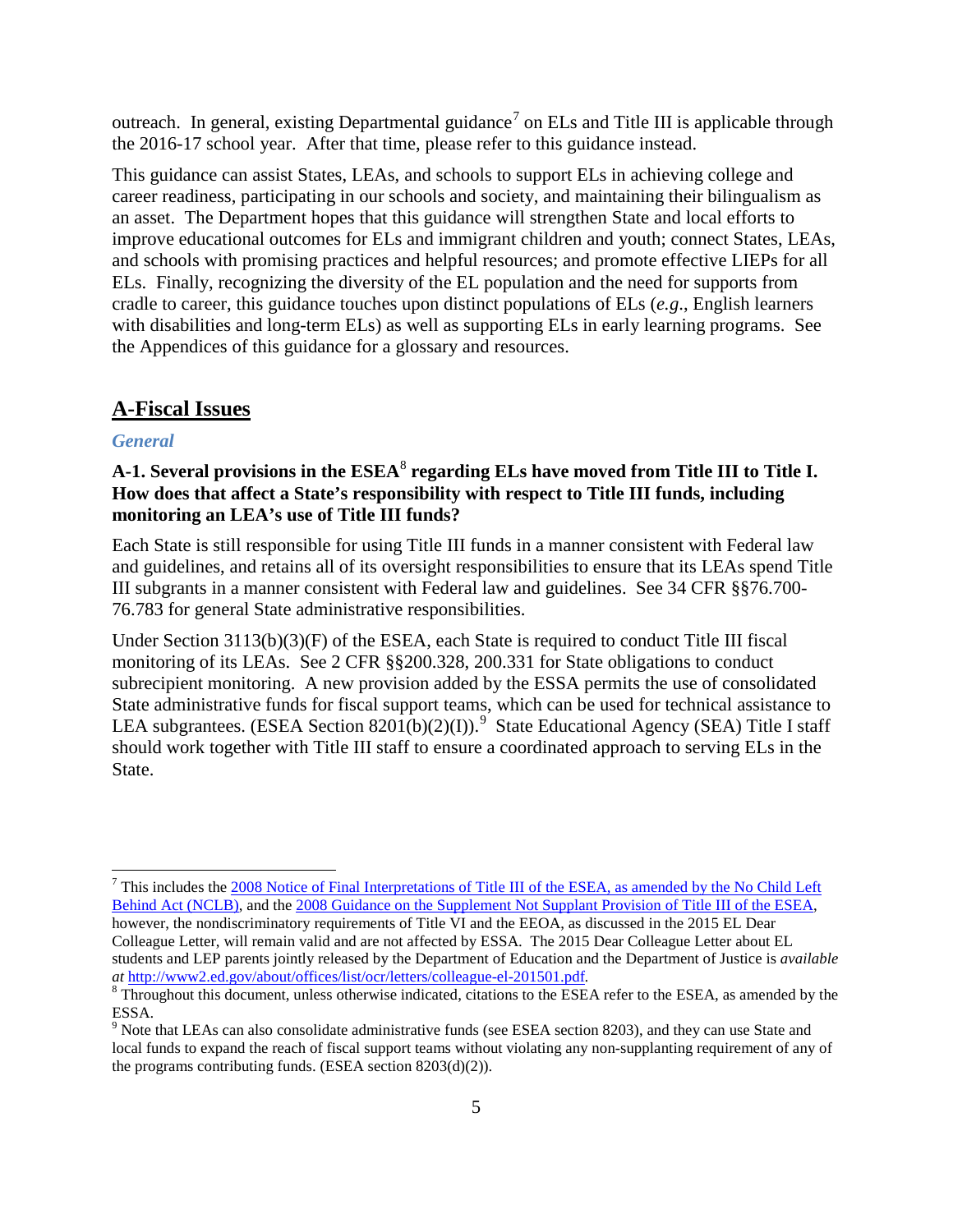#### <span id="page-5-0"></span>*Supplement-not-Supplant*

# **A-2. Does the amended supplement-not-supplant provision in the ESEA that applies to Title I also apply to Title III funds?**

No. The provision in Section 1118(b) of the ESEA setting forth requirements that Title I funds supplement and do not supplant non-Federal funds does not apply to Title III. Title III does, however, contain its own provision prohibiting supplanting of other Federal, State, and local funds, and that provision was not changed by the ESSA. (See Section  $3115(g)$  of the ESEA). In general, it is presumed that supplanting has occurred: 1) if the SEA or LEA uses Federal funds to provide services that the State Educational Agency (SEA) or LEA was required to make available under other laws; or 2) the SEA or LEA uses Federal funds to provide services that the SEA or LEA provided with non-Federal funds in the prior year. See OMB Compliance Supplement, Department of Education Cross-Cutting Section, Part 4, Section 84 Section III.G.2.2, at 4-84.000-16, *available at*

[https://www.whitehouse.gov/sites/default/files/omb/assets/OMB/circulars/a133\\_compliance/201](https://www.whitehouse.gov/sites/default/files/omb/assets/OMB/circulars/a133_compliance/2016/2016_compliance_supplement.pdf) [6/2016\\_compliance\\_supplement.pdf.](https://www.whitehouse.gov/sites/default/files/omb/assets/OMB/circulars/a133_compliance/2016/2016_compliance_supplement.pdf) These presumptions are rebuttable if the SEA or LEA can demonstrate that it would not have provided the services in question with non-Federal funds had the Federal funds not been available. Therefore, just as prior to enactment of the ESEA, as amended by the ESSA, Title III funds cannot be used to fulfill an LEA's obligations under Title VI of the Civil Rights Act of 1964 and the Equal Educational Opportunities Act **(**EEOA). These obligations are explained in greater detail in question A-3.

# **A-3. What are the legal obligations of States and LEAs to ELs under Title VI of the Civil Rights Act of 1964 and the EEOA?**

Under Title VI of the Civil Rights Act of 1964 and the EEOA, all States and LEAs must ensure that ELs can participate meaningfully and equally in educational programs and services. To meet their obligations under Title VI and the EEOA, LEAs must, for example:

- Identify and assess all potential EL students in a timely, valid, and reliable manner;
- Provide EL students with a language assistance program that is educationally sound and proven successful, consistent with *Castañeda v. Pickard* and the Supreme Court decision in *Lau v. Nichols*;
- Provide sufficiently well prepared and trained staff and support the language assistance programs for EL students;
- Ensure that EL students have equal opportunities to meaningfully participate in all curricular and extracurricular activities;
- Avoid unnecessary segregation of EL students;<sup>[10](#page-5-1)</sup>

l

<span id="page-5-1"></span> $10$  As further explained in Section I. E. of the 2015 EL DCL (pages 22-24), while EL programs may require that an EL student receive separate instruction for a limited period of time, EL programs may not unjustifiably segregate students on the basis of national origin or EL status—thus, LEAs must carry out their chosen EL program in the least segregative manner consistent with achieving the program's stated educational goals.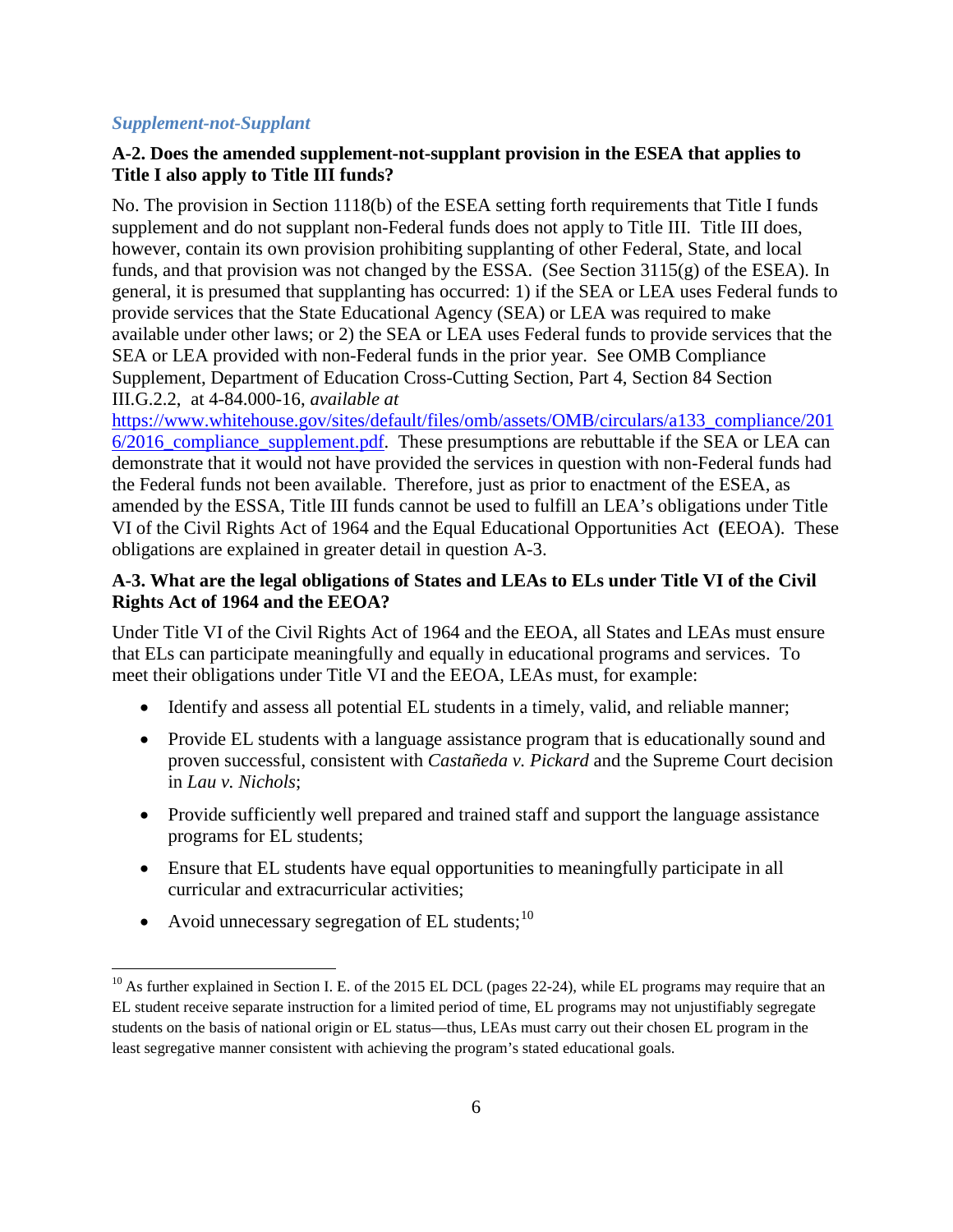- Ensure that EL students who have or are suspected of having a disability under the Individuals with Disabilities Education Act (IDEA) or Section 504 of the Rehabilitation Act of 1973 are identified, located, and evaluated in a timely manner and that the language needs of students who need special education and disability related services because of their disability are considered in evaluations and delivery of services;
- Meet the needs of EL students who opt out of language assistance programs;
- Monitor and evaluate EL students in language assistance programs to ensure their progress with respect to acquiring English proficiency and grade level content knowledge, exit EL students from language assistance programs when they are proficient in English, and monitor exited students to ensure they were not prematurely exited and that any academic deficits incurred in the language assistance program have been remedied;
- Evaluate the effectiveness of a school district's language assistance program(s) to ensure that EL students in each program acquire English proficiency and that each program is reasonably calculated<sup>[11](#page-6-0)</sup> to allow EL students to attain parity of participation in the standard instructional program within a reasonable period of time; and
- Ensure meaningful communication with limited English proficient (LEP) parents.

Additional information about States' and LEAs' legal obligations under Title VI and the EEOA can be found in a 2015 Dear Colleague Letter about EL students and LEP parents jointly released by the Department of Education and the Department of Justice (hereinafter "DCL"), *available at*  <http://www2.ed.gov/about/offices/list/ocr/letters/colleague-el-201501.pdf>*.*

Recommendations on promising practices to ensure that language instruction educational programs (LIEPs) facilitate improved English language proficiency and academic outcomes can be found in the Department's English Learner Tool Kit, *available at* [http://www2.ed.gov/about/offices/list/oela/english-learner-toolkit/eltoolkit.pdf.](http://www2.ed.gov/about/offices/list/oela/english-learner-toolkit/eltoolkit.pdf)

# **A-4. Does the Title III supplement-not-supplant prohibition mean that States and LEAs can no longer use Title III funds for State or LEA EL-related activities that have moved from Title III to Title I?**

States and LEAs may continue to use Title III funds to carry out activities relating to ELs that have been moved from Title III to Title I in the circumstances described below. The inclusion of English language proficiency standards and assessments, and the inclusion of progress in attaining English proficiency as a separate component of the Statewide accountability system under Title I, will help facilitate a unified Statewide approach to supporting ELs across Title I and Title III, and should provide a necessary focus on the nation's growing EL population and high-quality services for these students.

 $\overline{\phantom{a}}$ 

<span id="page-6-0"></span><sup>&</sup>lt;sup>11</sup> As further explained in the 2015 EL DCL (see, e.g., page 6), *Castañeda v. Pickard* requires that the program and practices used by the school (as part of the language assistance program) be reasonably calculated to implement effectively the educational theory adopted by the school.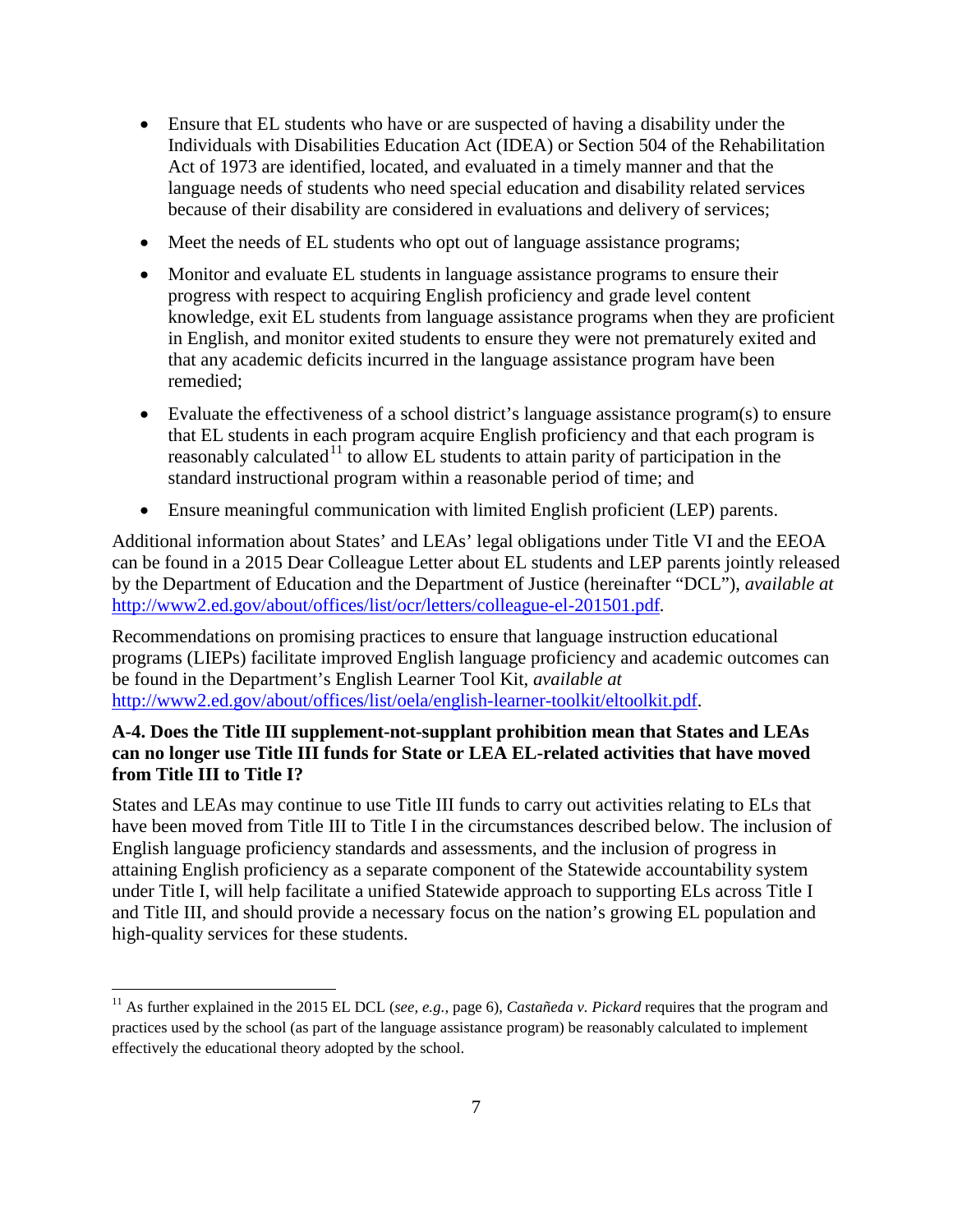A State and its LEAs may use Title III funds for activities relating to ELs that were previously required under Title III and are now required under Title I as long as:

- 1) The specific use of funds is consistent with the purpose of Title III and meets Federal guidelines for "reasonable and necessary costs" (See 2 Code of Federal Regulations (CFR) Parts 200 and 225);
- 2) The specific use of funds is supplemental to the SEA's or LEA's civil rights obligations to ELs under Title VI and the EEOA (See question A-2 and A-3 above); and
- 3) The SEA or LEA can demonstrate that it is also using Title III funds to conduct activities required under Title III (for SEAs, see ESEA Section 3111(b); for LEAs, see ESEA Section 3115(c)).

Examples of State activities that have moved from Title III to Title I include:

- Alignment of English language proficiency standards to State content standards (ESEA Section 1111(b)(1)(F));
- Alignment of English language proficiency assessments to English language proficiency standards (ESEA Section 1111(b)(2)(G)(ii));Establishment of English language proficiency goals and indicators for accountability purposes (ESEA Sections  $1111(c)(4)(A)(ii)$ ,  $1111(c)(4)(B)(iv)$ , and
- Identification of interventions to address ELs' academic achievement and progress in attaining English language proficiency (ESEA Sections 1111(c)(4)(C)(iii),  $1111(c)(4)(D)).$

Examples of LEA activities that have moved from Title III to Title I include:

- EL parental notification regarding LIEPs and related information (ESEA Section 1112(e)(3));
- Parental participation (*e.g.*, regular EL parent meetings) (ESEA Section 1116(f)); and
- Reporting to the State on the number and percentage of ELs achieving English language proficiency (ESEA Section 1111(h)(2)).

# **A-5. May a State or LEA use Title I funds for the State or LEA EL activities that have moved from Title III to Title I?**

A State or LEA may generally use Title I funds for the EL activities listed in A-4 above, although an LEA must ensure that it provides Title I schools with sufficient funds from non-Federal sources to provide services that are required by law for ELs before using Title I funds in the school. (See ESEA Sections  $1114(a)(2)(B)$ ,  $1118(b)$ ).<sup>12</sup> Although Title I funds may not be used to provide general aid to schools without express statutory authority but rather must be used for activities that are reasonable and necessary to operate a Title I program, the new inclusion in Title I of the EL activities included in A-4 makes it clear that ELs are a critical part of Title I

 $\overline{\phantom{a}}$ 

<span id="page-7-0"></span> $12$  This document does not address the specific application of the new Title I supplanting prohibition in ESEA section 1118(b) to the use of Title I funds for ELs.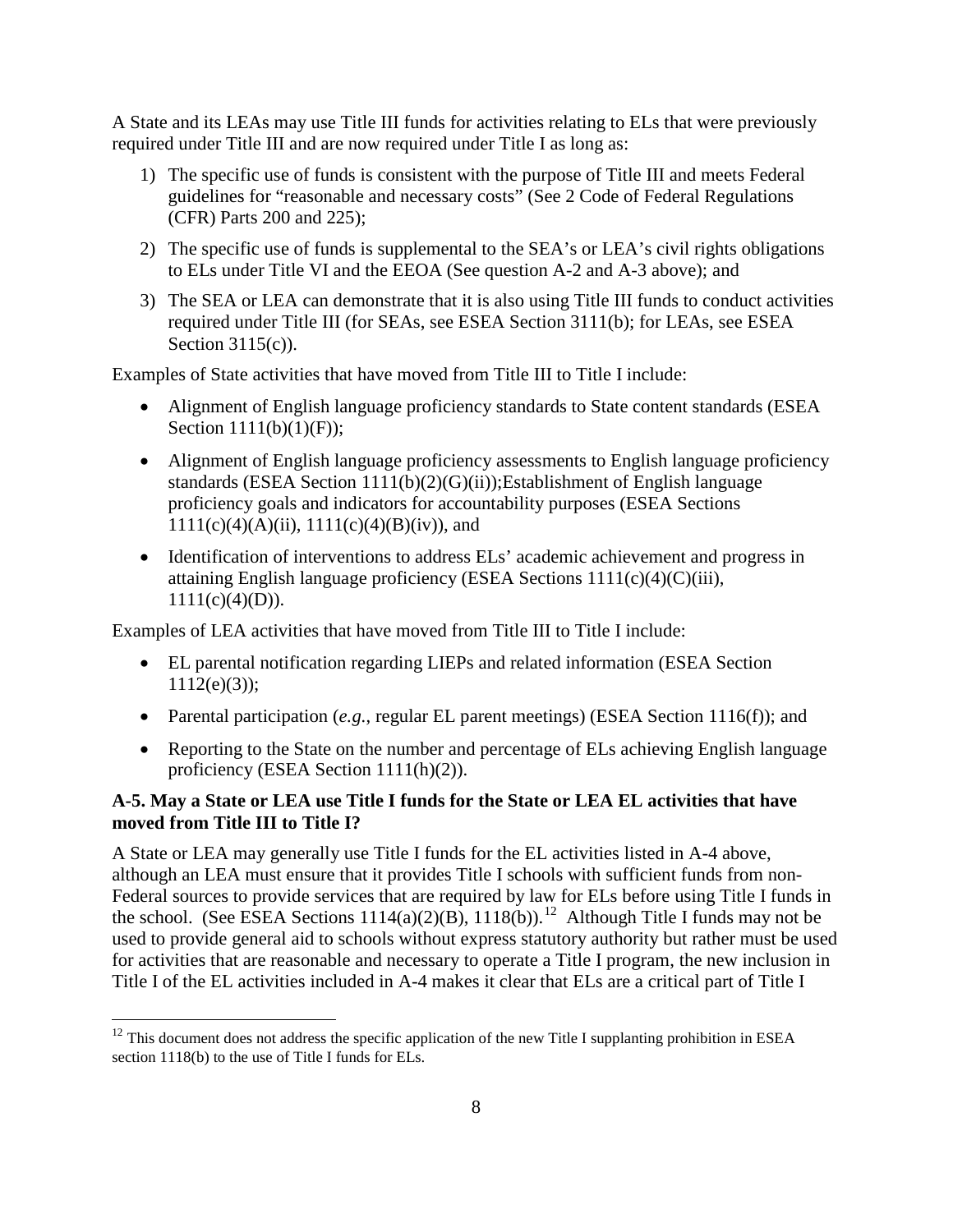funded programs and, thus, these activities are an allowable use of Title I funds. For example, given that ESEA now includes English language proficiency (ELP) as a component of Title I accountability, a State might use part of its Title I State activity funds for specific technical assistance to LEAs that have a consistently low-performing EL subgroup.

#### **A-6. What ESEA funds are available for States to develop or align English language proficiency assessments?**

There are specific funds available under the ESEA to help States develop or align their English language proficiency assessments. Among other uses, grants to States under Section 1201 of the ESEA ("Grants for State Assessments and Related Activities") may be used specifically to develop or improve "assessments for English learners, including assessments of English language proficiency...." (ESEA Section  $1201(a)(2)(C)$ ); in addition, Enhanced Assessment Grants under ESEA Section 1203(b)(1) may be used for the same purpose. The authorized uses of these funds for developing an English language proficiency assessment include developing an alternate English language proficiency assessment for certain English learners with disabilities who cannot take the regular English language proficiency assessment even with accommodations. Neither the supplement-not-supplant provision in Title III (ESEA Section  $3115(g)$ ) nor the supplement-not-supplant provision that applies to funds under Title I (ESEA (Section 1118) apply to these grants for State Assessments, which are provided under Title I, Part B.

The use of Title III funds to develop the annual English language proficiency assessment is not permitted because it would violate the supplement-not-supplant provision. This is because, under Title VI and the EEOA, a State must monitor EL students' progress in achieving English language proficiency to ensure that EL students are making appropriate progress with respect to acquiring English. (See DCL, referenced in A-3 above). Assuming that a State uses its annual Statewide English language proficiency assessment to meet this civil rights obligation, the use of Title III funds to develop the annual English language proficiency assessment would constitute supplanting.

Please note, however, that a State may use Title I or Title III administrative funds, either alone or consolidated with other ESEA administrative funds (see ESEA Section 8201(f)) to align the English language proficiency assessment with English language proficiency standards, although the amount of State Title I and Title III administrative funds is restricted by statute (see ESEA Sections 1004(a) and (b) and 3111(b), respectively).

#### **A-7. What ESEA funds are available for States or LEAs to administer English language proficiency assessments?**

Formula grants to States under Sections 1201 of the ESEA may also be used for administering English language proficiency assessments (*e.g*., to pay for substitute teachers or materials, or for the cost of scoring State English language proficiency assessments); in addition, the statute authorizes the use of these funds for the provision of appropriate accommodations for English learners with disabilities on the English language proficiency assessment. (See ESEA Section  $1201(a)(2)(A)$ ).

An LEA generally may not, however, use Title III subgrant funds to administer the annual English language proficiency assessment (*e.g*., to pay for substitute teachers or materials or for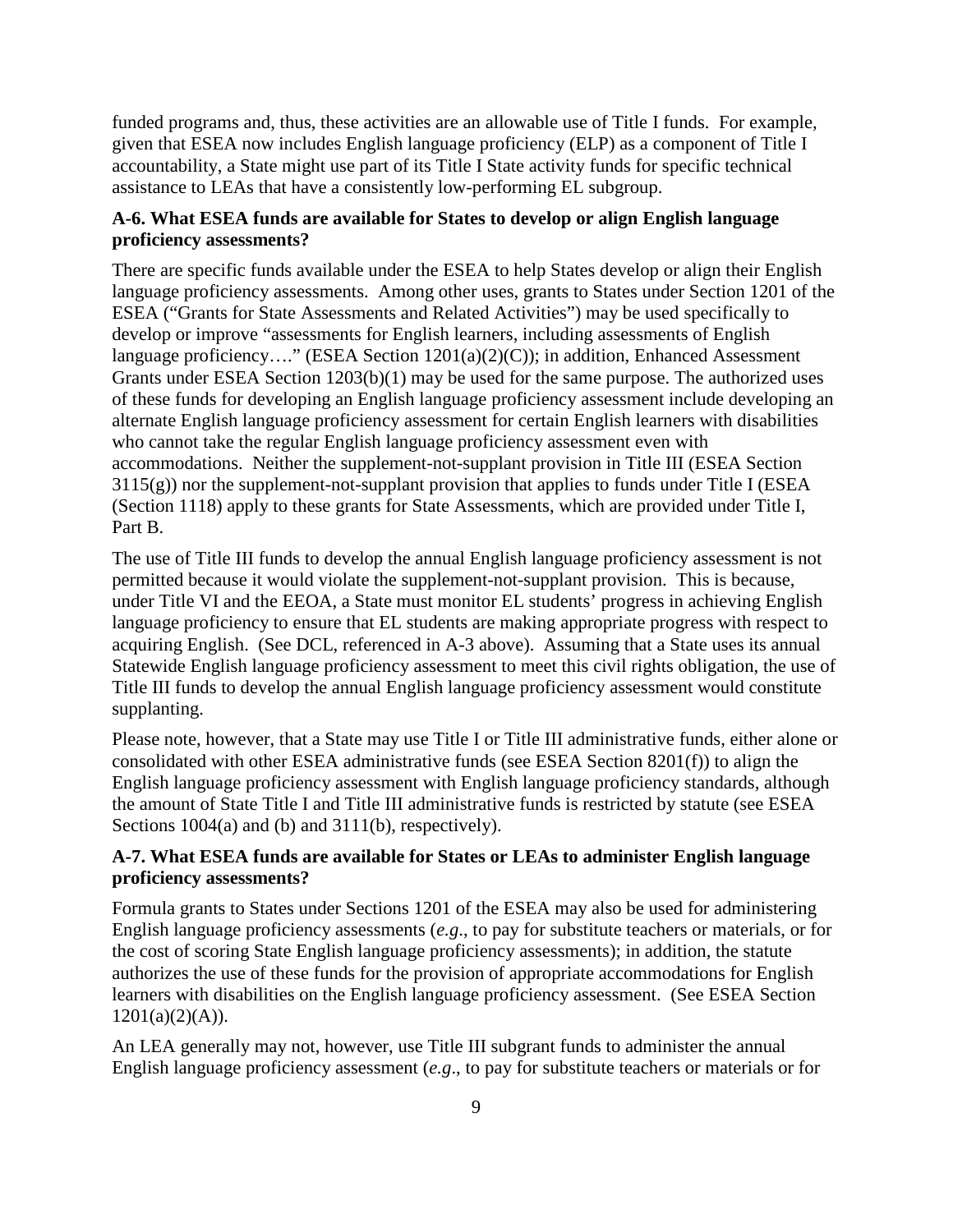the cost of scoring State English language proficiency assessments). As stated above, under Title VI and the EEOA, States and LEAs must monitor EL students' progress in achieving English language proficiency to ensure that EL students are making appropriate progress with respect to acquiring English. States and LEAs generally use the annual English language proficiency assessments to meet these obligations, and, therefore, for those States and LEAs, use of Title III funds to administer annual English language proficiency assessments is not permitted because it would violate the supplement-not-supplant provision in ESEA Section 3115(g) (See questions A-2 and A-3 above for more information).

#### **A-8. May an LEA use Title III funds to develop or administer a screening assessment used to identify ELs?**

No. The obligation to identify all ELs is part of an LEA's civil rights obligations under Title VI and the EEOA (See question A-3 above for more information). Therefore, an LEA may not use Title III funds for purposes relating to identification of ELs, including a screening assessment, home language survey, or other related tools.

#### <span id="page-9-0"></span>*State and District Administrative Costs*

#### **A-9. How may a State use Title III State-level activity funds?**

Consistent with the prior reauthorization of the law, a State may only reserve up to 5 percent of the total State grant for State activities (ESEA Section 3111(b)(2)). Each State must still reserve at least 95 percent of Title III funds for LEA subgrants. The ESEA, as amended by the ESSA, did, however, make changes to the authorized uses of the State-level activity funds, including by:

- Permitting the use of State-level activity funds to establish and implement the standardized Statewide entrance and exit procedures for ELs required under ESEA Section 3113(b)(2); and
- Expanding the use of State-level activity funds for professional development to include the improvement of teaching skills to meet the needs of ELs. (ESEA Section  $3111(b)(2)$ ).

In addition, a State may use up to 50 percent of Title III State-level activity funds, or \$175,000, whichever is greater, for planning and direct administrative costs of implementing the Title III State formula grant program. (ESEA Section 3111(b)(3)). The ESEA, as amended by the ESSA, made two significant changes to this provision: (1) the percentage of State-level funds that can be used for planning and administrative costs has been reduced from 60 percent to 50 percent, and (2) the portion (up to 50 percent) of State-level funds that the State reserves for administrative costs must now only be used for *direct* administrative costs. This gives each State the flexibility to apply its restricted indirect cost rate to the rest of its State activity funds. For example, a direct administrative cost could be the part of the salary of a State employee who works on Title III activities, if that portion of the salary can be directly attributed and allocated to the Title III grant and is not otherwise recovered as an indirect cost. See 2 CFR §§ 200.412-417 for classification of direct versus indirect costs.

#### **A-10. How much of an LEA's Title III formula subgrant may the LEA use for administrative costs?**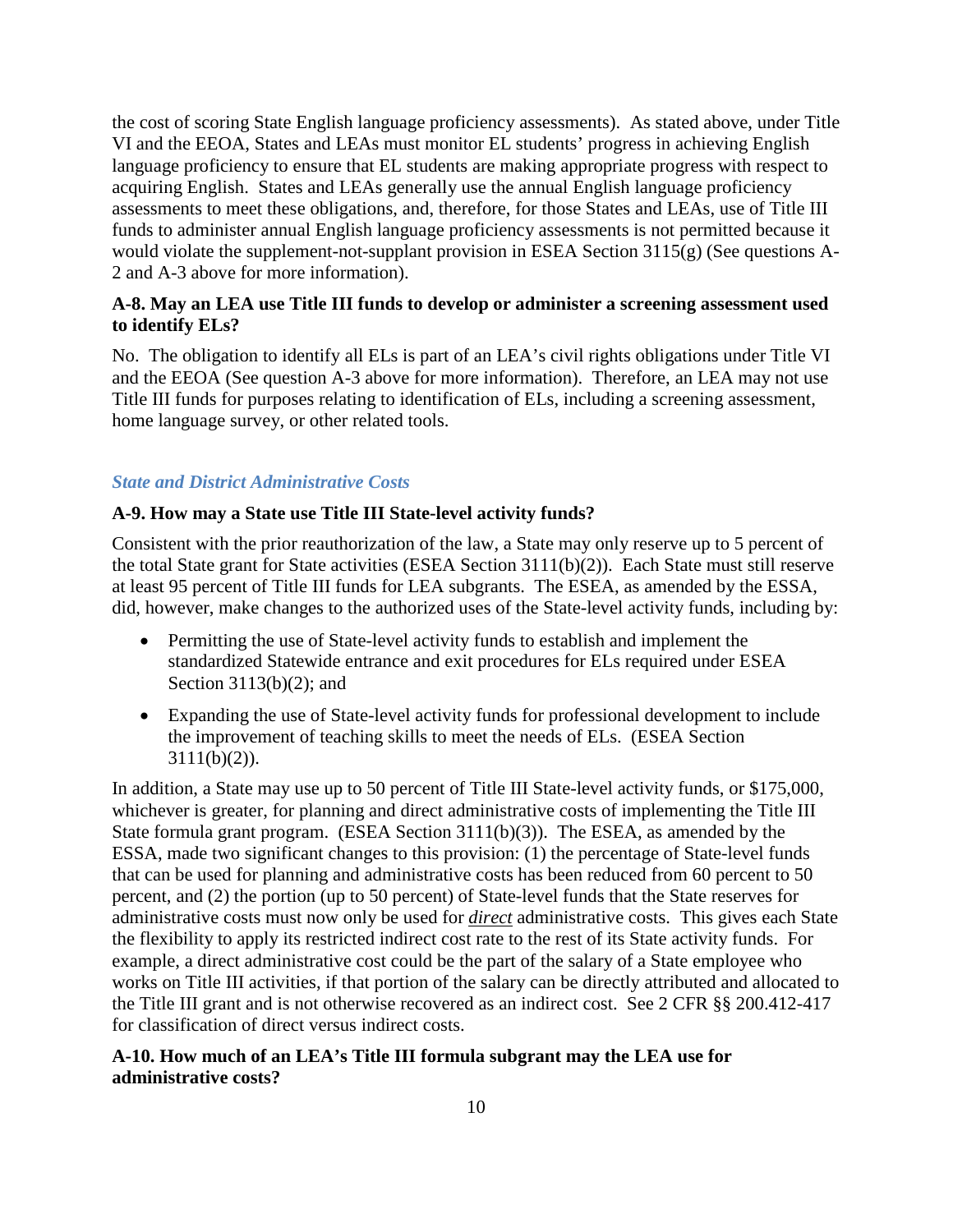An LEA may use no more than 2 percent of its LEA funds for administrative costs. (ESEA Section 3115(b)). However, as a result of the ESSA changes, any funds the LEA reserves for administrative costs may be used only for *direct* administrative costs. This provides an LEA with flexibility to apply its restricted indirect cost rate to the portion of its subgrant that it does not reserve for administrative costs. See references in question A-9 above for guidance on direct versus indirect costs.

#### **A-11. May an LEA consolidate its Title III subgrants with other funds as part of a schoolwide program under Title I?**

Yes. An LEA may consolidate its Title III funds in a schoolwide program pursuant to the requirements of Section 1114(a) of the ESEA. Under that Section, the LEA is not required to maintain separate fiscal accounting records by program if it maintains records that demonstrate that the schoolwide program, considered as a whole, addresses the intent and purpose of each Federal program from which it consolidates funds.

In addition, in a school that consolidates Title III funds in a schoolwide program, the Title III supplement-not-supplant provision would not apply to the Title III funds; rather, the specific non-supplanting provision in Section 1114(a)(2)(B) of the ESEA would apply. An LEA must ensure that each schoolwide program school receives funds from non-Federal sources to provide services that are required by law for students with disabilities and ELs before using Title I funds in the school. (ESEA Section  $1114(a)(2)(B)$ ).

# **A-12. May an LEA spend funds under both Title I and Title III on the same activities for ELs?**

Yes. It is possible for an LEA to combine Title I and Title III funds for the same EL-related purpose, even if it is not in a schoolwide program. However, note that most Title I funds are allocated to schools, while Title III funds are allocated to LEAs, and not schools. Thus, as an example, an LEA could use a combination of Title III and Title I funds for the salary of a supplemental EL math specialist for a Title I high school to serve low-achieving ELs, assuming that supplement-not-supplant guidelines are met (See questions A-2 and A-3 above).

#### <span id="page-10-0"></span>*Subgrants to LEAs*

#### **A-13. What are State obligations for awarding Title III formula subgrants to LEAs?**

A State must award formula subgrants for a fiscal year by allocating funds in a timely manner to each LEA in the State with an approved Title III plan. (ESEA Section 3114(a)). In determining what constitutes a "timely manner" for making subgrants, a State should ensure that its LEAs receive Title III funds with enough time to spend the funds in a thoughtful and meaningful way during the school year for which the funds are intended to be used (*i.e.,* so LEAs can offer services to ELs at the beginning of the school year). Additionally, a State should award subgrants in a manner that is timely enough to ensure that LEAs are able to engage in timely and meaningful consultation with private school officials prior *to* making any decisions that may affect the participation of eligible private school students and teachers as required under ESEA Section 8501. If a State does not award the subgrants until late in the school year, it would likely not have met the requirement to award Title III subgrants "in a timely manner."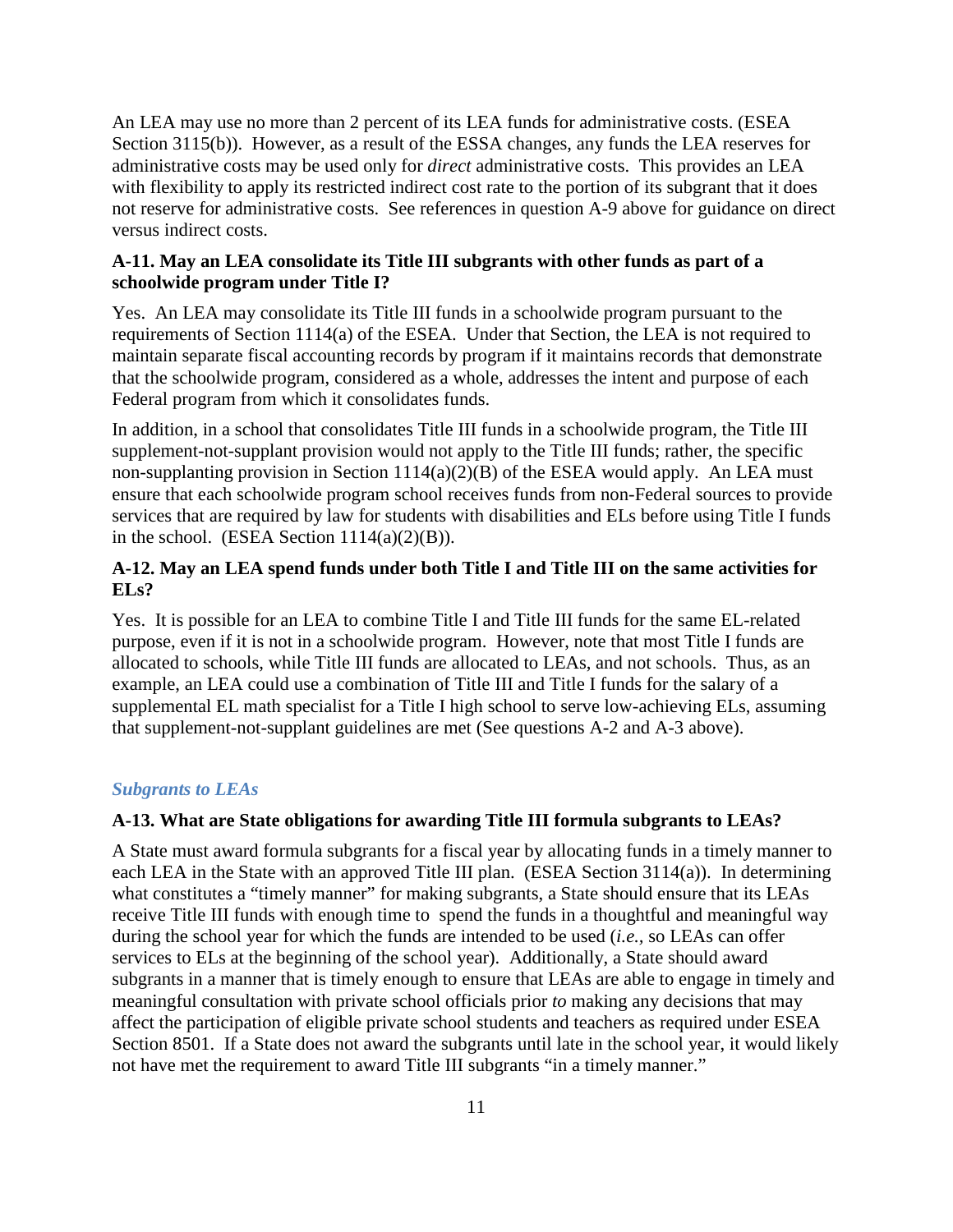#### **A-14. Under what circumstances may a State reallocate Title III EL formula subgrant funds to LEAs?**

As under previous law, a State may reallocate funds made to an LEA that will not be used for the purpose for which the allocation was made to another LEA or other LEAs "…in accordance with such rules as it determines to be appropriate…" that the State "…determines will use the amount to carry out that purpose." (ESEA Section 3114(c)). The State must be able to justify its determination that the LEA will not use the Title III funds for the intended purpose. For example, a State may determine that an LEA will not use the funds for the purpose for which they were intended if the LEA has not obligated a significant portion of the funds after 24 months or if the LEA is a single-school LEA that closes at some point during the period of availability of the funds.

Each State must have business rules in place that will govern how it reallocates funds. For example, the State's business rules may require that the State reallocate the funds to all remaining eligible entities, based on the formula it used to make the initial Title III formula allocations. Alternatively, a State may use criteria to determine to which LEAs it will award reallocated funds. Such criteria may include, for example, whether the LEA will use the funds for their intended purpose, how the funds will help EL students, the LEA's need for additional funds as demonstrated by the amount of Title III funds the LEA has remaining, and the LEA's commitment to using the funds within the period of availability. Whether the State uses additional criteria, the State must reallocate funds on a formula basis based on the number of ELs in the LEA or LEAs receiving the reallocated funds. (ESEA Section 3114(c)).

#### **A-15. How can LEAs form a consortium to receive a Title III EL formula subgrant?**

An LEA may join with other LEAs to form a consortium of LEAs to receive Title III formula funds under the ESEA. This option is the same as under the previous version of the ESEA. Under this arrangement, one of the LEAs must serve as the fiscal agent for the consortium, and is legally responsible to the Department for the grant. See generally 34 CFR § 76.303. The option of joining a consortium may be especially relevant to a small LEA that does not, on its own, have a sufficient number of ELs to meet the requirement in ESEA Section 3114(b) that a Title III subgrant be at least \$10,000. Such a small LEA could, for example, form a consortium with other small LEAs to receive Title III funds or enter into an agreement with a neighboring larger LEA to receive services provided by the larger LEA. Some examples of consortia models in place in various States include:

- The LEA fiscal agent provides consortium-wide services, such as professional development and supplemental instructional materials, directly to all LEAs in the consortium.
- The LEA fiscal agent enters into a contract with another entity to provide services to all of the member LEAs.
- The LEA fiscal agent distributes a portion of the consortium's allocation to each member LEA based on the number of ELs in each LEA.

#### **A-16. What requirements pertain to the formula that States must use to award Title III immigrant subgrants?**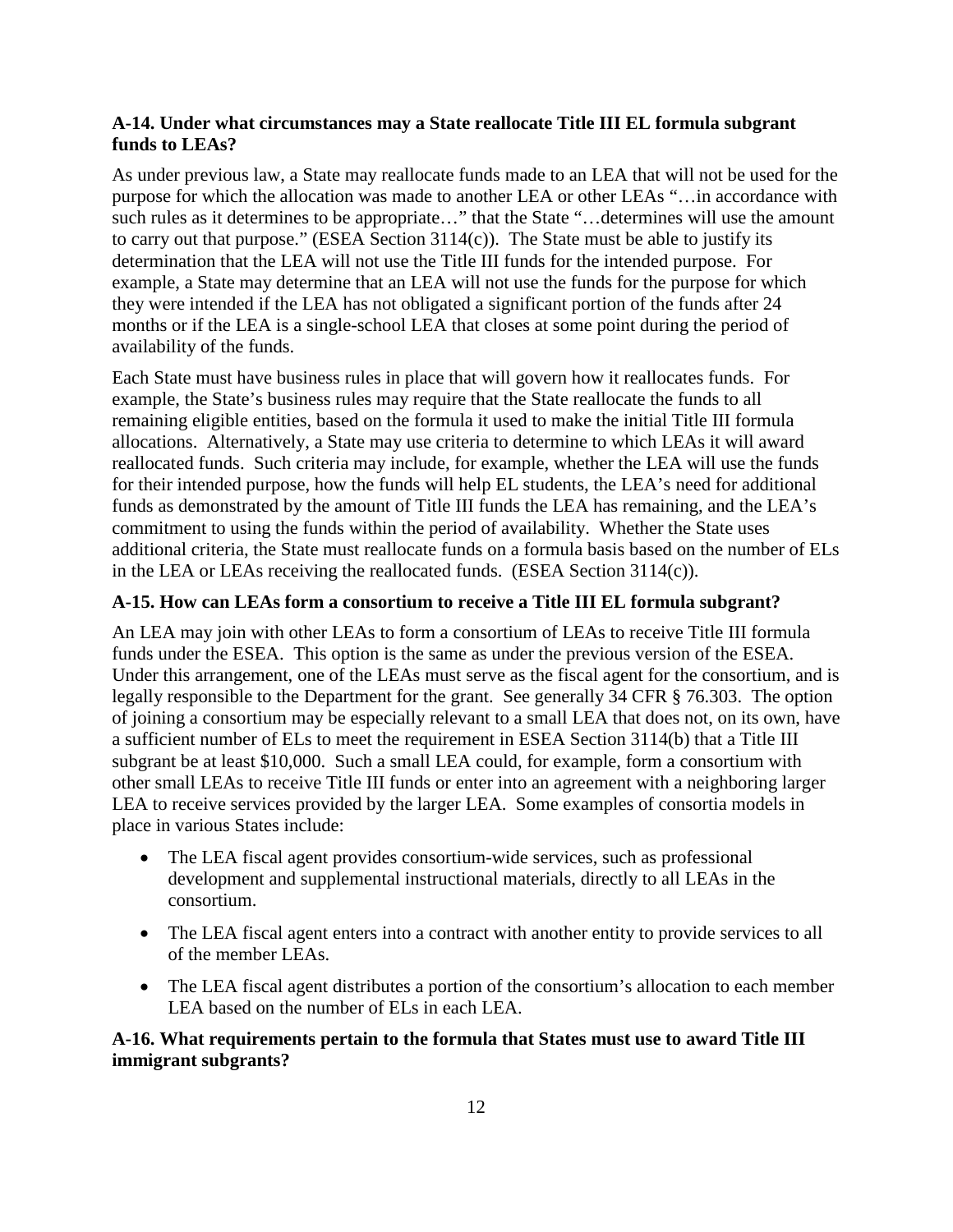A State must reserve not more than 15 percent of the State Title III allocation for subgrants to LEAs in the State that have experienced a significant increase in the percentage or number of immigrant children and youth who have enrolled in schools in the LEA in the *current fiscal year* compared to the average of the last two fiscal years. (ESEA Section 3114(d)). Prior to the ESSA, States had to compare the percentage or number of immigrant students in the *preceding* fiscal year to the average of the prior two fiscal years in order to determine which LEAs had a significant increase in the number or percentage of immigrant children and youth. Under that prior law, some States and LEAs raised concerns that the comparison data did not reflect the most recent changes in immigration patterns. The Department recognizes, however, that a State may not have current year data at the time it would generally award the immigrant subgrants. In that instance, the State may decide to award immigrant subgrants using estimates based on the prior year's data, and adjust those subgrant awards as necessary once the current year's data become available.

As under the previous law, each State will continue to determine what constitutes a "significant increase" and may change that definition from year to year without requesting approval from the Department. See Section G below for more information about immigrant subgrants.

# **A-17. What is the "maintenance of effort" requirement for LEAs that applies to the Title III subgrants?**

The maintenance of effort requirement in Section 8521 of the ESEA applies to Title III subgrants and is similar to the provision previously in Section 9521 of the ESEA, as amended by NCLB, with two major exceptions. First, under the amended ESEA, when an LEA fails to maintain effort, a State is not required to reduce its subgrant in the first year of the LEA's failure to maintain fiscal effort. A State must reduce a subgrant, however, if an LEA has also failed to maintain effort for one or more of the five immediately preceding fiscal years. Second, the maintenance of effort requirement gave the Secretary the authority to waive the requirements if a waiver would be equitable due to either (1) exceptional or uncontrollable circumstances, such as a natural disaster, or (2) a precipitous decline in the LEA's financial resources. (ESEA Section 8521(c)). For the situation of "exceptional or uncontrollable circumstances," a change in the LEA's organizational structure was added as an example under the ESEA, as amended by the ESSA.

#### <span id="page-12-0"></span>*Local Uses of Funds*

#### **A-18. What are the required LEA uses of Title III EL formula subgrants?**

Prior to the ESSA, an LEA was required to use its Title III funds for two required activities: professional development and providing an LIEP. Under Section  $3115(c)(1)-(3)$  of the ESEA, an LEA must still conduct these two required activities, but must also now conduct a third activity: providing and implementing other effective activities and strategies that enhance or supplement LIEPs for ELs, which must include parent, family, and community engagement activities, and may include strategies that serve to coordinate and align related programs.

An LEA may also use Title III funds for a number of permissible activities listed in Section 3115(d) of the ESEA. These activities include, for example, providing community participation programs, family literacy services, and parent outreach and training to ELs and their families,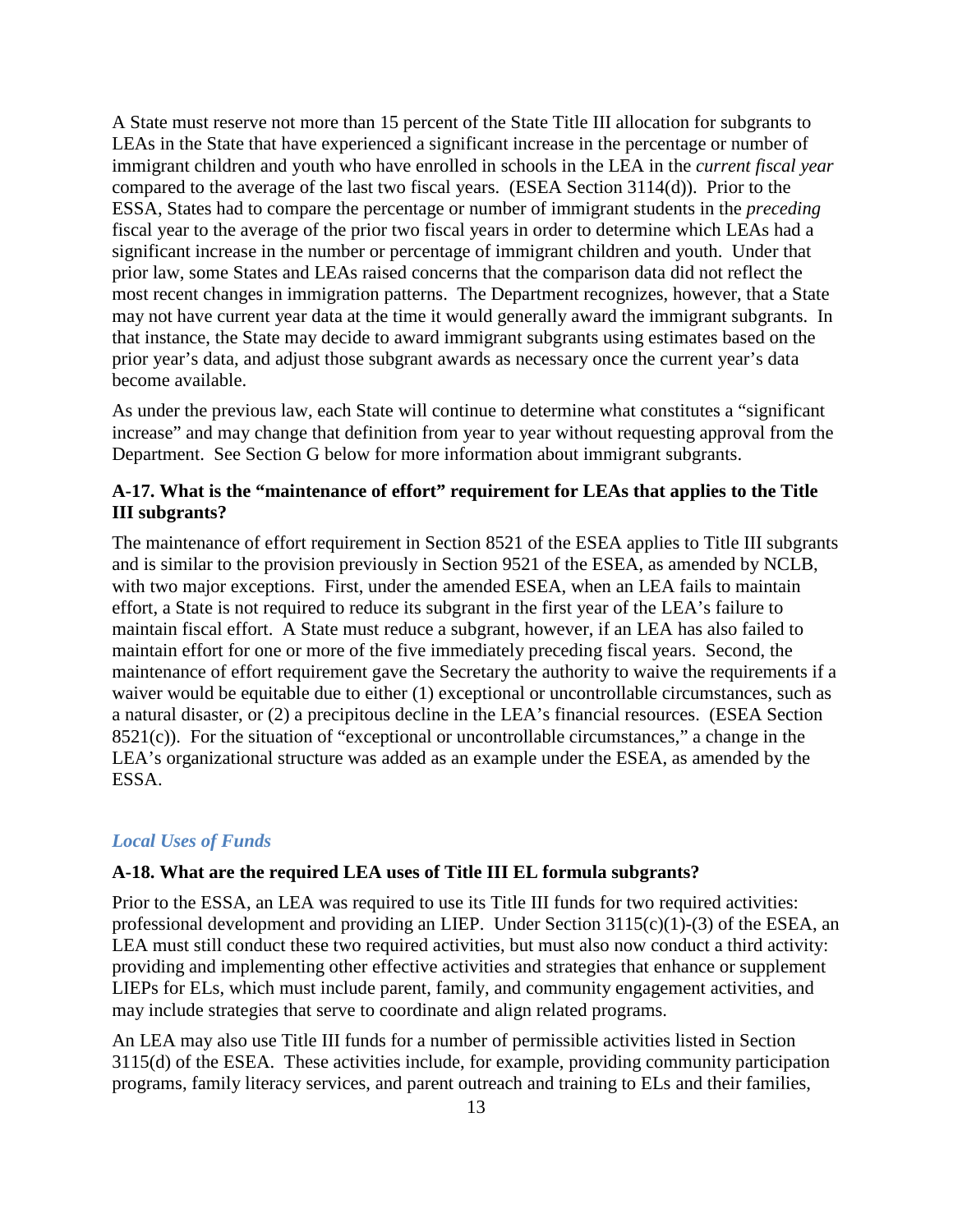and improving the instruction of ELs, which may include English learners with disabilities, by acquiring or developing educational technology and accessing electronic networks. The ESSA also adds a number of new permissible activities under Title III, including for example, uses related to developing or implementing LIEPs in preschools that are coordinated with other relevant programs and services, and offering early college high school or dual or concurrent enrollment programs or courses designed to help ELs achieve success in postsecondary education.

As noted, all uses of Title III funds must be supplemental; therefore, an LEA may not use Title III funds to meet its obligations under Title VI and the EEOA, including the obligation to provide EL students with a language assistance program that is educationally sound and proven successful and the obligation to ensure meaningful communication with parents who have limited English proficiency. See question A-3 for more information about LEAs' obligations under Title VI and the EEOA.

# **A-19. May an LEA use Title III funds to improve EL access to rigorous coursework?**

Yes, as noted in question A-18 the ESEA now explicitly allows an LEA to use Title III funds to support dual or concurrent enrollment programs or early college high schools for ELs. (ESEA Section 3115(d)). This new provision presents a valuable opportunity to promote college and career readiness for ELs and to bridge their transition to postsecondary education. Title III funds cannot, however, be used to fulfill an LEA's obligations under Title VI and the EEOA, including an LEA's basic obligation to provide an LIEP to all ELs in the district that is educationally sound and has been proven successful.

#### **A-20. What constitutes a dual or concurrent enrollment program?**

Section 8101(15) of the ESEA defines "dual or concurrent enrollment program" as a "program offered by a partnership between at least one institution of higher education and at least one [LEA] through which a secondary school student who has not graduated from high school with a regular high school diploma [also defined in the ESEA] is able to enroll in one or more postsecondary courses and earn postsecondary credit that –

- (A) is transferable to the institutions of higher education in the partnership; and
- (B) applies toward completion of a degree or recognized educational credential as described in the Higher Education Act of 1965."

#### **A-21. What constitutes an early college high school?**

Section 8101(17) of the ESEA defines "early college high school" as a partnership between at least one LEA and at least one institution of higher education that allows participants to simultaneously complete requirements toward earning a regular high school diploma and earn not less than 12 credits that are transferable to the institutions of higher education in the partnership as part of an organized course of study toward a postsecondary degree or credential at no cost to the participant or the participant's family.

# **A-22. If an LEA provides a dual or concurrent enrollment program for all students who qualify, and some of those students are ELs, can it pay for some of the entire dual or concurrent enrollment program with Title III funds?**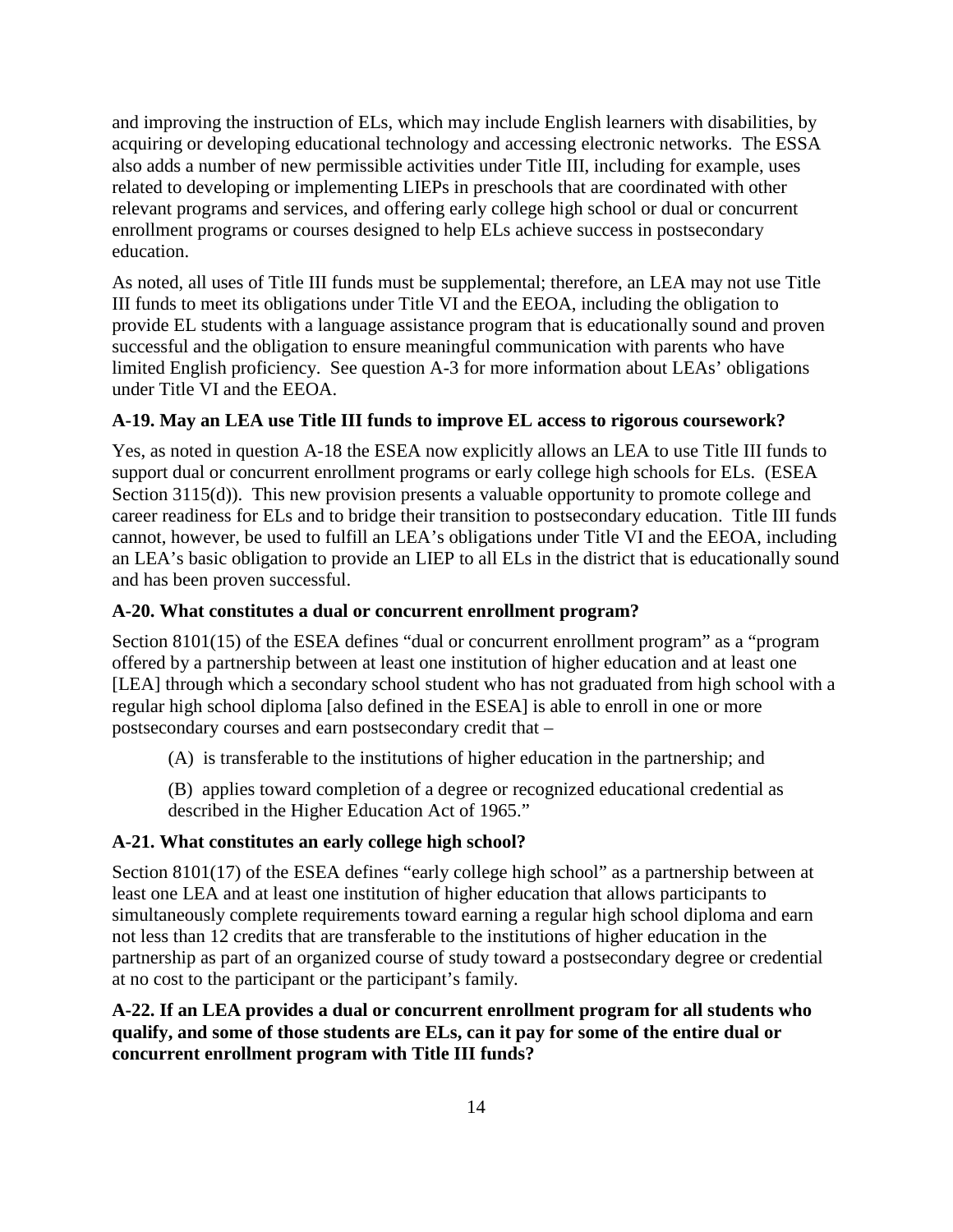The LEA could prorate the cost based on the number of ELs and use Title III funds for only the ELs in the program, assuming that there was no supplanting problem (*i.e.*, there would be a supplanting problem if the program was previously funded from State or local funds, or is required by law, or is not supplemental to the district's basic civil rights obligation).

# **A-23. May an LEA use Title III funds to implement all or part of the comprehensive support and improvement plan it is required to develop and implement under Section 1111(d)(1) of the ESEA?**

An LEA may use Title III funds to implement part of a comprehensive support and improvement plan under ESEA Section 1111(d)(1) to the extent that the activities are allowable under Title III and do not violate the supplement-not-supplant provision. (See question A-3.) For example, it may be appropriate for an LEA serving a school that is identified for comprehensive support and improvement under ESEA Section  $1111(c)(4)(D)(i)(III)$  due to chronic low performance of the EL subgroup in that school, to use a portion of its Title III funds to provide, as part of the comprehensive support and improvement plan, supplemental academic support to ELs and additional professional development to teachers of ELs, if these uses of Title III funds do not violate the supplement-not-supplant provision. [13](#page-14-1) As another example, it may be appropriate for an LEA serving a school that is identified for comprehensive support and improvement under ESEA Section  $1111(c)(4)(D)(i)(I)$  because it is among the lowest-performing five percent of all schools in the State to use a portion of its Title III funds to provide differentiated support aimed at improving the English language and academic proficiency of low-performing ELs in the school, if these uses of Title III funds do not violate the supplement-not-supplant provision. However, an LEA may not use Title III funds to provide supports to non-ELs in the school.

# **B-English Language Proficiency Standards**

 $\overline{\phantom{a}}$ 

# **B-1. What are the requirements for English language proficiency standards?**

Section 1111 (b)(1)(F) requires that "each State plan shall demonstrate that the State has adopted English language proficiency standards that:

- <span id="page-14-0"></span>• (i) are derived from the 4 recognized domains of speaking, listening, reading, and writing;
- (ii) address the different proficiency levels of English learners; and
- (iii) are aligned with the challenging State academic standards."

These requirements in Title I are essentially identical to the requirements that were previously in Title III of the ESEA prior to the ESSA amendments.

<span id="page-14-1"></span><sup>&</sup>lt;sup>13</sup> Whether a use of funds is consistent with the supplement-not-supplant provision depends upon a context-specific determination of whether the use of funds is necessary to meet civil rights requirements under Title VI and the EEOA. Improvements to an LIEP that are necessary in order to meet basic civil rights requirements could not be funded from Title III.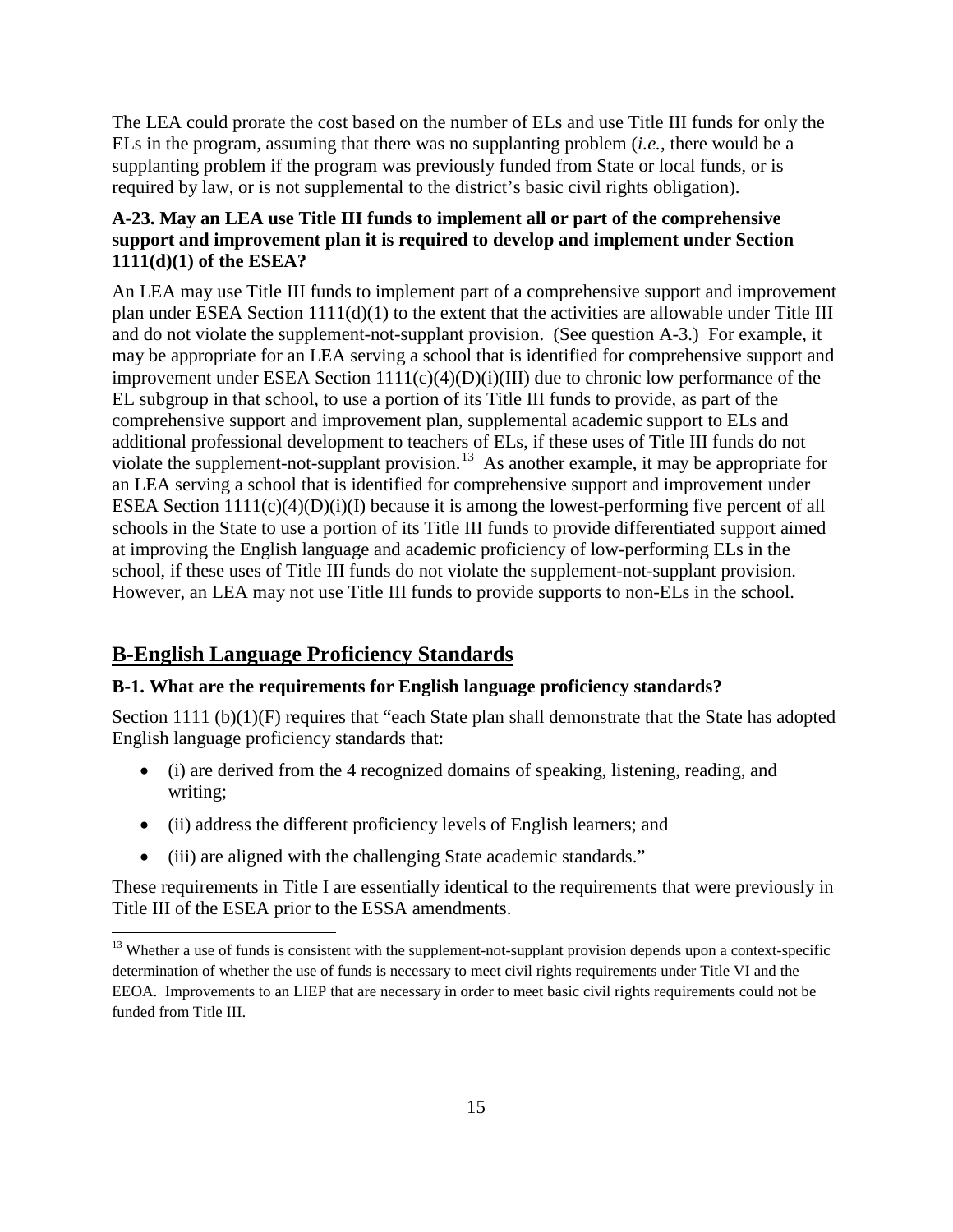#### **B-2. Must a State change or update its English language proficiency standards due to the passage of the ESSA?**

Not necessarily. As long as a State's English language proficiency standards meet the requirements set by the ESEA in Section 1111(b)(1)(F) (See question B-1), a State need not change or update the English language proficiency standards it implemented under the ESEA prior to the ESSA amendments. However, as stated in B-1, all States must demonstrate in their State plans that they have adopted Statewide ELP standards that are aligned with the State's academic content standards.

#### **B-3. Must English language proficiency standards be implemented in every LEA that enrolls ELs in the State?**

Yes. Section  $1111(b)(1)(F)$  requires that "[e]ach State plan shall demonstrate that the State has adopted English language proficiency standards that [meet the requirements listed in B-1 above]", and section 1111(b)(2)(G) requires that "[e]ach State plan shall demonstrate that [LEAs] in the State will provide for an annual assessment of English proficiency of all English learners in the schools served by [SEA]" and that these assessments "shall be aligned with the State's English language proficiency standards."

#### **B-4. What does it mean for English language proficiency standards to be "aligned with" academic standards?**

The ESEA requires that a State's English language proficiency standards be "aligned with" a State's challenging academic standards. (ESEA Section  $1111(b)(1)(F)$ ). This requirement is consistent with that of the former Title III requirement that the State's English language proficiency standards must be "aligned with achievement of the challenging State academic content and student academic achievement standards…" (ESEA as amended by NCLB Section 3113(b)(2)).

Just as under the former law, a State's English language proficiency standards must be aligned with the challenging academic standards in the content areas of reading/language arts, mathematics, and science. It is especially important that the English language proficiency standards reflect the language demands of each content area. For example, as mathematics assessments become increasingly language-heavy, it is essential that ELs learn the corresponding English vocabulary of mathematics in order to succeed in that subject area. A State's English language proficiency standards should reflect research on the process of language acquisition and, based on this research, reflect the elements needed for EL students to acquire the English language skills necessary to meet academic content standards. As such, English language proficiency standards should be designed to assist teachers in moving EL students towards both proficiency in the English language and proficiency on a State's academic content standards. The goal of English language proficiency standards is to build a foundation in the English language that will enable EL students to succeed in each academic content area.

Consistent with the requirement that the English language proficiency standards address the different proficiency levels of ELs (ESEA Section  $1111(b)(1)(F)$ ), the highest English language proficiency standards, addressing the "proficient" level, should correspond to the proficient level of the content area standards.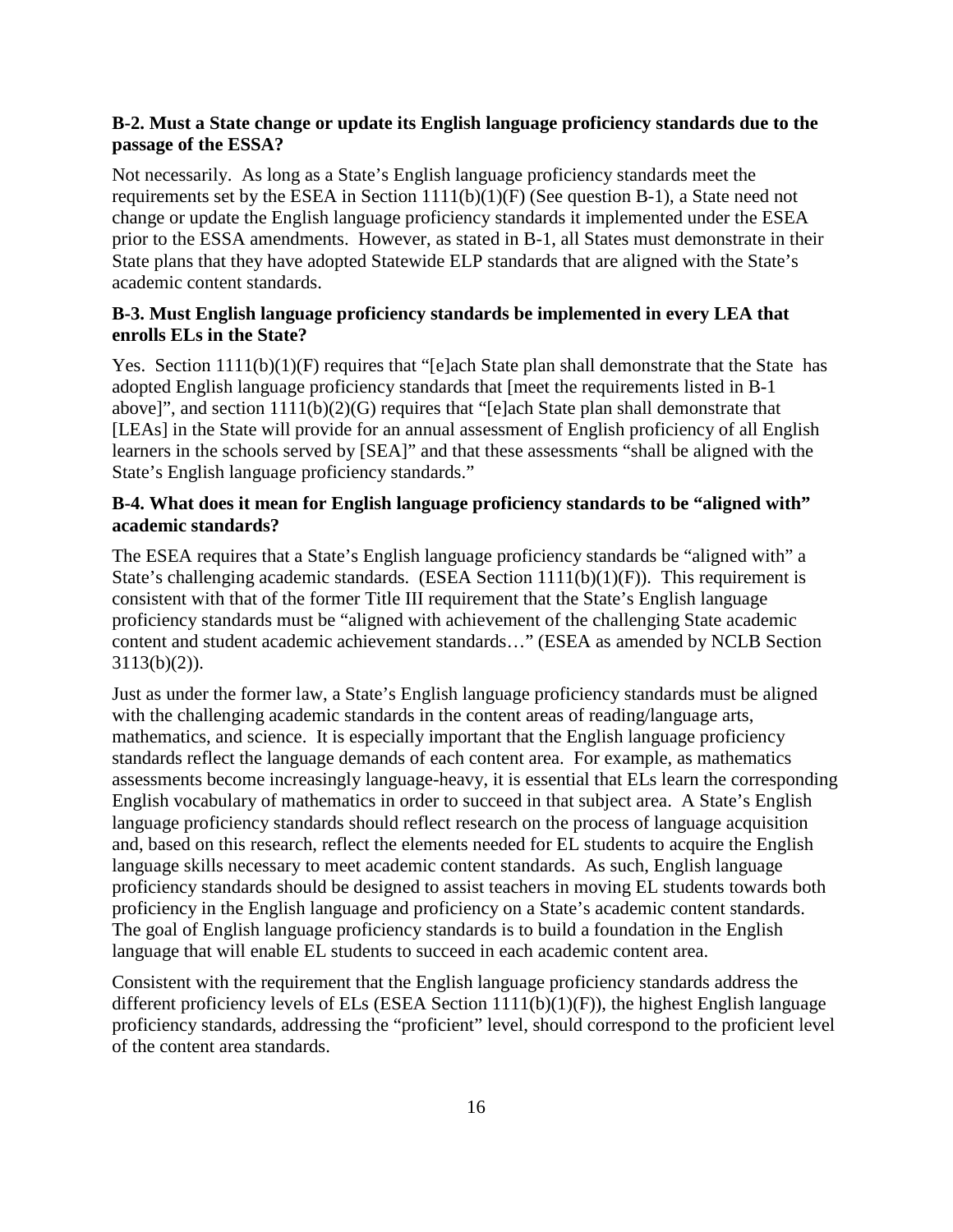# **B-5. What is the difference between English language proficiency standards and content standards in reading/language arts?**

Reading/language arts standards are not the same as English language proficiency standards. English language proficiency standards should be specifically developed for students who are ELs and define progressive levels of competence in the acquisition of the English language. English language proficiency standards must be derived from the four language domains of speaking, listening, reading, and writing. (ESEA Section 1111(b)(1)(F)). Reading/language arts standards, on the other hand, describe what all students should know and be able to do in the specific academic content area of reading/language arts.

#### **B-6. What is the difference between the English language proficiency assessment and the content assessment in reading/language arts?**

State English language proficiency assessments are designed for ELs and measure students' proficiency in the English language. English language proficiency assessments measure students' proficiency levels and progress in the four domains of language: speaking, listening, reading, and writing. (ESEA Sections 1111(b)(1)(F), 1111(b)(2)(G), 3113(b)(3)(B)). Reading/language arts assessments, on the other hand, measure what students know and are able to do in the specific academic content area of reading/language arts. Reading/language arts is a content area in which States may administer assessments in a student's native language for up to three years (or five years in certain unique circumstances), for an EL for whom such assessment would yield more accurate information on what the student knows and can do in the content area. (ESEA Section 1111(b)(2)(B)(ix)). Some States, for example, provide a Spanish version of their reading/language arts assessment whereas the English language proficiency assessment must be administered in English because the very purpose of the English language proficiency assessment is to measure a student's proficiency in the English language.

# **B-7. If a State develops challenging State academic standards in subjects in addition to reading/language arts, mathematics, and science, should the State English language proficiency standards also be aligned with those academic standards?**

Yes. The alignment of English language proficiency standards with the challenging State academic standards is crucial for ensuring that ELs, as they develop English language proficiency, are able to achieve college- and career-readiness to the same extent as their non-EL peers. If a State establishes challenging academic standards in additional subjects, then the State's English language proficiency standards should also be aligned with those standards. For example, many States have established academic standards in social studies and have aligned the English language proficiency standards to the social studies standards.

# **B-8. What is the relationship between the State English language proficiency standards and the State English language proficiency assessment?**

Title I requires that a State's English language proficiency assessments be aligned with its English language proficiency standards. (ESEA Section  $1111(b)(2)(g)$ ). This strengthens the assessment's validity, which is not only required under Title I but is also consistent with the obligation under Title VI and the EEOA to use valid and reliable criteria for assessing English proficiency. The Department plans to issue guidance for the peer review of State English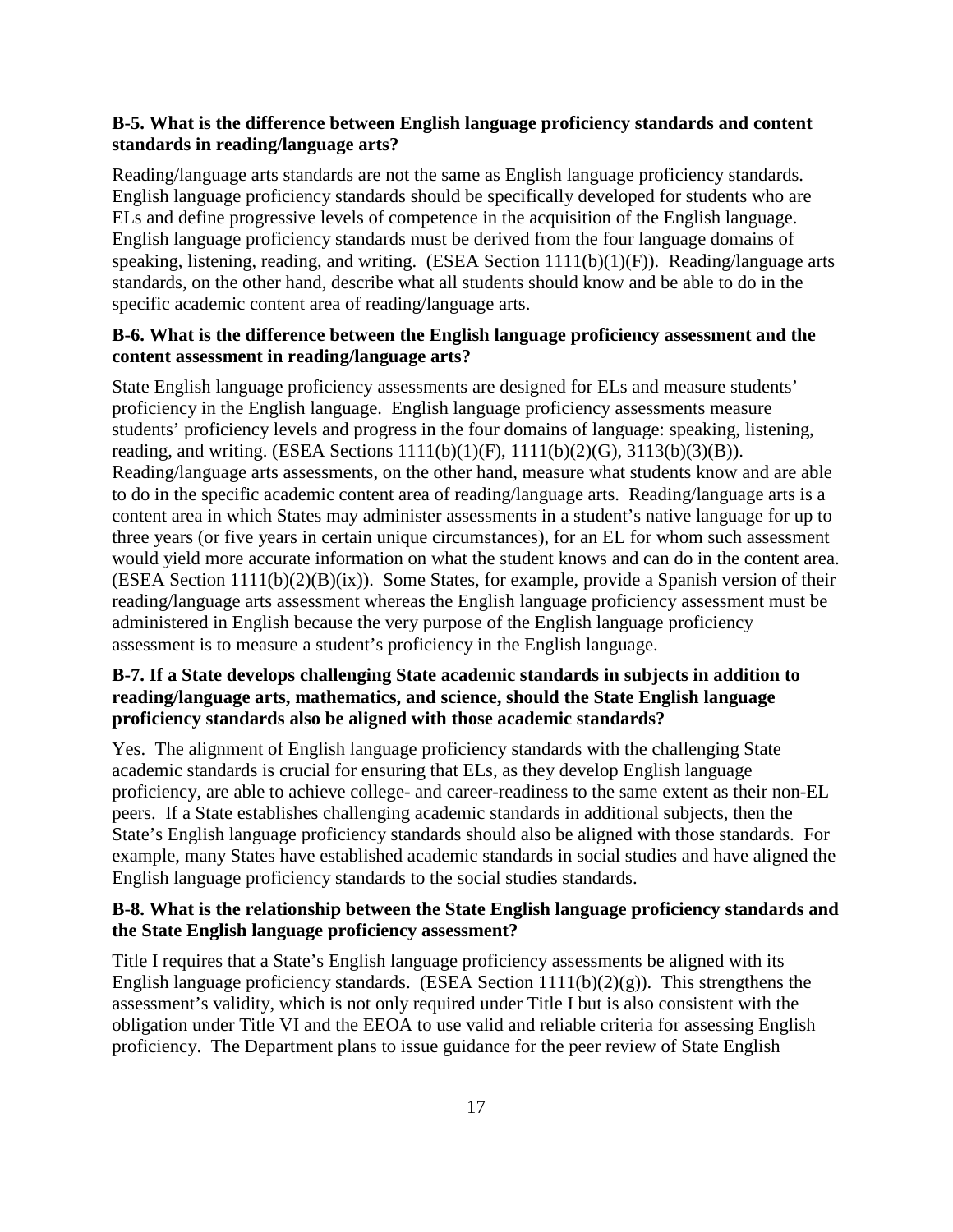language proficiency assessments, including the alignment of these tests to English language proficiency standards. (ESEA Section 1111(a)(4)).

# <span id="page-17-0"></span>**C-Language Instruction Educational Programs (LIEP)**

# **C-1. What are the requirements for LIEPs?**

Title III of the ESEA replaces the expectation in the ESEA, as amended by NCLB, that LIEPs be "scientifically based" with a new expectation – that LIEPs be "effective."

Specifically, for States:<sup>[14](#page-17-1)</sup>

- A State may use Title III funds to provide technical assistance to LEAs on identifying and implementing *effective* language instruction educational programs and curricula for teaching ELs (ESEA Section  $3111(b)(2)(D)(i)$ ); and
- A State must ensure that EL formula subgrants to LEAs are of sufficient size and scope to allow the LEAs to carry out *effective* language instruction educational programs for ELs  $(ESEA Section 3113(b)(3)(D))$ .<sup>[15](#page-17-2)</sup>

Similarly, an LEA must:

- o Use Title III funds for *effective* approaches and methodologies for teaching ELs  $(ESEA Section 3115(a))$ ;
- o Increase the English proficiency of ELs by providing *effective* language instruction educational programs that meet the needs of ELs and demonstrate success in increasing (A) English language proficiency; and (B) student academic achievement (ESEA Section  $3115(c)(1)$ );
- o Use Title III funds in ways that build its capacity to continue to offer *effective* language instruction educational programs that assist English learners in meeting challenging State academic standards (ESEA Section 3113(b)(3)(E)); and
- o Include in its local plans for a Title III subgrant a description of the *effective* programs and activities that will be provided, including language instruction educational programs (ESEA Section 3116(b)(1)).

Under Title VI and the EEOA LEAs must provide a language assistance program that is effective—educationally sound and proven successful. For additional information about LEAs' obligations in this area, see the English Learner Students and Limited English Proficient Parents DCL referenced in A-3 above. Please see A-2 and A-3 for additional information about LEAs' obligation to use Title III to supplement, not supplant, funds used to meet this civil rights obligation.

#### **C-2. How may a State incentivize more effective LIEPs at the local level?**

<span id="page-17-2"></span><span id="page-17-1"></span><sup>&</sup>lt;sup>14</sup> Emphasis added in each bullet that follows.<br><sup>15</sup> As noted in A-2, under Title VI and the EEOA, LEAs must provide ELs with a language assistance program that is effective—educationally sound and proven successful. Title III funds may be used to supplement, but not supplant, State and local funds necessary to meet these civil rights obligations.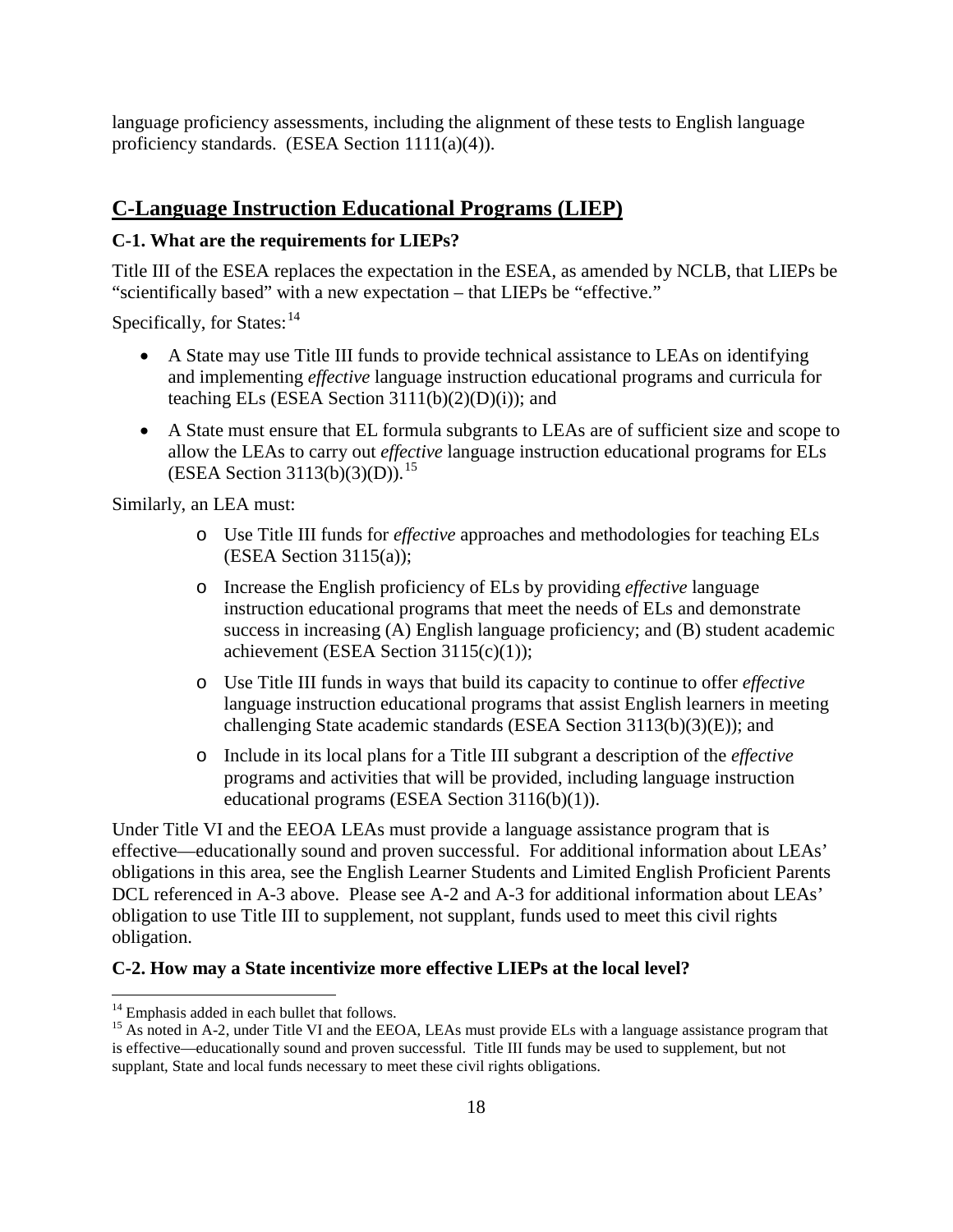Similar to the ESEA prior to the ESSA amendments, a State may use State-level Title III funds to provide financial awards to LEAs that have significantly improved the achievement and progress of ELs in meeting—

- The State-designed long-term goals established under ESEA Section  $1111(c)(4)(A)(ii)$ , including measurements of interim progress towards meeting such goals, based on the State's English language proficiency assessment under ESEA Section 1111(b)(2)(G); and
- The challenging State academic standards. (ESEA Section 3111(b)(2)(E).

Given that the attainment of English language proficiency and high academic achievement for ELs are key purposes of Title III, we encourage States to use a portion of their State-level funds to provide these types of financial awards.

# **C-3. What criteria should States and LEAs receiving Title III funds use to ensure that ELs are provided "effective" LIEPs, as required under the ESEA?**

In addition to the requirements outlined in question C-1 above, we encourage States and LEAs that receive Title III funds to adopt criteria to ensure that LIEPs are effective in helping ELs achieve English language proficiency, as well as helping them meet the State's challenging academic standards. At a minimum, LIEPs should be outcomes-driven; an LIEP should demonstrably result in improved English language proficiency and academic achievement for ELs to be considered "effective" for purposes of the Title III requirements.

Additionally, in analyzing whether an LIEP is effective, States and LEAs should consider whether the LIEP is:

- Driven by data on the unique needs of ELs, including distinct subgroups of ELs as discussed in this guidance, and responsive to student performance data as part of continuous improvement;
- Aligned with local needs identified through timely and meaningful consultation with a broad range of stakeholders and examination of relevant data;
- Based on rigorous, relevant research<sup>[16](#page-18-0)</sup> on what instructional approaches are proven effective for promoting English language proficiency and high academic achievement (for more information on ways to improve student outcomes including using evidence, see the Using Evidence to Strengthen Education Investments Non-Regulatory Guidance *available at* http://www2.ed.gov/policy/elsec/leg/essa/guidanceuseseinvestment.pdf); Accompanied by a robust plan for implementation that may include, for example, a logic model or theory of action; well-defined, measurable goals; clearly outlined roles and responsibilities for people involved; and implementation timelines;
- Examined through performance monitoring, and if appropriate, evaluation, in order to make changes to improve LIEP implementation and effectiveness; and

<span id="page-18-0"></span><sup>&</sup>lt;sup>16</sup> See, for example, the Institute for Educational Sciences Practice Guide "Teaching Academic Content and Literacy to English Learners in Elementary and Middle School," *available at* [http://ies.ed.gov/ncee/wwc/PracticeGuide.aspx?sid=19.](http://ies.ed.gov/ncee/wwc/PracticeGuide.aspx?sid=19)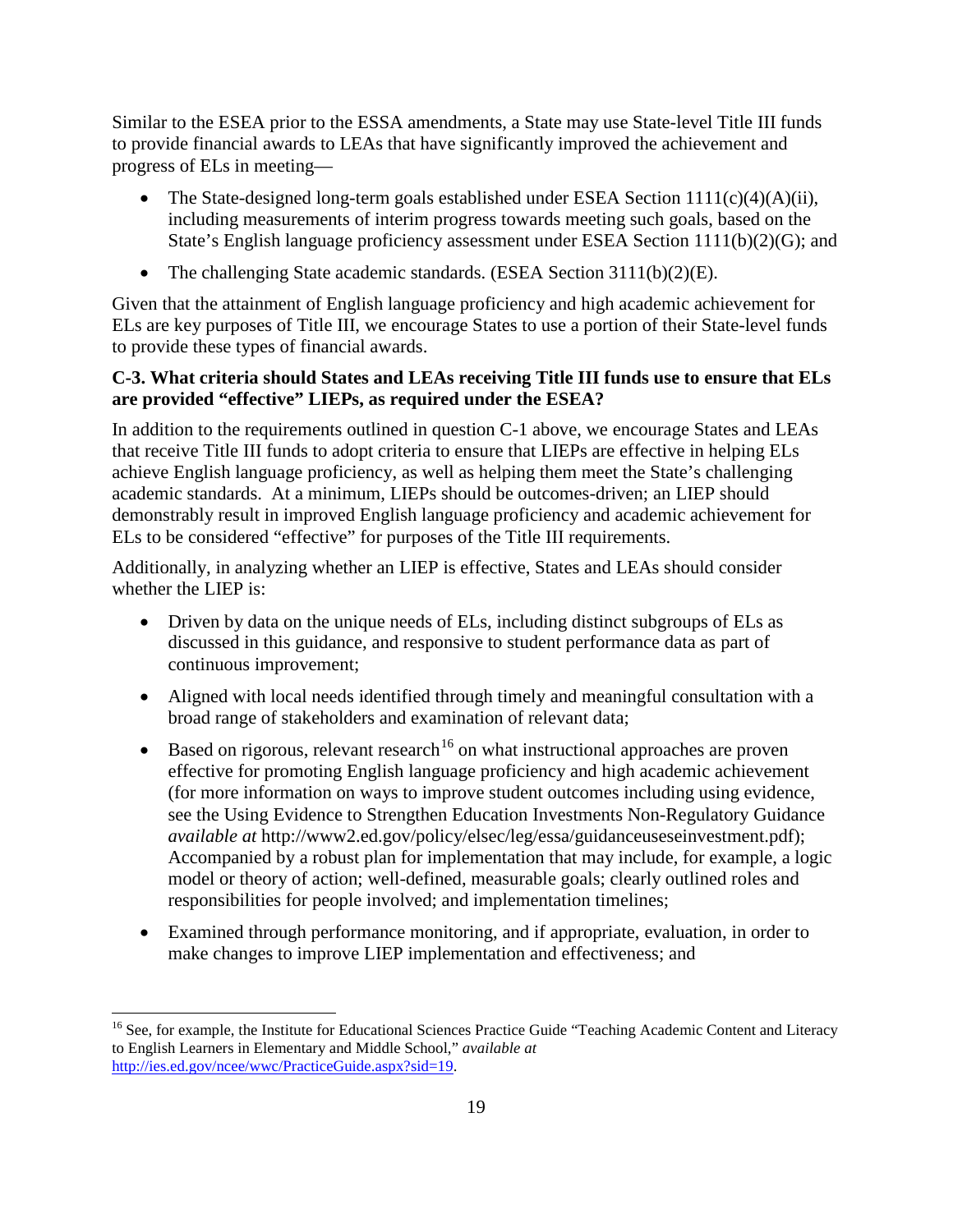• Included as part of a systemic approach to serving ELs, based on a State's English language proficiency standards and its academic content standards.

As stated in A-3, under Title VI and the EEOA LEAs must provide a language assistance program that is effective—educationally sound and proven successful. For additional information about LEAs' obligations in this area, see the DCL referenced in A-3. As stated in A-3 above, Title III funds may not be used to meet these civil rights requirements; such usage is prohibited by the supplement-not-supplant provision in Title III. Title III funds may, however, be used to supplement – that is, to increase the effectiveness of a language assistance program that already satisfies these civil rights obligations.

# **C-4. Are States or LEAs required to implement any particular type of LIEP?**

No. Consistent with ESEA section 3124, the Department does not recommend any particular curricula, program of instruction, or instructional materials, nor does it prohibit any language instruction educational program used with ELs that is consistent with Title III of the ESEA and other laws, including Title VI and the EEOA. States and LEAs may select any LIEP that is effective, as indicated in C-3 above, and meets its Title VI and EEOA obligations, as indicated in A-3 and C-1 above. For more information on various types of LIEPs, see chapter 2 of the EL Toolkit *available at* [http://www2.ed.gov/about/offices/list/oela/english-learner](http://www2.ed.gov/about/offices/list/oela/english-learner-toolkit/eltoolkit.pdf)[toolkit/eltoolkit.pdf.](http://www2.ed.gov/about/offices/list/oela/english-learner-toolkit/eltoolkit.pdf)

Regardless of the LIEP that a State or LEA chooses to implement, States and LEAs may wish to incorporate methods of supporting home language development. Research on language use in early childhood programs and in elementary school, and on supporting home language development, including fostering bilingualism, maintaining cultural connections and communication with family members, and the transferability of home language skills to English language acquisition, suggests that systematic and deliberate exposure to English, paired with supporting home language development within high quality educational settings, can result in strong, positive outcomes for children who are non-native English speakers, as well as positive outcomes for native English speakers.<sup>[17](#page-19-0)</sup>

#### **C-5. Must a State conduct monitoring of its LEAs' LIEPs to ensure that they are "effective"? What steps should a State take to assist an LEA if its LIEP is not effective?**

The ESEA now requires that each State both monitor LEAs in implementing Title III and take steps "to further assist eligible entities if the strategies funded under this subpart are not effective, such as providing technical assistance and modifying such strategies." (ESEA Section 3113(b)(8)). In order to determine whether the LEA's strategies are, in fact, effective, a State should establish and disseminate uniform, clear statewide guidelines or benchmarks for demonstrating effectiveness. For example, a State may choose to use the State-level indicator for progress in achieving English language proficiency established under Title I, Part A (ESEA

l

<span id="page-19-0"></span><sup>17</sup> For research citations and additional information, see the Policy Statement on *Supporting Children who are Dual Language Learners in Early Childhood Programs* published by the Departments of Education and Health and Human Services, which provides background supporting the language development of young learners: [https://www.acf.hhs.gov/sites/default/files/ecd/dll\\_policy\\_statement\\_final.pdf.](https://www.acf.hhs.gov/sites/default/files/ecd/dll_policy_statement_final.pdf)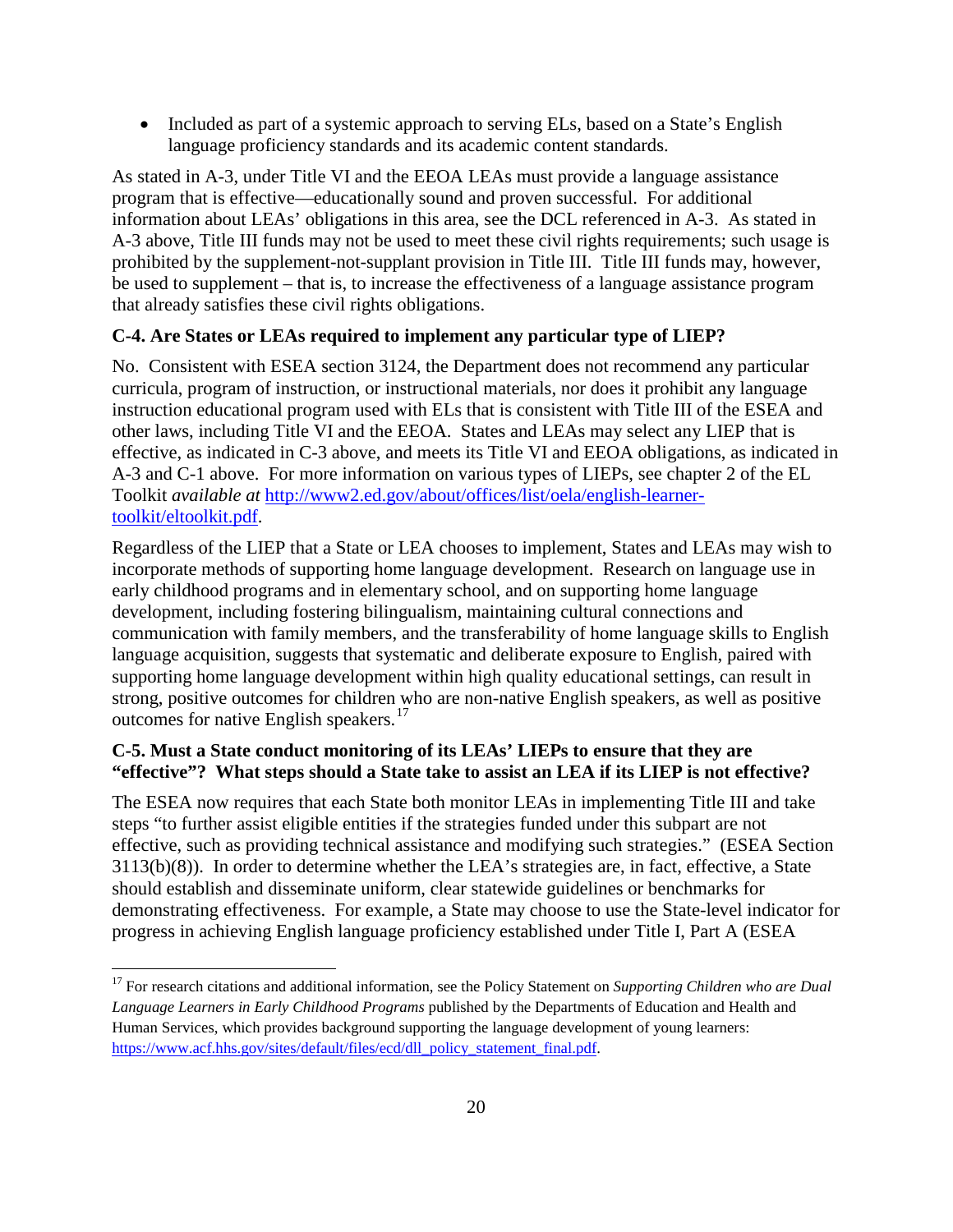Section  $1111(c)(4)(B)(iv)$ , and the progress current and former ELs are making in achieving proficiency on the academic content assessments, to determine whether or not an LEA's LIEP is effective.

If multi-year student performance data (including data that are required to be reported under Title III) demonstrate that ELs in a particular LEA are not making sufficient annual progress towards English language proficiency and gains in academic achievement, the State should work with the LEA to revise its LIEP and strategies for instructing ELs using evidence and research to guide its  $decision-making<sup>18</sup>$ .

As noted in A-3, Title VI and the EEOA independently require each State and LEA to evaluate the effectiveness of an LEA's language assistance program to ensure that EL students acquire English proficiency and that language programs are reasonably calculated to allow EL students to attain parity of participation in the standard instructional program within a reasonable period of time. In reviewing LEA Title III plans, SEAs should ensure that LIEPs are effective and that they are being implemented consistent with a State's uniform guidelines or benchmarks. (ESEA 3116)

Under Title VI and the EEOA, meaningful program evaluations include longitudinal data on EL students, former EL students, and never-EL students.<sup>[19](#page-20-1)</sup>

# **C-6. Must an LEA provide for the equitable participation of eligible private school students, their teachers and other educational personnel in Title III, Part A programs?**

Yes. An LEA must provide for the equitable participation of eligible private school students, their teachers and other educational personnel in private schools located in areas served by the LEA. This requirement applies to both the EL and immigrant youth subgrants. An LEA must engage in timely and meaningful consultation with private school officials during the design and development of their Title III, Part A programs and prior to making any decision that may affect the participation of private school students, their teachers and/or other educational personnel in the program. (ESEA Sections 8501-8504).<sup>[20](#page-20-2)</sup>

<span id="page-20-0"></span><sup>&</sup>lt;sup>18</sup>See the Using Evidence to Strengthen Education Investments Non-Regulatory Guidance for more information about evidence-based decision-making, *available at*

http://www2.ed.gov/policy/elsec/leg/essa/guidanceuseseinvestment.pdf)

<span id="page-20-1"></span><sup>&</sup>lt;sup>19 "</sup>Never-EL" students are those who have never been identified as EL or never enrolled in an EL program. For more information, see the DCL referenced in question A-3, section II.I, "Evaluating the Effectiveness of a District's EL Program," pp. 35-37.<br><sup>20</sup> New or changed requirements that affect the equitable participation of private school teachers and other

<span id="page-20-2"></span>educational personnel under the ESEA will be addressed in forthcoming guidance. Except as otherwise provided in that guidance, the existing non-regulatory Title IX, Part E Uniform Provisions, Subpart 1 – Private Schools (Revised March 2009) will remain applicable.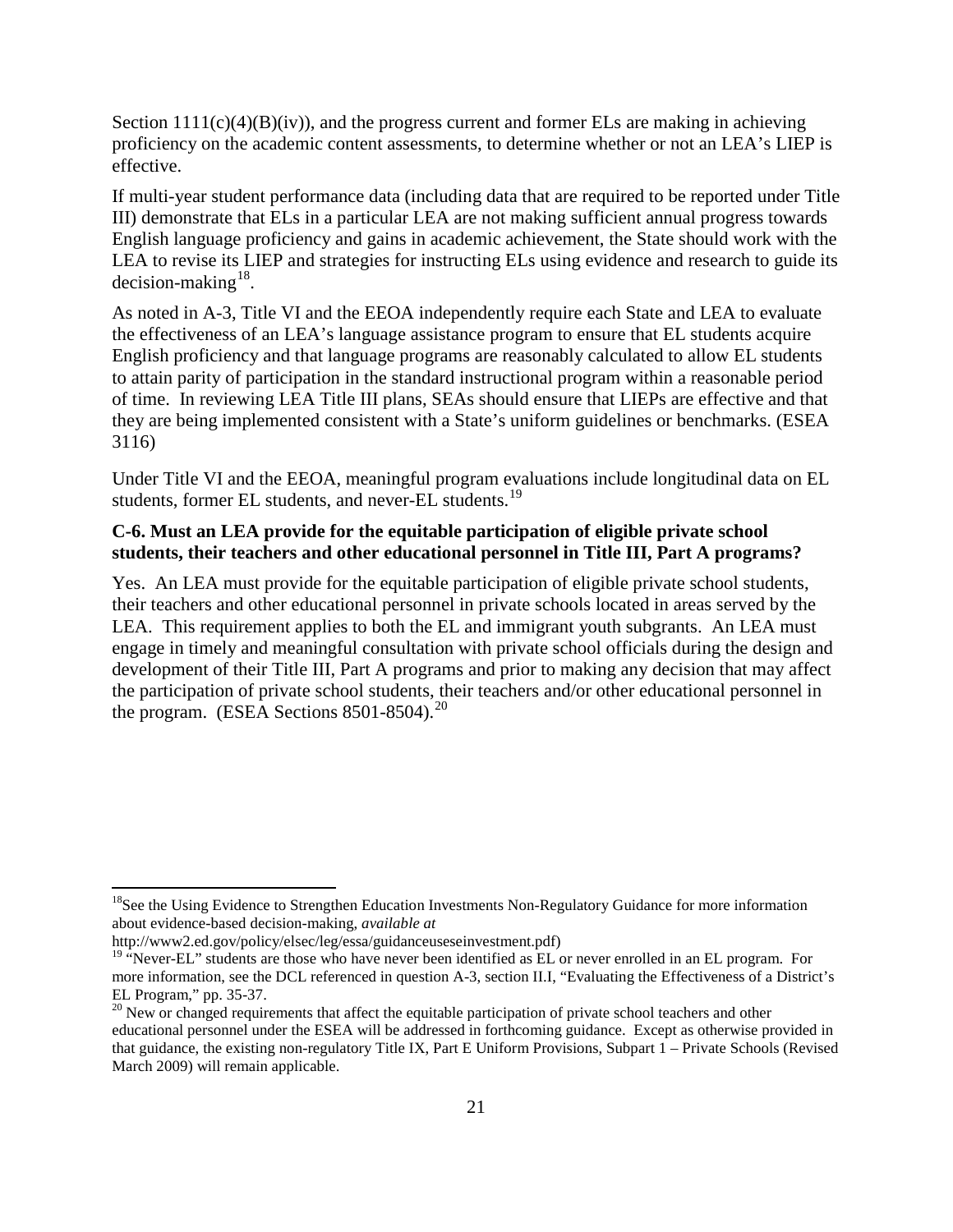#### <span id="page-21-0"></span>**D-Educators of English Learners**

#### **D-1. What is the definition of "professional development" under the ESEA?**

Under ESEA Section 8101(42) the term "professional development" means activities that—

 (A) are an integral part of school and local educational agency strategies for providing educators (including teachers, principals, other school leaders, specialized instructional support personnel, paraprofessionals, and, as applicable, early childhood educators) with the knowledge and skills necessary to enable students to succeed in a well-rounded education and to meet the challenging State academic standards; and

 (B) are sustained (not stand-alone, 1-day, or short term workshops), intensive, collaborative, job-embedded, data-driven, and classroom-focused, and may include activities that--

> (i) improve and increase teachers'—(I) knowledge of the academic subjects the teachers teach; (II) understanding of how students learn; and (III) ability to analyze student work and achievement from multiple sources, including how to adjust instructional strategies, assessments, and materials based on such analysis;

(ii) are an integral part of broad schoolwide and districtwide educational improvement plans;

(iii) allow personalized plans for each educator to address the educator's specific needs identified in observation or other feedback;

(iv) improve classroom management skills;

(v) support the recruitment, hiring, and training of effective teachers, including teachers who became certified through State and local alternative routes to certification;

(vi) advance teacher understanding of (I) effective instructional strategies that are evidence-based; and (II) strategies for improving student academic achievement or substantially increasing the knowledge and teaching skills of teachers;

(vii) are aligned with, and directly related to, academic goals of the school or local educational agency;

(viii) are developed with extensive participation of teachers, principals, other school leaders, parents, representatives of Indian tribes (as applicable), and administrators of schools to be served under this Act;

(ix) are designed to give teachers of English learners, and other teachers and instructional staff, the knowledge and skills to provide instruction and appropriate language and academic support services to those children, including the appropriate use of curricula and assessments;

(x) to the extent appropriate, provide training for teachers, principals, and other school leaders in the use of technology (including education about the harms of copyright piracy), so that technology and technology applications are effectively used in the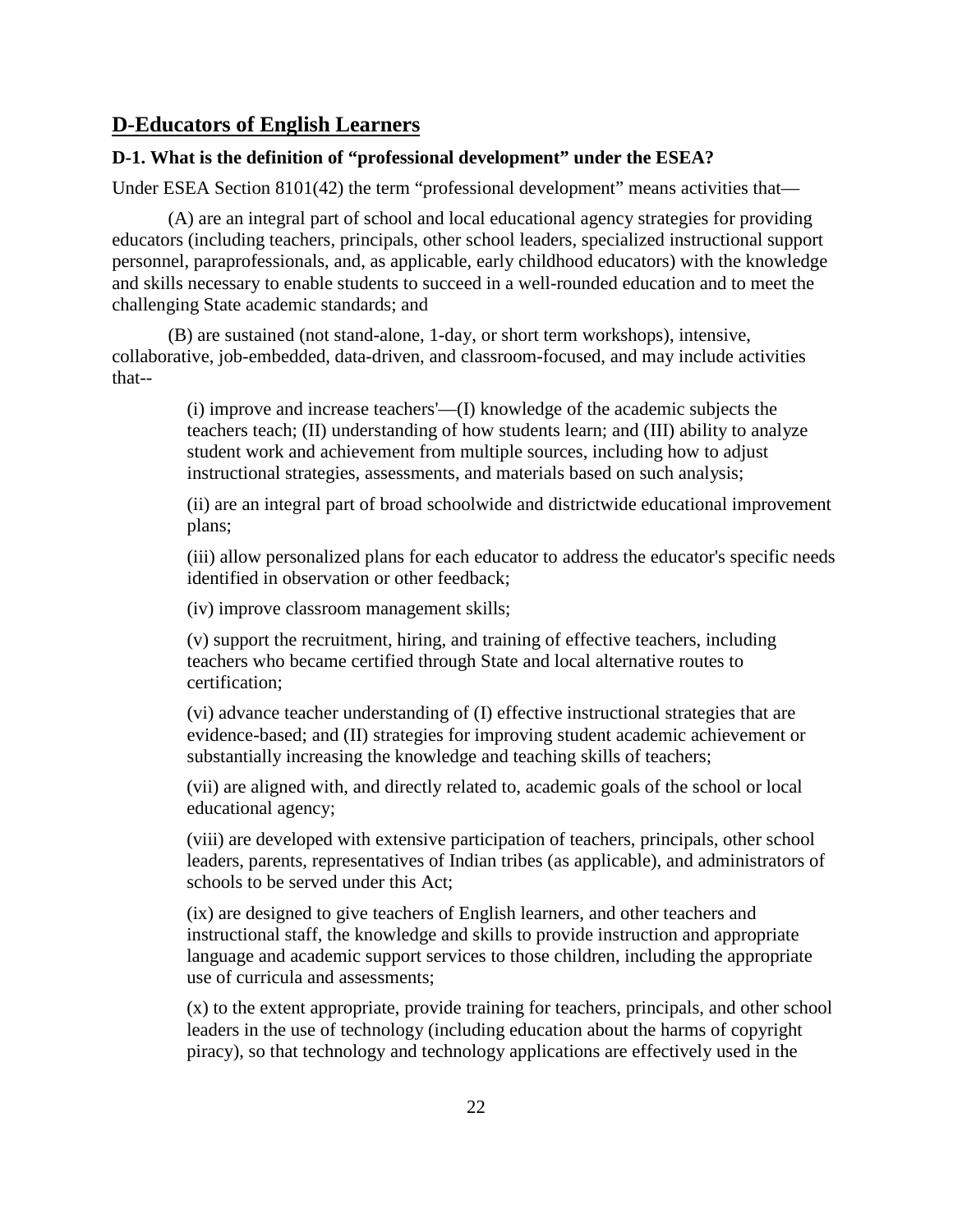classroom to improve teaching and learning in the curricula and academic subjects in which the teachers teach;

(xi) as a whole, are regularly evaluated for their impact on increased teacher effectiveness and improved student academic achievement, with the findings of the evaluations used to improve the quality of professional development;

(xii) are designed to give teachers of children with disabilities or children with developmental delays, and other teachers and instructional staff, the knowledge and skills to provide instruction and academic support services, to those children, including positive behavioral interventions and supports, multi-tier system of supports, and use of accommodations;

(xiii) include instruction in the use of data and assessments to inform and instruct classroom practice;

(xiv) include instruction in ways that teachers, principals, other school leaders, specialized instructional support personnel, and school administrators may work more effectively with parents and families;

(xv) involve the forming of partnerships with institutions of higher education, including, as applicable, Tribal Colleges and Universities as defined in Section 316(b) of the Higher Education Act of 1965 (20 U.S.C. 1059c(b)), to establish school-based teacher, principal, and other school leader training programs that provide prospective teachers, novice teachers, principals, and other school leaders with an opportunity to work under the guidance of experienced teachers, principals, other school leaders, and faculty of such institutions;

(xvi) create programs to enable paraprofessionals (assisting teachers employed by a local educational agency receiving assistance under part A of Title I) to obtain the education necessary for those paraprofessionals to become certified and licensed teachers;

(xvii) provide follow-up training to teachers who have participated in activities described in this paragraph that are designed to ensure that the knowledge and skills learned by the teachers are implemented in the classroom; and

(xviii) where practicable, provide jointly for school staff and other early childhood education program providers, to address the transition to elementary school, including issues related to school readiness.

#### **D-2. What requirements pertain to pre-service and in-service professional development for teachers of ELs?**

The ESSA makes several important changes pertaining to preparation and professional development for teachers of ELs. First, instead of describing these programs and activities as "high-quality," as under NCLB, the statute has strengthened these provisions by clarifying that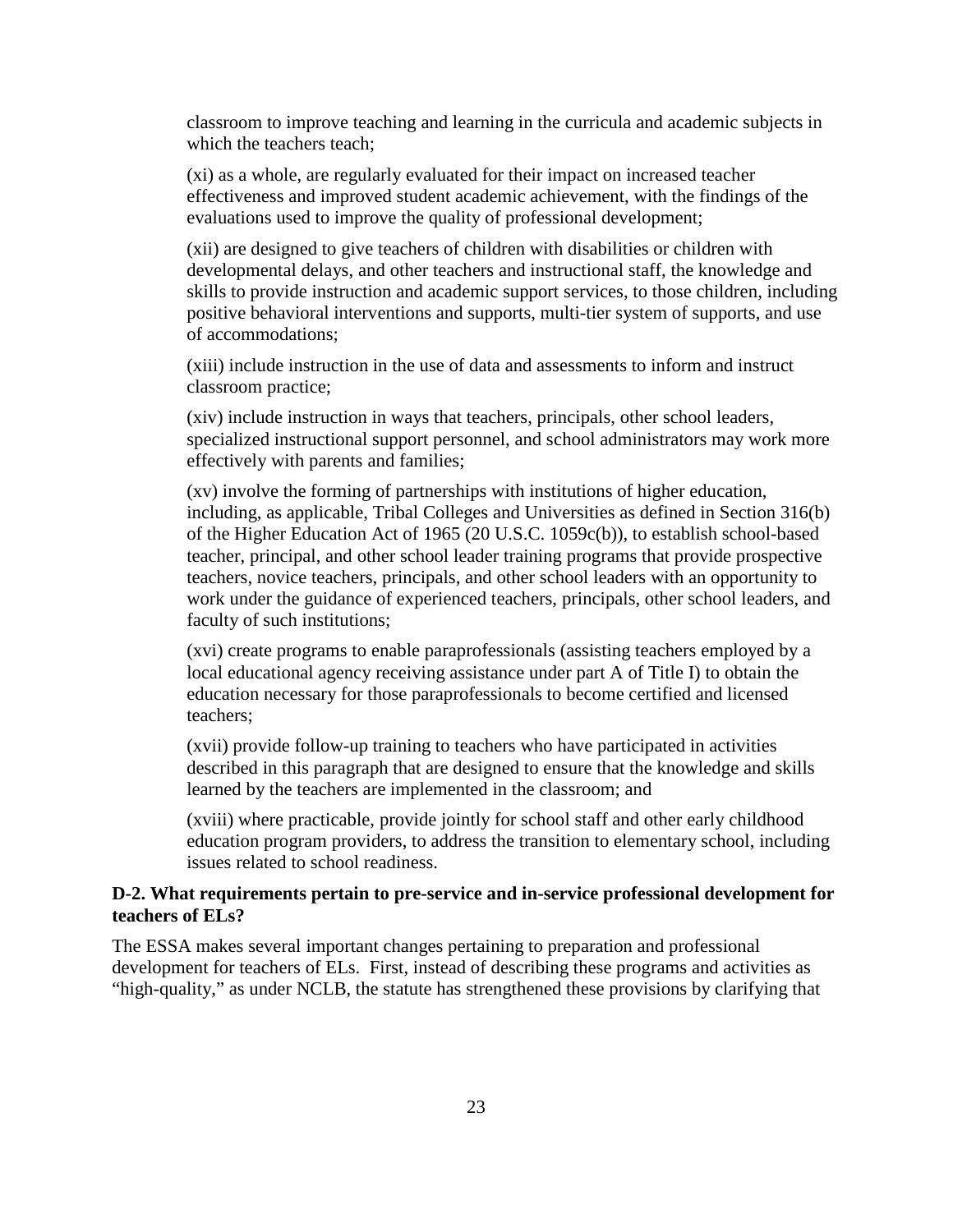such programs and activities supported by Title III funds must be "effective." Specifically, the ESEA provides that:  $21$ 

- States may use State-level Title III funds to provide *effective* teacher and principal preparation, as well as for ongoing professional development activities that are *effective*, which may include helping educators meet State and local certification and licensing requirements for teaching English learners and improving their teaching skills to meet the diverse needs of English learners (including *effective* instruction) (ESEA Section  $3111(b)(2)(B)$ ; and
- LEAs must use Title III funds to provide *effective* professional development for teachers and principals of ELs that is:
	- o Designed to improve the instruction and assessment of ELs;
	- o Designed to enhance the ability of teachers and principals to understand and implement curricula, assessment measures and practices, and instructional strategies for ELs;
	- o *Effective* in increasing children's English language proficiency or substantially increasing the subject matter knowledge, teaching knowledge, and teaching skills of teachers of ELs; and
	- o Of sufficient intensity and duration to have a positive and lasting impact on the teachers' performance in the classroom. This does not include one-day or shortterm events, unless as part of a teacher's comprehensive professional development plan that is based on a needs assessment.

# (ESEA Section 3115(c)(2)).

Second, the use of Title III State-level funds for professional development was previously limited to assisting personnel in meeting certification and licensing requirements for teaching ELs; States may now also provide professional development to improve teaching skills to meet the diverse needs of ELs, including how to implement effective programs and curricula to teach ELs. (ESEA Section 3111(b)(2)(B)). The professional development provided by either the State or an LEA need not be limited to teachers who teach exclusively ELs, but may be provided to all teachers who have ELs in their classrooms, to enable them to teach those ELs more effectively. School districts also have an obligation under Title VI of the Civil Rights Act of 1964 and the EEOA to provide the personnel and resources necessary to effectively implement their chosen language assistance program.<sup>22</sup> The supplement-not-supplant provision in Title III prohibits the use of Title III funds to meet these civil rights requirements, but Title III funds may be used to supplement professional development by a school district that is already meeting its civil rights obligations.

 $21$  Emphasis added in each bullet that follows.

<span id="page-23-1"></span><span id="page-23-0"></span><sup>&</sup>lt;sup>22</sup> See the DCL referenced in question A-3, section II.C, "Staffing and Supporting EL Programs," pp. 14-17.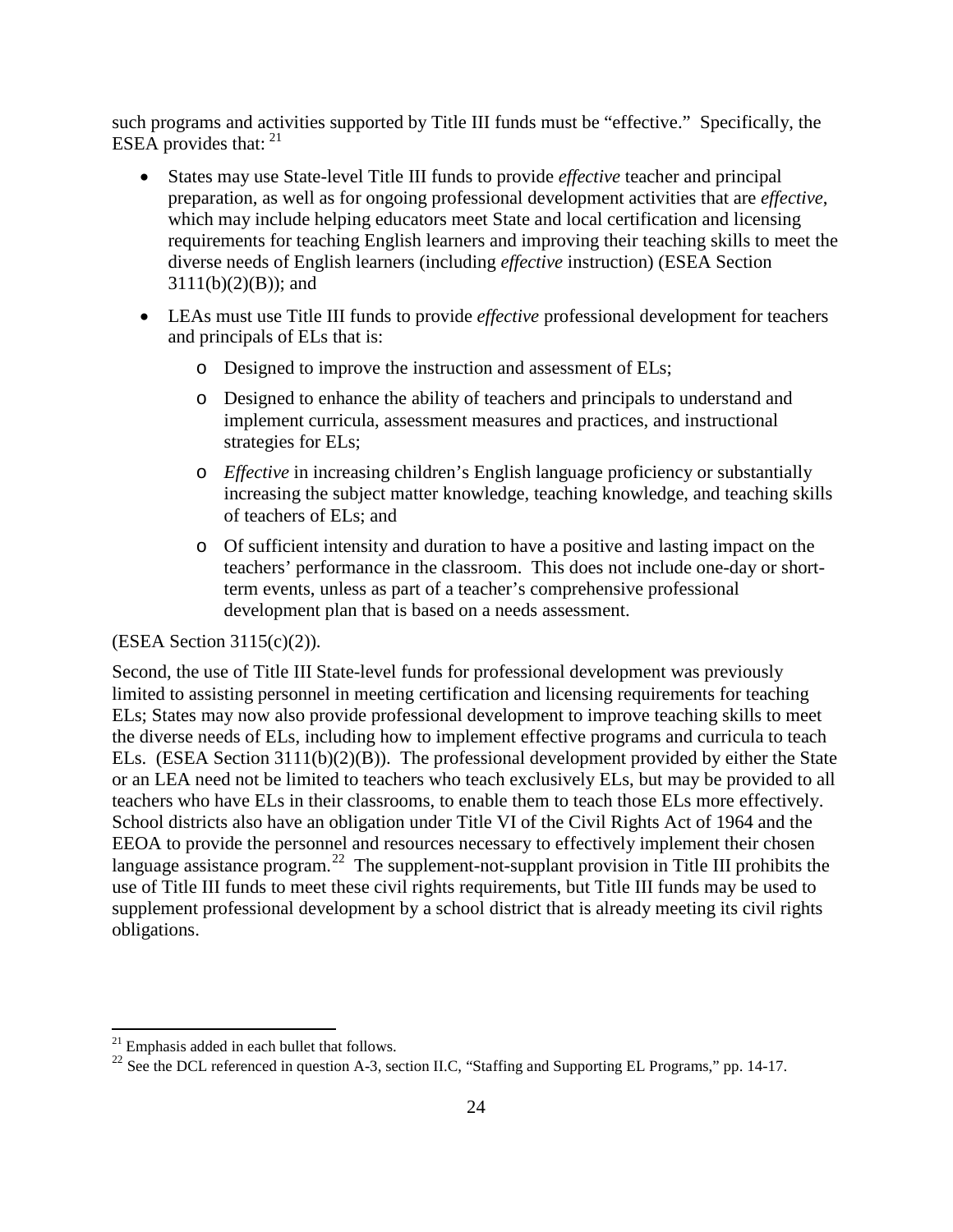#### **D-3. What legal obligations apply to States and LEAs pertaining to the qualifications of teachers and other staff who teach ELs?**

The ESEA does not dictate specific qualifications for teachers of ELs; this is a matter that is determined by States. However, it is crucial to the success of ELs that teachers are trained on how to support both ELs' English language development and their mastery of academic content knowledge. As noted in question D-2, Title VI and the EEOA require LEAs to provide the personnel and resources necessary to effectively implement their chosen language assistance program. More information about these Title VI and EEOA requirements can be found in the DCL referenced in question A-3 above. See question K-4 for further discussion of requirements for personnel serving English learners with disabilities.

#### **D-4. What criteria should a State and its LEAs receiving Title III funds use to ensure that teachers and school leaders of ELs are well-prepared, including through the provision of effective preparation and professional development?**

Preparation and professional development programs and activities for teachers and school leaders of ELs must meet the statutory requirements described in question D-2 above. ((ESEA Section 3115(c)(2)).

Access to effective educators is critical for supporting ELs; research has shown that teacher effectiveness is strongly correlated with student success.<sup>[23](#page-24-0)</sup> In order to promote positive educational outcomes for ELs, preparation and professional development for teachers of ELs and school leaders should improve instruction, increase teachers' and school leaders' ability to implement effective curricula for ELs, increase students' English language proficiency and improve students' academic achievement. Preparation and professional development programs for teachers of ELs should be based on the highest available level of evidence and should be measured to determine their effectiveness. (See the Department's Using Evidence to Strengthen Education Investments Non-Regulatory Guidance *available at*

http://www2.ed.gov/policy/elsec/leg/essa/guidanceuseseinvestment.pdf)). When measuring the effectiveness of the professional development activities, States and LEAs should assess not only teacher competencies and skills, but also performance data and measurements of student outcomes.<sup>24</sup>

<span id="page-24-0"></span><sup>&</sup>lt;sup>23</sup> See, for example, Jacob, Brian A. and Lars Lefgren, 2008. "Can Principals Identify Effective Teachers? Evidence on Subjective Performance Evaluation in Education." Journal of Labor Economics 26, no. 1 (January): 101-136; Kane, Thomas J., and Douglas O. Staiger. 2008. "Estimating Teacher Impacts on Student Achievement: An Experimental Evaluation." National Bureau of Economic Research Working Paper 14607; Koedel, Cory, and Julian Betts. 2009. "Does Student Sorting Invalidate Value-Added Models of Teacher Effectiveness? An Extended Analysis of the Rothstein Critique." University of Missouri Department of Economics Working Paper 0902; Rothstein, Jesse. 2010. "Teacher Quality in Educational Production: Tracking, Decay, and Student Achievement." Quarterly Journal of Economics, 125(1): 175-214.; Hanushek, Eric A., and Steven G. Rivkin. 2010. "Constrained Job Matching: Does Teacher Job Search Harm Disadvantaged Urban Schools?" National Bureau of Economic Research Working Paper 15816.

<span id="page-24-1"></span> $24$  Title VI and the EEOA also require States and school districts that provide training to teachers of ELs to evaluate whether the training adequately prepares teachers to implement the language assistance program effectively. See the DCL referenced in #A-3, section II.C, "Staffing and Supporting EL Programs," pp. 14-17.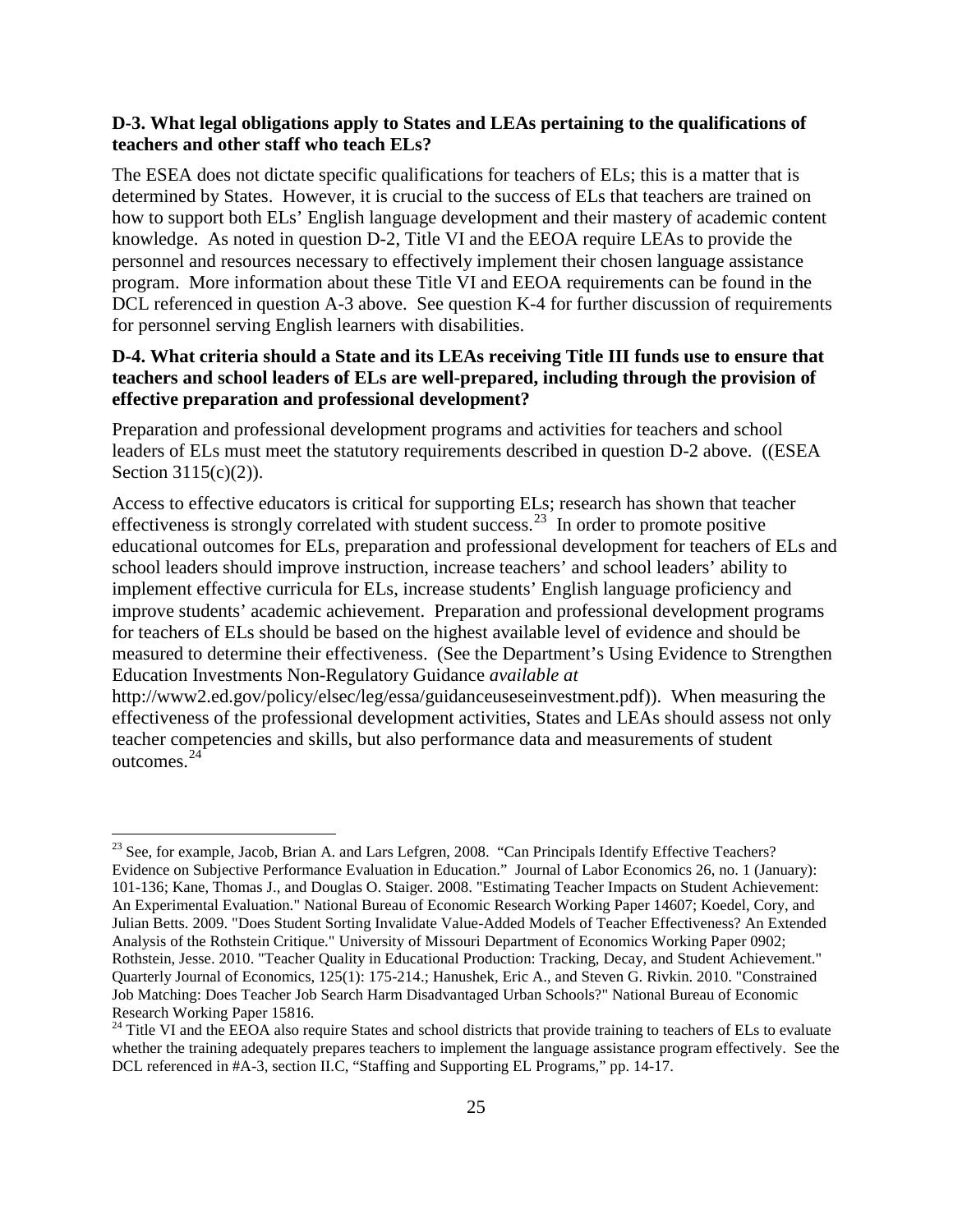Further, the Department encourages States and LEAs to use State and local funds to conduct preparation and professional development activities that will lead to participating teachers and principals meeting relevant State or local certification and licensing requirements for educators of ELs.

#### **D-5. How may a State or LEA monitor preparation and professional development programs and activities for teachers and school leaders of ELs to ensure that they are effective?**

In order to facilitate successful implementation at the local and school levels, a State or LEA should establish and disseminate uniform Statewide or districtwide criteria that can be used to ensure that all preparation and professional development activities meet the statutory requirements under the ESEA and demonstrate effectiveness with regards to language development and academic outcomes for ELs (see D-1). More information on increasing the effectiveness of preparation and professional development is available in the 2016 Title II, Part A guidance.

#### **D-6. Which teachers and principals are eligible to receive or participate in professional development and preparation funded under Title III?**

If a State or LEA receives Title III funds, it may use these funds to provide preparation and professional development opportunities to *all* teachers of ELs and *all* leaders of schools in which ELs are enrolled. Thus, an LEA may provide training not only to those who exclusively teach ELs, but to teachers who may only have a few ELs in their classrooms. Regardless of the specific participants, such activities must be effective and fully meet the requirements of Section 3115(c)(2) of the ESEA. Title III funds may also be used to provide professional development for other educators who work with ELs to include paraprofessionals, counselors, and special education teachers.

# **D-7. How may a State or LEA use Title III funds for staffing purposes, consistent with the supplement-not-supplant requirement in Title III?**

As discussed in question A-3, Title III funds must be used for *supplemental* purposes and a State and LEA may not use Title III funds to meet obligations to ELs under Title VI and the EEOA. However, Title III funds may be used to provide supplemental staff to support ELs, as long as a State or LEA has already met its civil rights obligations, including the *Castañeda* standards.[25](#page-25-0) For example, an LEA may use Title III funds to hire a specialist on EL students with interrupted formal education or English learners with disabilities to provide *supplemental* support to these unique populations; an LEA could also use Title III funds to hire staff that would provide *supplemental* LEA-wide instructional support to teachers of ELs. As another example, an LEA could assign an EL teacher to spend 50% of her time providing language instructional services to ELs, with 50% of her salary funded from State and local funds, and 50% of her time providing supplemental EL services, funded from Title III. Note, however, that determinations about the supplement-not-supplant requirement in Title III are always fact-specific.

<span id="page-25-0"></span><sup>&</sup>lt;sup>25</sup> For more information on the Castañeda standards, please see page 6 of the DCL referenced in question A-3 and pages 14-17 for more information on staffing requirements under the Castañeda standards.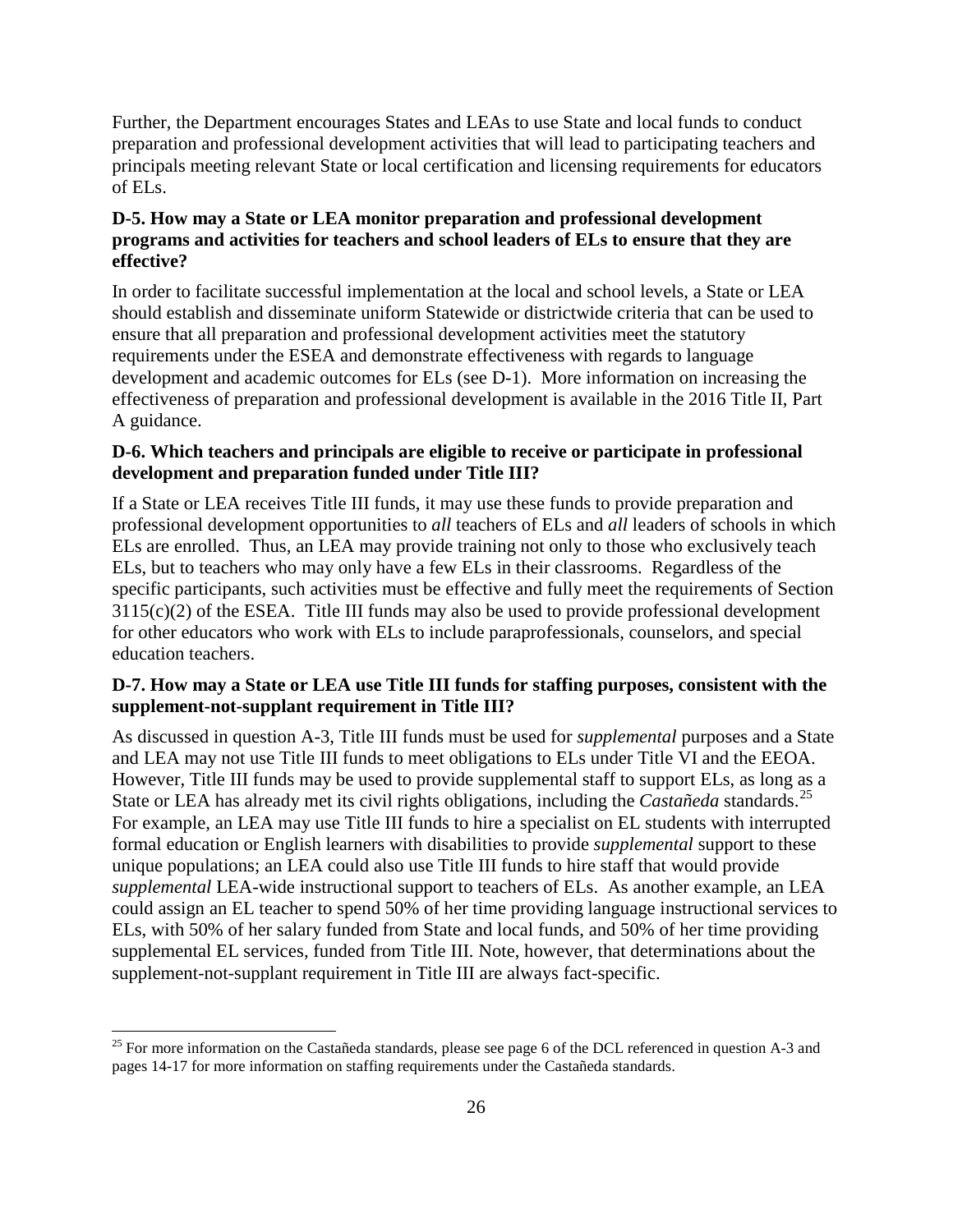# <span id="page-26-0"></span>**E-Parent, Family, & Community Engagement**

# **E-1. What are the requirements in the ESEA for parent, [26](#page-26-1) family, and community engagement with regard to ELs?**

First, Title I now requires that each LEA that receives a Title I subgrant implement an effective means of outreach to parents of ELs. The outreach must include holding, and sending notice of opportunities for, regular meetings in order to gather and respond to recommendations from parents. (ESEA Section  $1112(e)(3)(C)$ ).

Second, an LEA receiving a Title III formula subgrant must conduct parent, family, and community engagement, in addition to the required uses of funds for supplementing LIEPs for ELs and providing professional development to teachers and school leaders. (ESEA Section  $3115(c)(3)$ ).

Third, the ESSA expanded allowable uses of Title III State-level activity funds to include providing technical assistance to LEAs to strengthen and increase not only parent and community engagement in programs that serve ELs, but also *family* engagement in such programs. (ESEA Section  $3111(b)(2)(D)(iv)$ ).

Fourth, a State must ensure that its Title III State plan, or a consolidated State plan that includes Title III funds, has been developed in consultation with parents of ELs, in addition to LEAs, teachers, administrators of Title III programs and other relevant stakeholders. (ESEA Section 3113(b)(3)(G)).

It is important to note that all LEAs have language assistance obligations to LEP parents under Title VI and the EEOA. LEAs must ensure meaningful communication with LEP parents in a language they can understand and adequately notify LEP parents of information about any program, service, or activity of an LEA or State that is called to the attention of non-LEP parents.[27](#page-26-2) As part of this obligation, an LEA must provide language assistance to LEP parents effectively with appropriate, competent staff or appropriate and competent outside resources. In addition, each LEA must develop and implement a process for determining whether parents are LEP and what their language needs are. An LEA may not use Title III funds to meet its obligations under Title VI and the EEOA. Title III funds may be used to supplement an LEA's activities if the LEA is already meeting its obligation to ensure meaningful communication with LEP parents in a language they can understand.

#### **E-2. For purposes of outreach to families of ELs, how are "families" defined in the ESEA?**

The ESEA does not define the term "families." Families may include relatives involved in the social, emotional, and academic support of the student and expand beyond parents and guardians to include siblings, grandparents, aunts, uncles, cousins and others. As such, States, LEAs, and schools looking to involve and support families should be responsive to their students' diverse family structures. For an EL or immigrant student, extended family members may have a

<span id="page-26-1"></span> $26$  The ESEA definition of "parent" in section 8101(38) includes parents, legal guardians, and other individuals who are standing in loco parentis, such as a grandparent or stepparent with whom the child lives, or a person who is legally responsible for the child's welfare.

<span id="page-26-2"></span> $^{27}$  Please see Section II.J., "Ensuring Meaningful Communication with Limited English Proficient Parents," in the Dear Colleague Letter referenced in question A-3.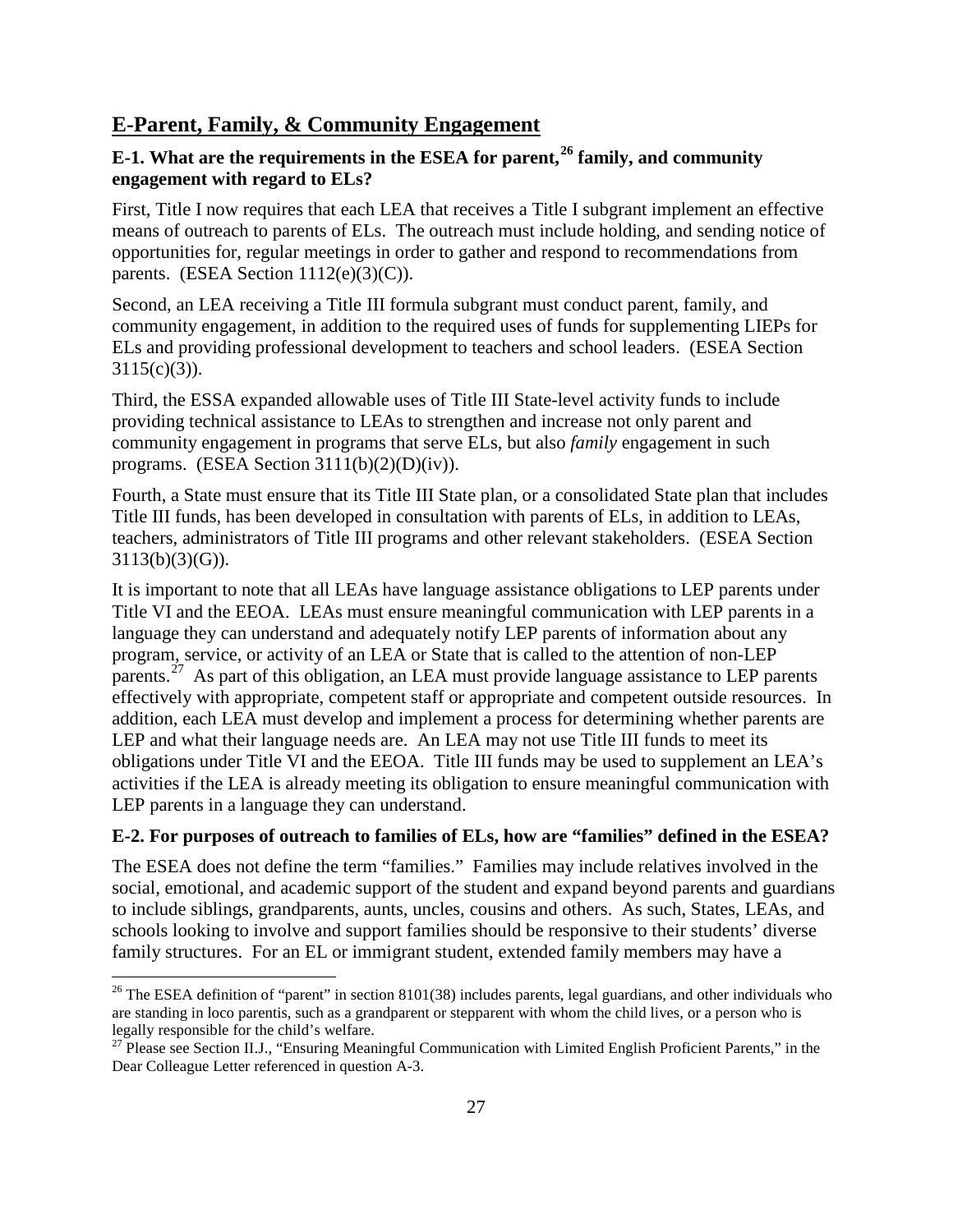powerful impact on the student's academic success. In many cultures, grandparents in particular play a pivotal role in guiding and shaping household values. Providing outreach to those relatives, including through information about school programs and student progress, as well as opportunities for meaningful involvement, such as participation in school functions like family literacy nights and other such events, can have a positive impact on student learning. It is also important to consider the family situation of foster youth, unaccompanied children, and others whose "family" network may extend beyond biological relatives.

# **E-3. For purposes of outreach to an EL student's community, how is "community" defined in the ESEA?**

The ESEA does not define the term "community." A community may include the local and extended network of organizations that exist to support the student and his or her family. These communities can include private, non-profit, for-profit, or faith-based organizations. A school and LEA should make an effort to familiarize themselves with the various community organizations that support the students and families in their area. Knowing the churches, synagogues, mosques or other faith-based communities to which families belong can provide avenues for communicating about school events, including important dates, like back to school night or kindergarten enrollment. Non-profit organizations such as cultural centers, heritage language schools and mutual assistance associations in the local community often provide valuable educational services outside of school hours, such as tutoring and mentoring. Sharing information about students' needs and progress, with parental consent, can align those organizations' efforts with the school's efforts and magnify the positive impact.

# **E-4. What parent and family engagement activities may be conducted using Title III funds?**

A State may use its State-level activity funds to strengthen and increase parent, family, and community engagement in programs that serve ELs. (ESEA Section 3111(b)(2)(D)(iv)). An LEA, in addition to using funds for each of the parent, family, and community engagement activities described in question E-1 above, may also use its subgrant—

- o To coordinate and align related programs for ELs, which may include programs for parents and families of ELs. (ESEA Section 3115(c)(3)).
- o To provide community participation programs, family literacy services, and parent and family outreach and training activities, which may include English as a Second Language courses for parents and families of ELs in order to assist parents and families in helping their children to improve their academic achievement, and to help parents and families to become active participants in the education of their children. (ESEA Section 3115(d)(6)).
- An LEA receiving Title III immigrant subgrant funds under ESEA Section 3114(d)(1) may use those funds
	- o For family literacy, parent and family outreach, and training activities designed to assist parents and families to become active participants in the education of their children; and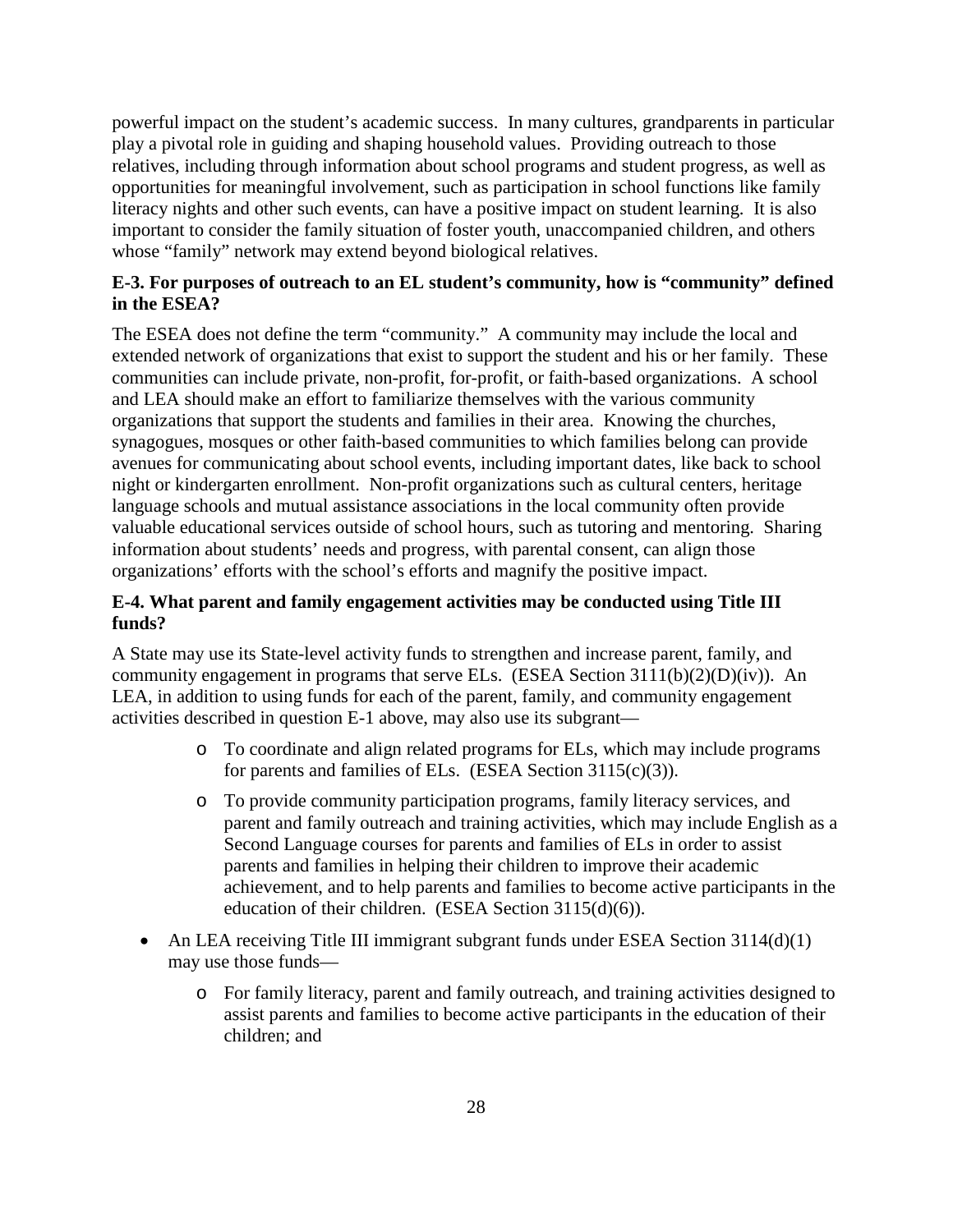o To provide activities, in coordination with community-based organizations, institutions of higher education, private sector entities, or other entities with expertise in working with immigrants, to assist parents and families of immigrant children and youth by offering comprehensive community services. (ESEA Section 3115(e)(1)(A), (G)).

For all of these activities, an LEA may not use Title III funds to meet its obligations under Title VI and the EEOA, as described in question E-1. Title III funds may be used to supplement an LEA's activities if the LEA is already meeting its obligation to ensure meaningful communication with LEP parents in a language they can understand.

# **E-5. What notifications must an LEA provide to parents of ELs under the ESEA?**

Title I requires that every LEA that uses funds under either Title I or Title III for services to ELs must provide a parent with notification that outlines their child's identification as an EL and placement in an LIEP. (ESEA Section 1112(e)(3)).

The parental notification must include:

- The reason for identification of the child as an EL;
- The child's level of English language proficiency, how the level was assessed, and the status of the child's academic achievement;
- Methods of instruction used in the program in which the child is, or will be, participating, and the methods of instruction used in other available programs, including how the programs differ;
- How the program will meet the educational strengths and needs of the child and help the child achieve English language proficiency, and meet academic standards;
- Exit requirements for the program, expected rate of transition to a classroom not tailored for EL students, and expected rate of high school graduation;
- In the case of a child with a disability, how the program meets the annual goals in the child's individualized education program (IEP); and
- Information regarding parents' right to withdraw the child from a program upon their request, and to decline enrollment or choose another program or method of instruction, if available.

# $(ESEA 1112(e)(3)(A)).$

The notification must be provided no later than 30 calendar days after the beginning of the school year or within the first two weeks of placement in an LIEP for students who enroll after the start of the school year. (ESEA Section  $1112(e)(3)(A)$ ,  $1112(e)(3)(B)$ ).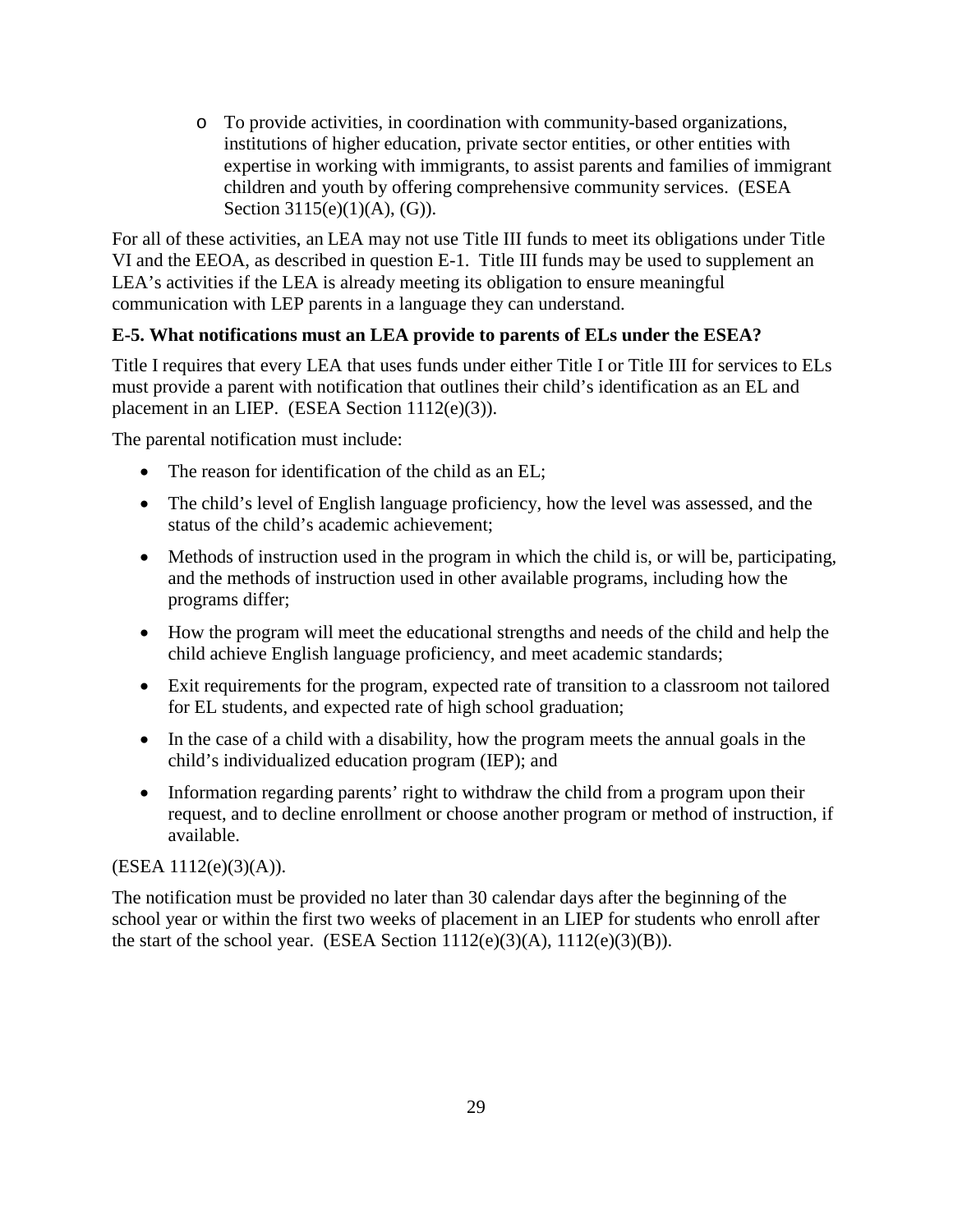The notice and information provided must be in an understandable and uniform format and, to the extent practicable, provided in a language that the parents can understand.<sup>[28](#page-29-0)</sup> (ESEA Section  $1112(e)(4)$ ).

#### **E-6. May the parent of a child who is identified as an EL decline to enroll in, or have the student removed from, the LIEP?**

Yes. As explained in question E-5, each LEA must provide written notification to parents of ELs of, among other things, information pertaining to the right of parents to have their child removed from the LIEP or to decline to enroll in such program. (ESEA  $1112(e)(3)(A)(viii)$ ).<sup>[29](#page-29-1)</sup> Under Title VI and the EEOA, a parent's decision to opt out of a program for ELs must be knowing and voluntary, and an LEA may not recommend that parents decline all or some services within a program for ELs for any reason.<sup>[30](#page-29-2)</sup>

Note, however, that if an EL is not participating in the LIEP, the LEA still has the obligation under Title VI and EEOA to take "affirmative steps" and "appropriate action" to provide the student with access to its educational programs. The English language and other academic needs of such an EL student must still be met.<sup>[31](#page-29-3)</sup>

In addition, the ESEA requires that the LEA still must assess all ELs using the annual English language proficiency assessment, including those students whose parents have declined to enroll them in, or had them removed from, LIEPs. *All* ELs enrolled in schools served by the State must be assessed annually using the State's English language proficiency assessment. (ESEA Section 1111(b)(2)(G), emphasis added). State or district assessment policies, if they include a right to opt a child out of assessments, do not override or diminish the LEA's obligation to assess 100 percent of ELs using the annual English language proficiency assessment.

# **E-7. What resources does the Department provide to support parent, family, and community engagement?**

The Department has numerous resources available to support States and LEAs in conducting meaningful parent, family, and community engagement. These resources include:

- The [Dual Capacity Building Framework,](http://www2.ed.gov/documents/family-community/frameworks-resources.pdf) which focuses on building the capacity of educators and families to work collaboratively to support positive outcomes for all students;
- Chapter 10 of the [EL Tool Kit,](http://www2.ed.gov/about/offices/list/oela/english-learner-toolkit/eltoolkit.pdf) which provides tools and resources to ensure meaningful communication with LEP parents;
- The *Resource [Guide: Supporting Undocumented Youth](http://www2.ed.gov/about/overview/focus/supporting-undocumented-youth.pdf)*, which is designed to help secondary schools, institutions of higher education, teachers, and other personnel support

<span id="page-29-0"></span><sup>&</sup>lt;sup>28</sup> While the ESEA expressly includes certain protections for LEP parents, the ESEA does not override an LEA's independent obligations under Title VI and the EEOA, which requires LEAs to ensure meaningful communication with LEP parents in a language they can understand. For additional information, see question E-14.

<span id="page-29-1"></span> $^{29}$  Parents also have a right under Title VI and the EEOA to decline or opt their children out of an LEA's program for ELs or out of particular language services within a program for ELs.

<span id="page-29-2"></span> $\frac{30}{30}$  For additional information about LEAs' Title VI and EEOA obligations to EL students, including EL students who opt out of an LEA's program for ELs, see the DCL referenced in question A-3, section II.G, "Meeting the Needs of EL Students Who Opt Out of EL Programs or Particular EL Services," pp. 29-32.

<span id="page-29-3"></span> $^{31}$  For more information, see the DCL referenced in question A-3, section II.G, pp. 29-32.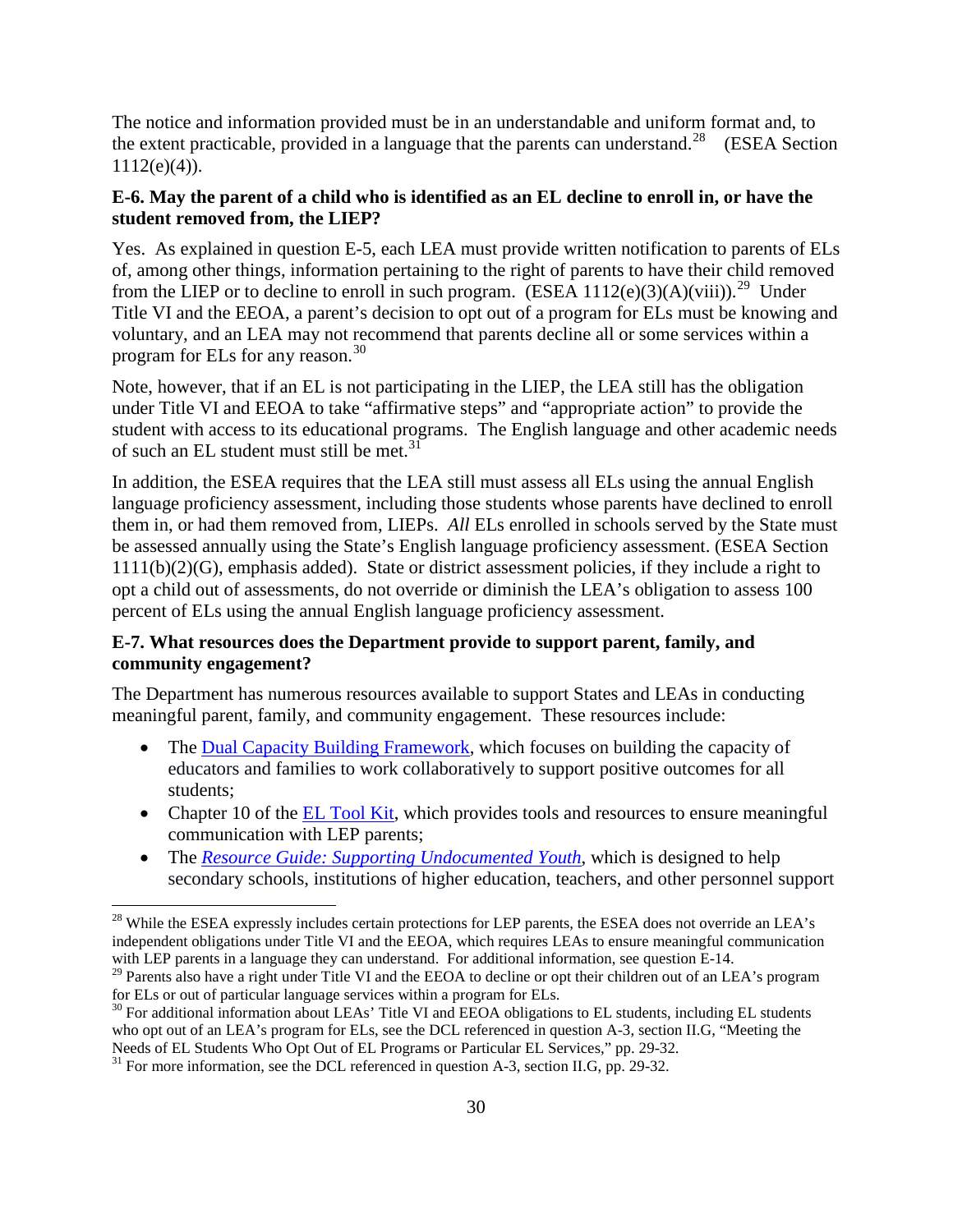<span id="page-30-0"></span>the college and career success of undocumented youth in secondary and postsecondary settings;

- The [White House Task Force for New Americans Webinar Series,](http://preview.ed.gov/about/offices/list/oela/webinars/new-americans/index.html) which focused on the educational and linguistic integration of immigrants and refugees, including engaging with immigrant parents and families; and
- The [Newcomer Tool](http://www2.ed.gov/about/offices/list/oela/new-comer-toolkit/ncomertoolkit.pdf) Kit, which provides educators and others who work directly with immigrant students—including asylees and refugees—and their families with tools, strategies, and examples of effective classroom and schoolwide practices.

# **F- Early Learning**

# **F-1. How are early learning programs included in Title III?**

While Title III funds could also be used to serve ELs as young as age 3 under the ESEA prior to the ESSA amendments, the ESSA amendments further promote the inclusion of ELs in early learning programs as part of Title III. The relevant statutory provisions are highlighted below:<sup>[32](#page-30-1)</sup>

- ESEA Section 3102, which outlines the purposes of Title III, now explicitly includes preschool teachers.
	- o One of the purposes of Title III is to assist teachers (*including preschool teachers*), principals and other school leaders, State educational agencies, local educational agencies, and schools in establishing, implementing and sustaining effective language instruction educational programs designed to assist in teaching English learners, including immigrant children and youth.
	- o Another purpose of Title III is to assist teachers (*including preschool teachers*), principals and other school leaders, State educational agencies, and local educational agencies to develop and enhance their capacity to provide effective instructional programs designed to prepare English learners, including immigrant children and youth, to enter all-English instructional settings.
- ESEA Section 3115, which outlines provisions related to the Title III EL formula subgrants, now refers to early childhood education programs as part of the stated purposes of subgrants and in the authorized uses of funds.
	- o One of the purposes of Title III EL formula subgrants is developing and implementing new language instruction educational programs and academic content instructional programs for English learners and immigrant children and youth, including *early childhood education programs*, elementary school programs, and secondary school programs.
	- o LEAs receiving Title III EL formula subgrants may use funds to develop and implement effective *preschool*, elementary school, or secondary school language instruction educational programs that are coordinated with other relevant programs and services.

<span id="page-30-1"></span> $32$  Emphasis added in the following bullets.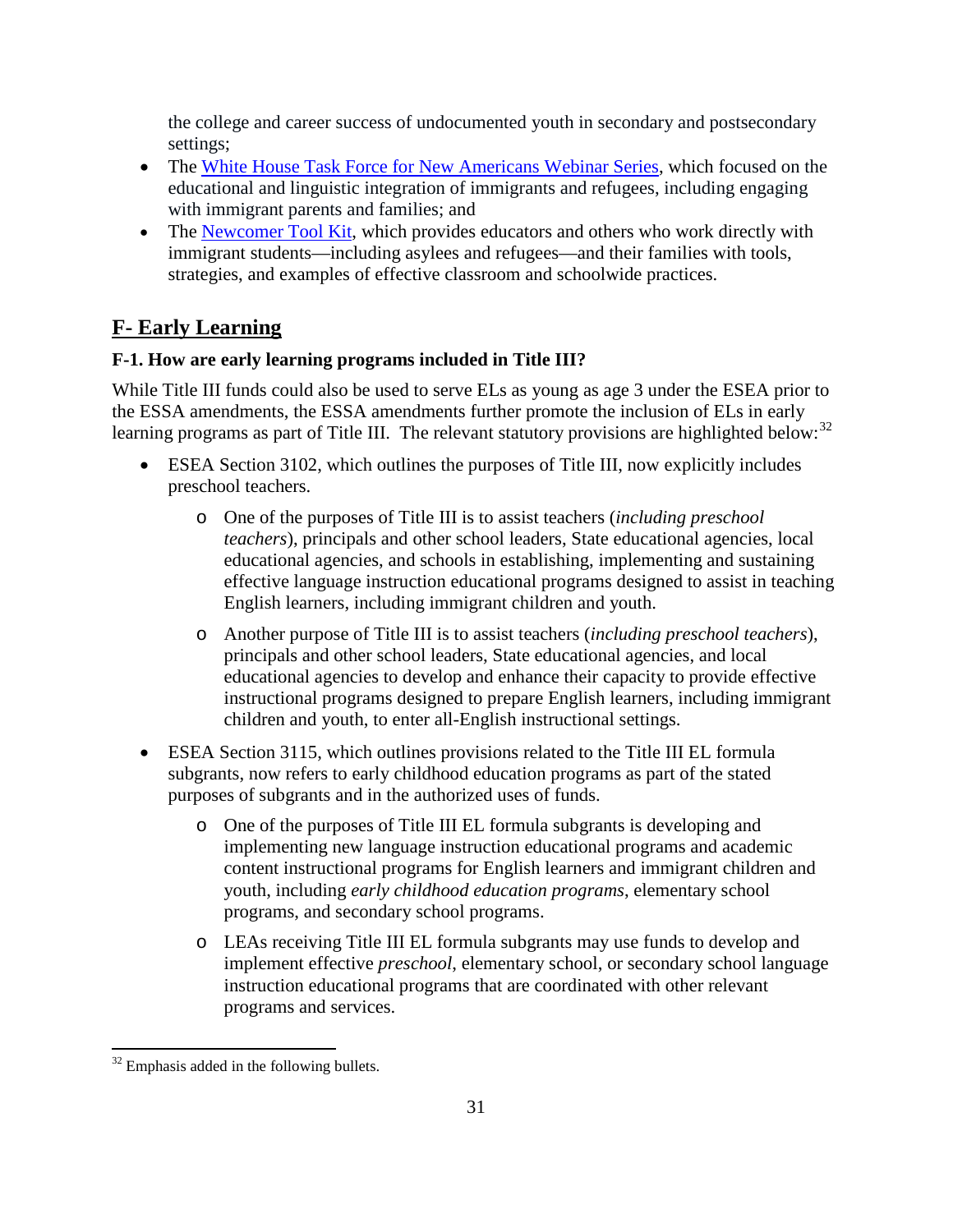- ESEA Section 3116, which contains the requirements for local plans for the Title III EL subgrants, includes a new assurance pertaining to early learning programs, if applicable.
	- o LEAs must assure that they will, if applicable, coordinate activities and share relevant data under the plan with local Head Start and Early Head Start agencies, including migrant and seasonal Head Start agencies, and other early childhood education providers.

# **F-2. May a State or LEA include preschool teachers in pre-service and in-service professional development activities provided using Title III funds?**

Yes. Title III funds may be used to provide professional development for teachers of ELs in publicly funded preschool programs to help ensure that preschool teachers are well prepared to meet the unique needs of ELs in those preschool programs.<sup>[33](#page-31-0)</sup> We encourage States and LEAs to include preschool teachers in professional development. Early learning programs, including preschools, can set ELs on a strong path to long-term school success; professional development to strengthen the knowledge and skills of preschool teachers working with ELs may help facilitate these positive outcomes on a broader scale.

# **F-3. How may an LEA provide language instruction in a preschool program for ELs, consistent with Title III requirements?**

An LEA receiving a Title III subgrant may use a portion of those funds to provide effective preschool LIEPs that are coordinated with other relevant programs and services by providing supplemental language instruction for ELs in public preschool programs. In doing so, an LEA may braid Title III subgrant funds with other funding streams available to provide effective preschool language instruction for ELs. As with any use of the funds under Title III, an LEA must comply with the statutory supplement-not-supplant provision under ESEA Section 3115 (See questions A-2 and A-3.) An LEA should prioritize funds for *high-quality and effective* preschool programs when utilizing Title III funds to support language instruction for ELs in preschool, as these programs may be more likely to produce positive outcomes like improved school readiness and language development. For more information on high-quality early learning programs, please see the Department's non-regulatory guidance on early learning opportunities under the ESEA, *available at* (link to be added once the early learning guidance has been published). For more information on supplement-not-supplant obligations, see Section A of this document.

# **F-4. What are some examples of how an LEA may use Title III funds in preschool programs?**

A district may use Title III funds for language instruction educational services in an existing preschool program that the district operates or funds, as long as the use of funds is supplementary and the funds are prorated proportionally to the number of ELs in the program.

• For example, District A operates a preschool program for four-year-olds that is currently funded with State and local funds, and half the students are ELs. The LEA plans to start

<span id="page-31-0"></span><sup>&</sup>lt;sup>33</sup> With regard to private and community-based preschools, see the Department's non-regulatory guidance on early learning, *available at*: (link to be added once the early learning guidance has been published)).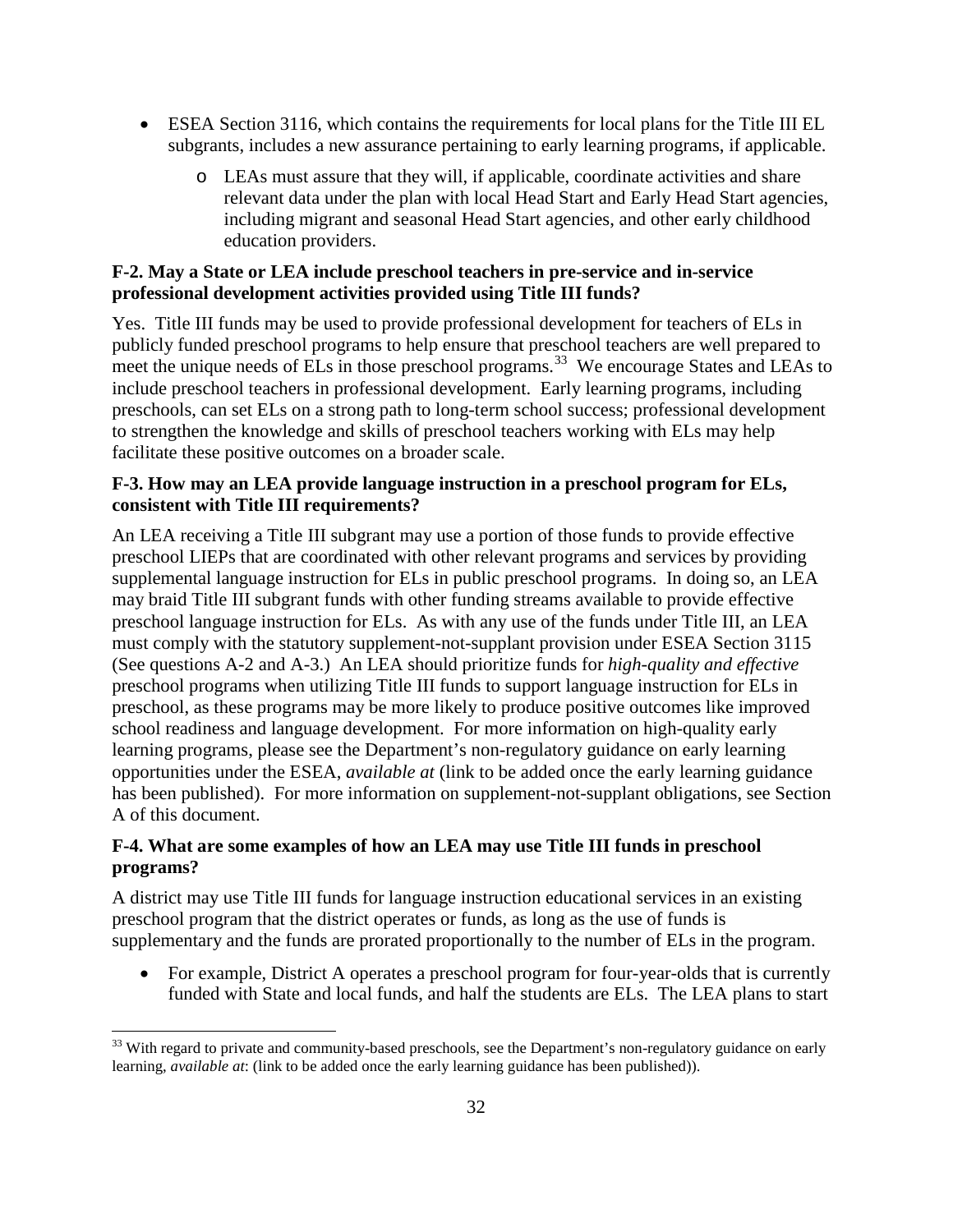implementing, in this existing program, a new optional dual-language preschool model that has a record of effectiveness. It wishes to use Title III funds for EL-related professional development for the preschool teachers (which meets the four requirements of ESEA Section 3115(c)(2) for professional development) and to purchase bilingual learning materials. Assuming that the professional development and the bilingual materials have not previously been provided from different funding sources, and that all of the teachers interact with all of the students, the LEA may use Title III funds for these purposes; however, those funds can be used for only half the per-pupil cost of the learning materials, because half the students are not ELs.

• As another example, District B currently operates a preschool program for four-year-olds that is currently funded with State and local funds, and one-third of the students are ELs. Two of the teachers have received training in teaching ELs, and the district wishes to use Title III funds to pay the salaries of those trained preschool teachers, and also to start conducting weekly family learning nights for the entire preschool population. The LEA may not use Title III funds for the teacher salaries; that would raise a rebuttable presumption of supplanting because those salaries were previously paid from State and local funds (see #A-2 above for more information). The LEA could use Title III funds for one-third of the total cost of the family nights, because one-third of the students are ELs.

The same considerations apply if a district starts a new preschool program. In addition, in either situation, although districts have the flexibility to use the Title III funds in the grade levels or schools that it chooses, the district must ensure that it also meets the three required uses of funds in ESEA Section 3115(c) (*i.e.*, to supplement LIEPs, to provide effective professional development, and to provide other activities that must include parent, family, and community engagement).

# **F-5. What considerations should an LEA take into account before using Title III funds to support ELs in preschool?**

An LEA that uses Title III subgrant funds to support preschool-aged ELs should ensure that its language instruction and other services are developmentally appropriate for young ELs, culturally responsive, reflective of the latest research on effective instruction for ELs in early learning programs, and supportive of all ELs' needs. An LEA should consider the developmental and language needs of children when determining which students may be served using Title III funds.

Like LIEPS in elementary and secondary schools, LIEPs provided in preschool for ELs must also be "effective," and should be expected to demonstrate improved learning outcomes for ELs. (ESEA Section 3115(a), (c)). For more information, please see question C-3.

For more information on promising practices to support ELs from birth through age 5, please see the Joint U.S. Department of Education and U.S. Department of Health and Human Services' "Policy Statement on Supporting the Development of Children who are Dual Language Learners in Early Childhood Programs," *available at*

[https://www.acf.hhs.gov/sites/default/files/ecd/dll\\_policy\\_statement\\_final.pdf.](https://www.acf.hhs.gov/sites/default/files/ecd/dll_policy_statement_final.pdf)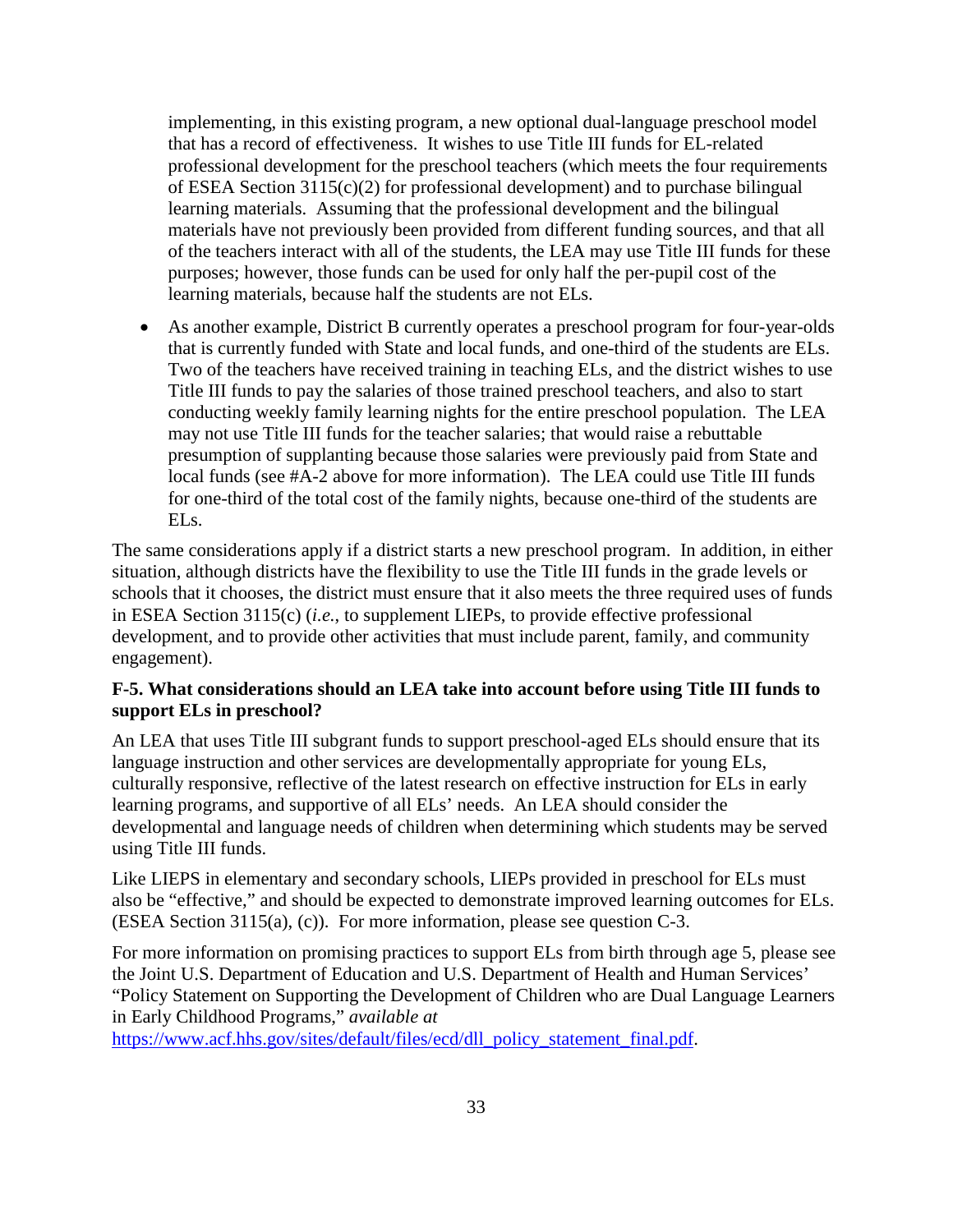#### **F-6. What data should LEAs share and what activities should LEAs coordinate with Head Start agencies (including Early Head Start and migrant and seasonal Head Start agencies) and other early childhood education providers?**

The alignment of standards, curricula, instruction, and assessment systems for students from birth to age 8 may benefit children in early learning programs and elementary schools, including ELs, as it facilitates greater continuity and better organization of supports for students. This alignment may also help to make expectations more consistent between programs and foster greater collaboration between early learning programs and elementary schools.

The requirement that, as part of the local plan, LEAs that receive Title III subgrant funds must coordinate activities and share data with early childhood programs (ESEA Section 3116) should help lead to improved alignment across the early educational years and improved outcomes for ELs. Effective implementation of this new provision will lead to better coordination between Head Start, other early childhood programs, and schools served by the LEA, while facilitating a strong transition for ELs into elementary and secondary education. LEAs may hold joint professional development for elementary educators and preschool teachers of ELs, including those in Head Start and other early childhood community-based settings, coordinate data reporting and sharing, align standards and curricula, and conduct transition activities for children and families, as part of the activities coordinated with early childhood programs.

In determining which data would be most appropriate to share with early learning programs, including Head Start agencies, we encourage LEAs to consult with and solicit feedback from early learning programs in the community. We also encourage LEAs to consider which indicators would be most beneficial to create a feedback loop that informs the improvement of programs and supports for ELs, and then to consider which data could most accurately be used to measure progress against such indicators. For example, collecting and analyzing kindergarten entry assessment data, data from the annual English language proficiency assessment given in kindergarten or first grade, and elementary school academic achievement data could help to identify strengths of early learning programs in preparing ELs for academic success and areas for improvement. In considering whether to share or exchange student data, LEAs must comply with the Family Educational Rights and Privacy Act (FERPA); for further information on those requirements, contact the Department's Family Policy Compliance Office or see [http://www2.ed.gov/policy/gen/guid/fpco/index.html.](http://www2.ed.gov/policy/gen/guid/fpco/index.html)

# <span id="page-33-0"></span>**G-Immigrant Subgrant and Serving Immigrant Students**

#### **G-1. How is an "immigrant child or youth" defined under Title III of the ESEA?**

The term "immigrant children and youth," which is defined in Section 3201(5) of the ESEA, refers to individuals who: (A) are aged 3 through 21; (B) were not born in any State; and (C) have not been attending one or more schools in any one or more States for more than 3 full academic years. Note that "State" is defined in Section 3201(13) of the ESEA to include the 50 States, the District of Columbia, and Puerto Rico. Therefore, students born in Puerto Rico may not be included as "immigrant" students under Title III.

Finally, note that the term "immigrant" as used in Title III is not related to an individual's legal status in the United States. Under the U.S. Supreme Court case *Plyler v. Doe*, schools are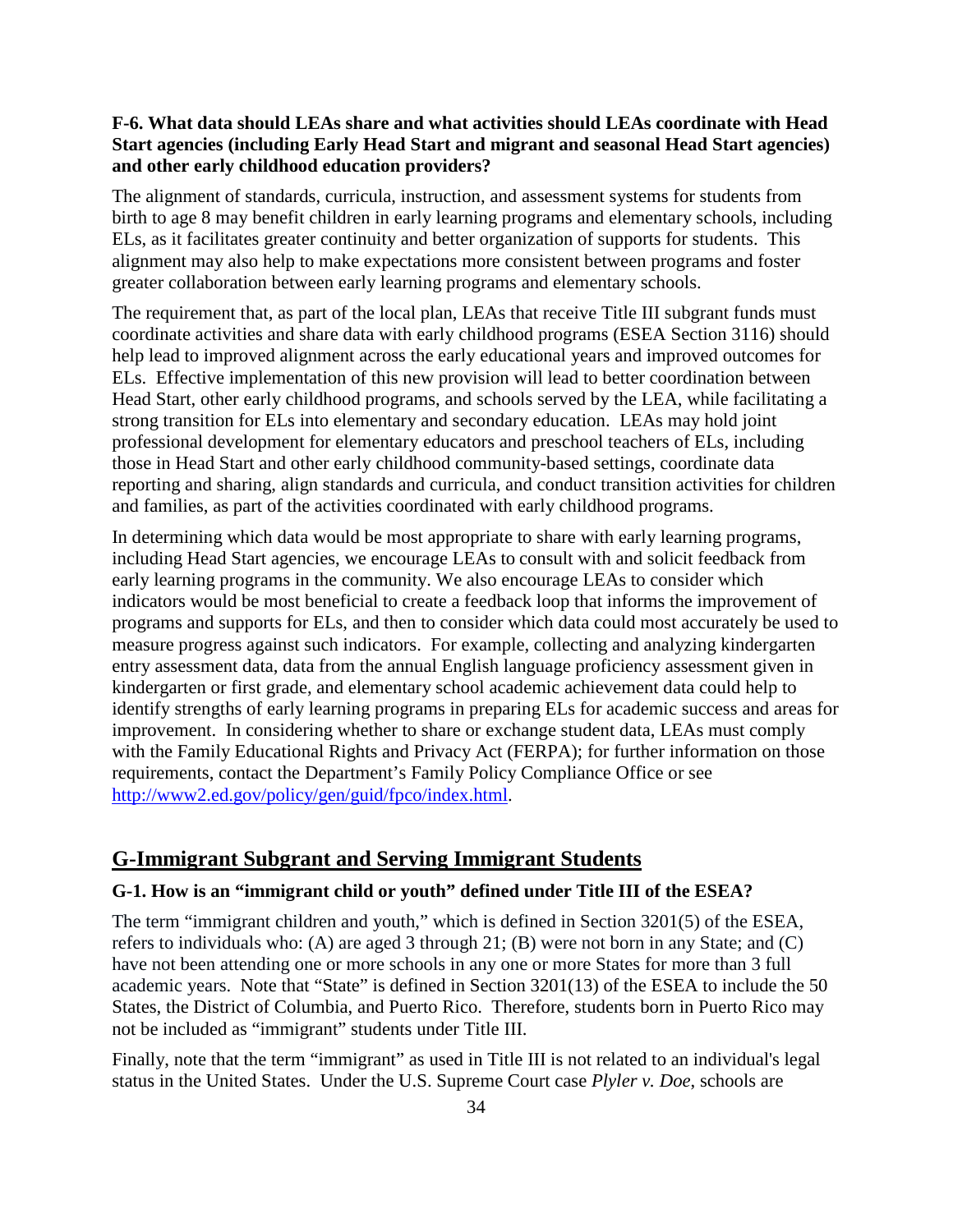required to provide equal access to a basic public education to all students, regardless of immigration status. For more information see OCR's Guidance for School Districts to Ensure Equal Access for All Children to Public Schools Regardless of Immigration Status, *available at* [http://www2.ed.gov/about/offices/list/ocr/frontpage/faq/rr/policyguidance/raceorigin.html.](http://www2.ed.gov/about/offices/list/ocr/frontpage/faq/rr/policyguidance/raceorigin.html)

# **G-2. How must a State allocate funds reserved under ESEA Section 3114(d) – the required reservation for immigrant children and youth (immigrant subgrant)? How might a State allocate immigrant subgrant funds in a manner that increases the potential impact of these funds?**

A State must reserve at least enough funds to make one subgrant to an eligible LEA to serve immigrant students that is of sufficient size and scope to carry out a program that is effective in meeting the purposes of Title III. (ESEA Section 3114(d)). Each State must award these funds to one or more LEAs that have experienced a significant increase in the percentage or number of immigrant children and youth, as compared to the two preceding fiscal years. (ESEA Section  $3114(d)(1)$ ). While a State may choose whether to use an increase in the percentage or number of immigrant children and youth in awarding funds to LEAs, we encourage States to consider both increases in the percentage and in the number of immigrant children and youth in order to ensure an equitable allocation of funds across LEAs of various sizes. A State may define the "significant increase" criteria used to determine eligibility of LEAs for this subgrant (see question A-16). If a State's definition is not sufficient to allow at least one LEA to meet the definition and permit at least one immigrant subgrant to be made, the State may change its definition. Defining "significant increase" may provide a State the opportunity to award an immigrant subgrant to an LEA that, while it has experienced a significant increase in immigrant students, still does not have enough EL students to qualify for the minimum formula subgrant award of \$10,000. (ESEA Section 3114(b)).

In order to ensure that immigrant subgrant awards are used for meaningful activities that improve outcomes for immigrant children and youth, we encourage States to provide awards of an adequate size (*i.e.*, making fewer, larger awards) so that each LEA can use these funds for a high-quality program. In awarding these subgrants, a State must equally consider LEAs that have limited or no experience in serving immigrant children and youth. States must also consider the quality of the local plans that the LEAs submit under Section 3116. (ESEA Section 3114(d)). In order to make at least one immigrant subgrant, a State has discretion with respect to:

- 1. The size and scope of the award;
- 2. Whether to make such awards on a discretionary or formula basis;
- 3. Whether to make awards multi-year or for a single year; and
- 4. The definition of "significant increase."

# **G-3. How must a State determine whether an LEA has had a "significant increase" in immigrant children and youth?**

The ESEA prior to the ESSA amendments required a State to consider the preceding fiscal year's data as compared to the average of the two fiscal years preceding that year. The ESEA as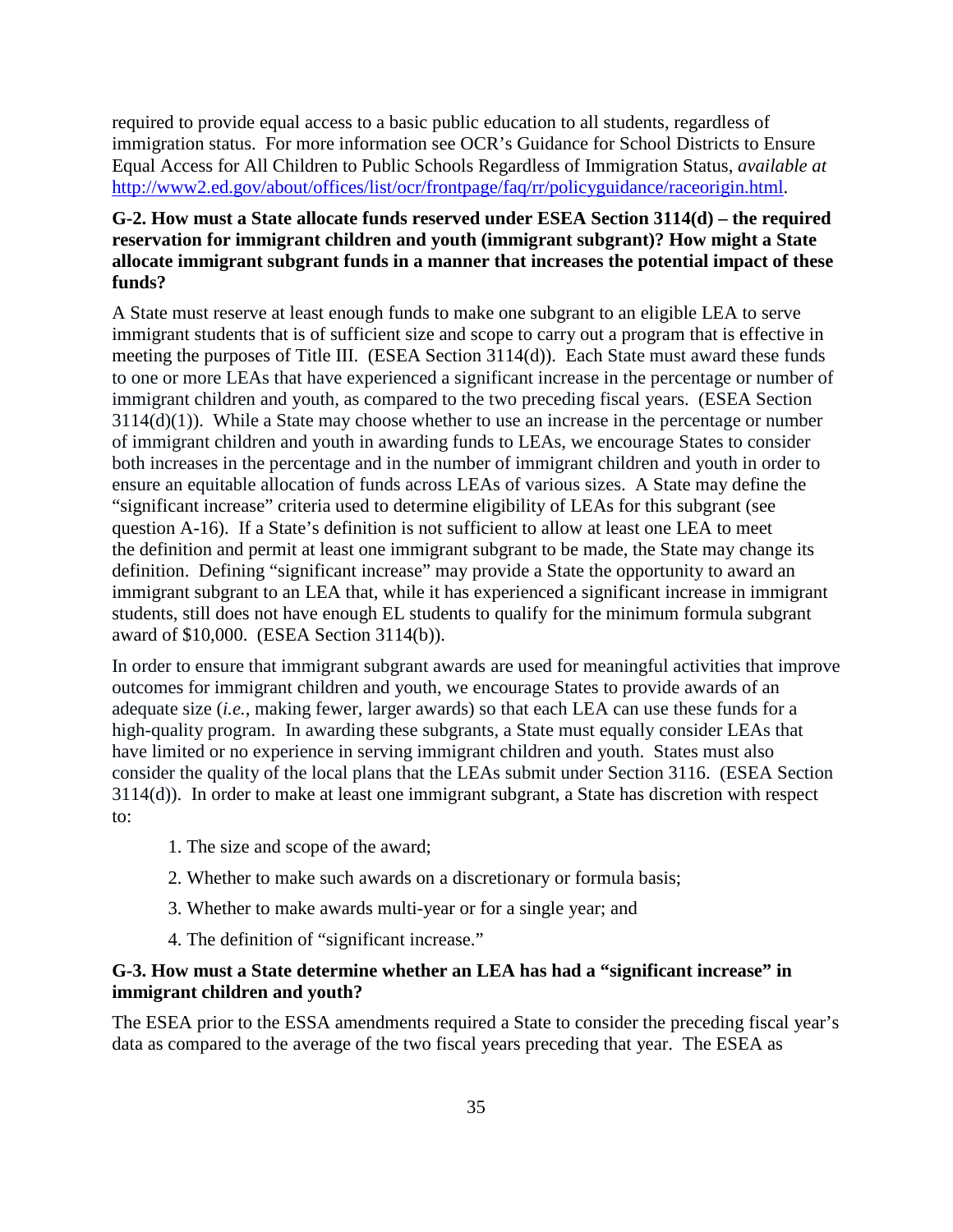amended by the ESSA requires a State to consider the current fiscal year's data as compared to the average of the two preceding fiscal years. For more information, please see question A-16.

# **G-4. How must an LEA use Title III immigrant subgrant funds? How might an LEA prioritize certain uses of funds to respond to the unique needs of the immigrant children and youth that it serves?**

Under the statute, an LEA must use the immigrant subgrant to provide enhanced instructional opportunities for immigrant children and youth (ESEA Section 3115(e)). Activities may include (with ESSA changes emphasized):

- Family literacy, parent *and family* outreach, and training activities designed to assist parents *and families* to become active participants in the education of their children;
- *Recruitment of* and support for personnel, including teachers *and paraprofessionals* who have been specifically trained, or are being trained, to provide services to immigrant children and youth;
- Provision of tutorials, mentoring, and academic or career counseling for immigrant children and youth;
- Identification, *development*, and acquisition of curricular materials, educational software, and technologies to be used in the program;
- Basic instruction services that are directly attributable to the presence of immigrant children and youth in the LEA, including the payment of costs of providing additional classroom supplies, costs of transportation, or such other costs as are directly attributable to such additional basic instruction services;
- Other instruction services that are designed to assist immigrant children and youth to achieve in elementary and secondary schools in the U.S., such as programs of introduction to the educational system and civics education; and
- Activities, coordinated with community-based organizations, institutions of higher education, private sector entities, or other entities with expertise in working with immigrants, to assist parents *and families* of immigrant children and youth by offering comprehensive community services.

We strongly encourage an LEA that receives Title III immigrant subgrant funds to prioritize activities that will meet the unique needs of the immigrant children and youth enrolled in the LEA, as well as parents and families of these students. Conducting a needs assessment and measuring the impact of activities provided using Title III funds may help to ensure that these funds are used meaningfully and that LEAs are able to successfully support immigrant children and youth.

# **G-5. What additional resources are provided by the Department to help LEAs and schools support immigrant children and youth?**

The Department, as part of the White House Task Force on New Americans, has developed a number of resources for States, LEAs, and schools to support immigrant children and youth. For the totality of resources, please visit the Department's immigration webpage *available at* [http://www2.ed.gov/about/overview/focus/immigration-resources.html.](http://www2.ed.gov/about/overview/focus/immigration-resources.html) Among other resources,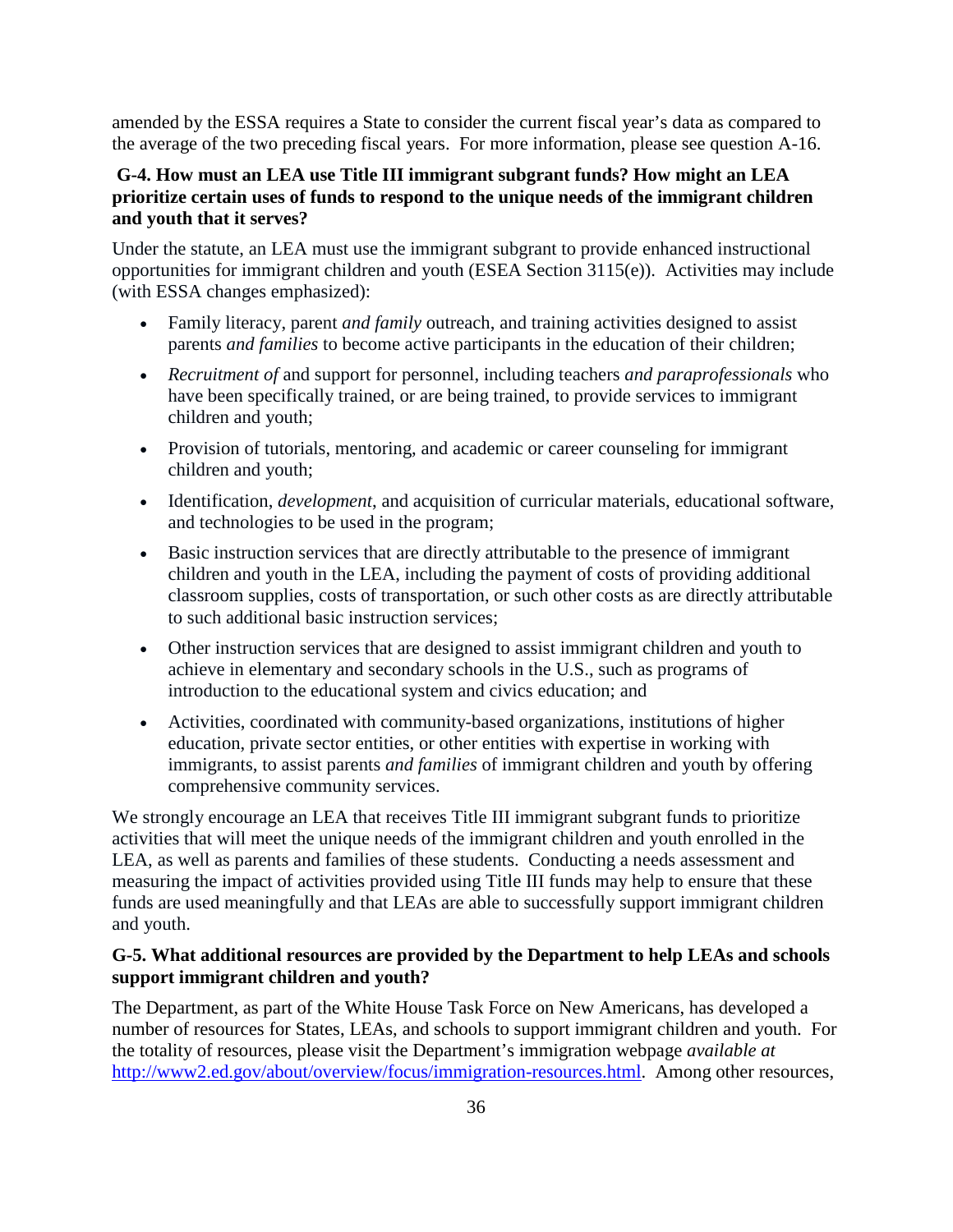the Department's Newcomer Tool Kit is designed to help schools support immigrants, refugees, and their families with a successful integration process; the Tool Kit is *available at* [http://www.ed.gov/about/offices/list/oela/new-comer-toolit/ncomertoolkit.pdf.](http://www.ed.gov/about/offices/list/oela/new-comer-toolit/ncomertoolkit.pdf)

# <span id="page-36-0"></span>**H-Reporting and Data Collection**

# **H-1. Does Title III have additional reporting requirements for LEAs to report to States on ELs, beyond what is required to be reported under the Title I State and LEA report cards?**

Yes. Title I requires that States and LEAs annually report on ELs' progress in achieving English language proficiency, attainment of English language proficiency, academic achievement, and high school graduation rates. (ESEA Section 1111(h)(1), (h)(2)). Under Title III, there are additional reporting requirements. LEAs must report to their States on  $34$ :

- Title III programs and activities
- Number and percentage of ELs making progress toward English language proficiency
- Number and percentage of ELs who attain proficiency and exit LIEPs
- Number and percentage of former ELs who meet academic content standards (for 4 years)
- Number and percentage of ELs who have not exited LIEPs after 5 years as an EL
- Any other information required by the SEA.

# **H-2. For which reporting elements is an LEA required to disaggregate EL data by the number and percentage of English learners with disabilities?**

Under ESEA Section 3121, an LEA must disaggregate by English learners with disabilities in reporting the number and percentage of ELs making progress toward English language proficiency, and in reporting the number and percentage of former ELs meeting State academic standards for each of the four years after they no longer receive Title III services. Thus, for each of those two data elements, an LEA will report in the aggregate (all ELs, including English learners with disabilities) and report separately on English learners with disabilities.

# **H-3. Should LEAs disaggregate their EL data by English learners with disabilities on any additional measures, besides the two required under Title III?**

We encourage LEAs to consider disaggregating, by English learners with disabilities, additional measures that are required under Title III to be reported to States, including attainment of English language proficiency and the number and percentage of ELs who have not attained proficiency within five years of initial classification as an EL. (See ESEA Section 3121).

# **H-4. Should LEAs consider disaggregating data reported under Title III by any other subgroups of ELs, besides English learners with disabilities? If so, for what purposes?**

A State should consider requiring reporting of Title III data disaggregated by other subgroups of ELs. LEAs should also analyze disaggregated EL performance data by other subgroups of ELs, including long-term ELs, recently arrived ELs, and EL students with interrupted formal

<span id="page-36-1"></span>l  $34$  These are general summaries of the reporting requirements; for specific requirements see ESEA section 3121.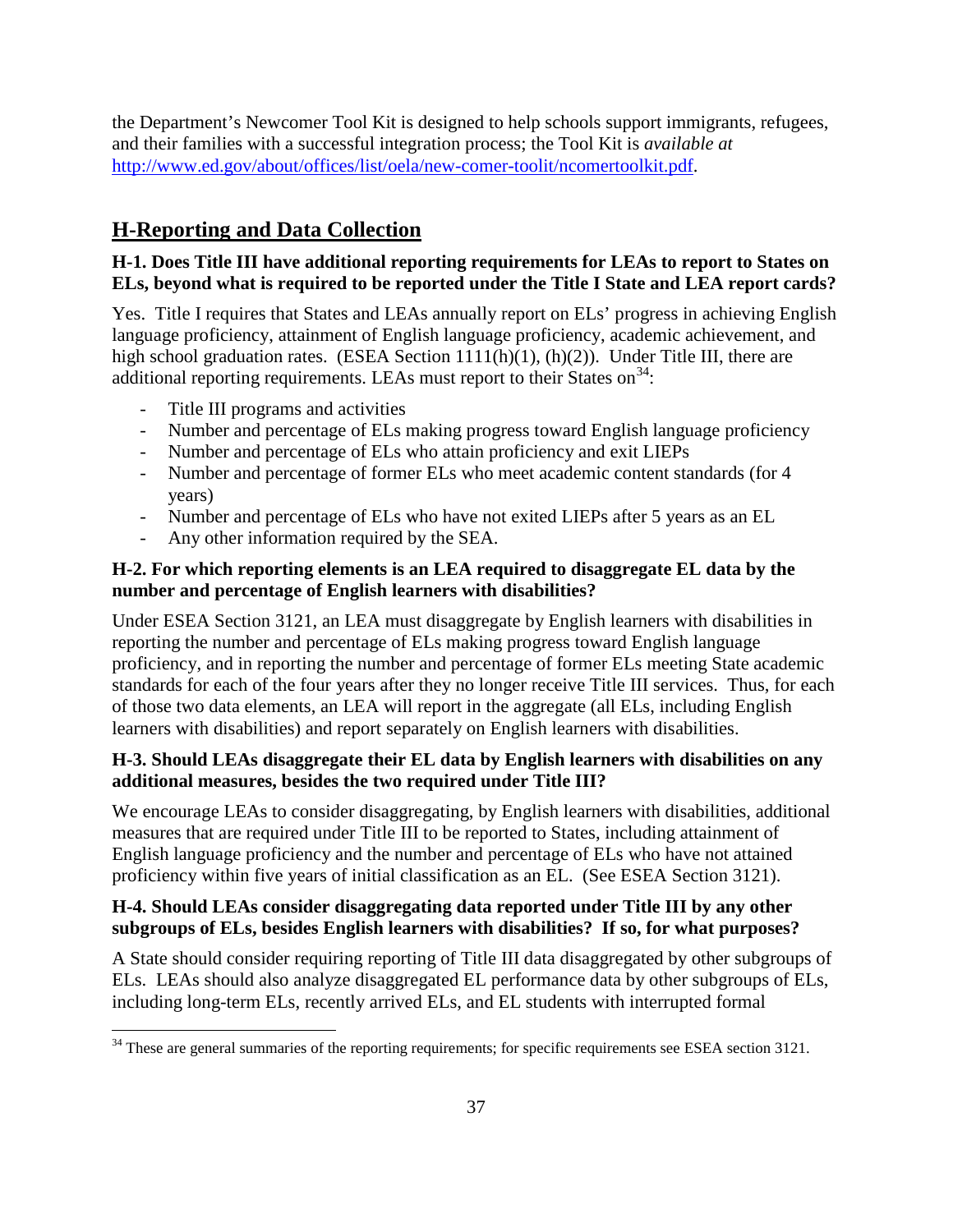education (SIFE), as defined by the State. As stated above, more detailed data will enable LEAs to better tailor services funded under Title III to meet the unique needs of ELs and to identify and appropriately respond to gaps in achievement between different groups of ELs and when compared to non-EL peers.

Disaggregating student performance data may provide valuable information on how different subgroups of ELs are performing. These data can inform program improvement and help LEAs and States address gaps in achievement between EL subgroups. ELs are a highly diverse student population; disaggregated data can provide a more detailed picture of performance variation among different subgroups of ELs including, but not limited to, English learners with disabilities.

In addition to disaggregating for distinct populations of ELs, LEAs should analyze disaggregated data by type of LIEP. Performance data by program type may help LEAs to determine which LIEPs are meeting the Title III requirement to be effective in improving English language proficiency and academic achievement for ELs who participate in such programs. These disaggregated data may help an LEA to take appropriate steps to avoid civil rights violations under Title VI and the EEOA and modify its LIEPs if, for example, a particular program type or model is not generating improved outcomes for ELs.

#### <span id="page-37-0"></span>**I-Long-term English Learners**

#### **I-1. How is a long-term EL defined by the ESEA?**

The ESEA does not define "long-term English learner." However, the reporting requirement under ESEA Section 3121(a)(6) may be instructive in determining which ELs served under Title III are long-term ELs. Specifically, this provision requires LEAs receiving Title III subgrants to biannually report the number and percentage of ELs who have not yet attained English language proficiency within five years of initial classification as an EL and first enrollment in the LEA. Thus, beyond the specific reporting requirement in ESEA Section 3121(a)(6), States and LEAs may consider ELs who have not attained English language proficiency after five years as longterm ELs. Long-term ELs who remain in EL status for prolonged periods of time may face significant barriers to attaining English language proficiency and graduating college- and careerready. Thus, many SEAs and LEAs have focused recent efforts on decreasing the number of long-term ELs in schools and on providing additional supports to these students. These students may require additional supports in order to achieve English language proficiency.

# **I-2. Which long-term ELs must be included as part of the reporting requirement under ESEA Section 3121(a)(6)?**

ESEA Section 3121(a)(6) requires that an LEA annually report the number and percentage of ELs who have not attained English language proficiency within five years of initial classification as an EL and first enrollment in the LEA. Therefore, an LEA must include in this measure all ELs enrolled in schools in the LEA who have not attained English language proficiency (based on the annual English language proficiency assessment) within five years of initial classification as an EL and first enrollment in the LEA.

If an EL moves into another LEA, the "new" LEA should still include that student in reporting on this measure if he or she has not attained English language proficiency within five years of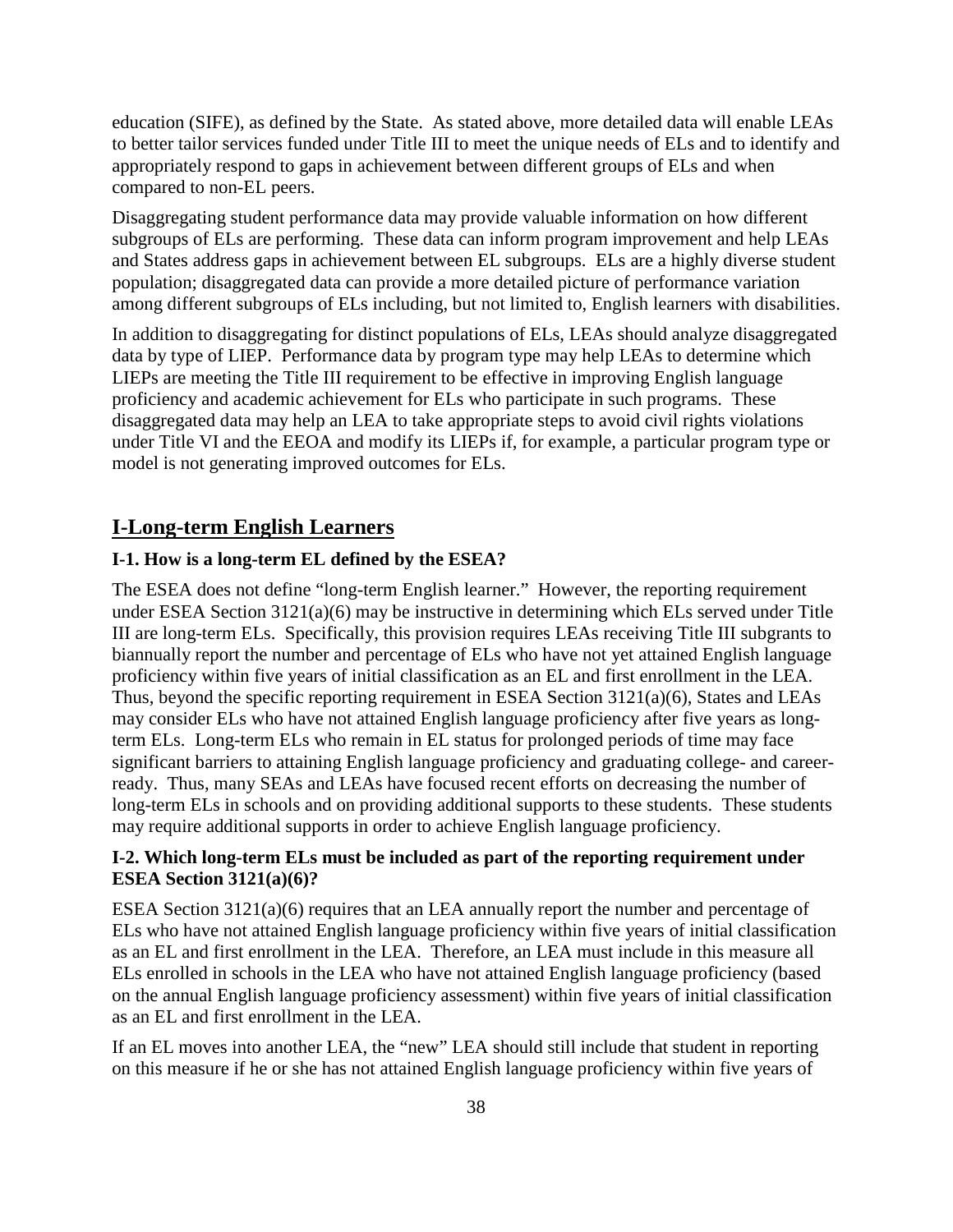initial classification in the student's original LEA. Including those long-term ELs who have not been enrolled in the same LEA for the entire period of their schooling is critical for ensuring that no child falls through the cracks and is unable to attain English language proficiency despite receiving EL services for many years. A State should take steps to ensure prompt and complete data-sharing among LEAs, which helps not only for this reporting requirement, but also for instructional and student support purposes.

# **I-3. How might an LEA and SEA use the data on ELs who have not yet attained English language proficiency within five years of initial classification as an EL and first enrollment in the LEA to improve its programs for ELs?**

Long-term ELs may need unique supports to address both academic and non-academic factors, such as social emotional skills development, that may impact the time it takes them to attain English language proficiency. Positive emotional well-being correlates with higher rates of academic engagement, a sense of belonging and connectedness in school. LEAs and States can actively support skill development by creating safe learning environments where it is safe to express emotions and providing strategies for critical problem solving with emphasis on communication and relational skills. Academic factors may also impact the time it takes them to attain English language proficiency. For example, long-term ELs may have not received the high-quality English language development services they need to learn academic English, and may not have access to English language materials and supports outside of school, such as assistance with homework in English. In order to support these students, we encourage LEAs and States to use these data to determine whether any modifications to LIEPs are necessary and whether additional targeted services, which have been shown to be effective in increasing English language proficiency, may be needed to help long-term ELs.

# <span id="page-38-0"></span>**J-Former English Learners**

#### **J-1. Which ELs must be included as part of the reporting requirement regarding former ELs under ESEA Section 3121(a)(5)?**

ESEA Section 3121(a)(5) requires that LEAs report on the number and percentage of ELs meeting the challenging State academic standards for four years after such students are no longer receiving Title III services. To meet this requirement, an LEA must report to the State on the academic achievement of an EL for each year of the four years after such student *has achieved English language proficiency* and no longer receives EL services. These data must include results on content assessments for reading/language arts, mathematics, and science. The students included in this reporting must include *all* former ELs served by the LEA who have achieved English language proficiency and therefore no longer receive any EL services.<sup>[35](#page-38-1)</sup>

These data must be disaggregated by English learners with disabilities. (ESEA Section 3121(a)(5)). For more information, please see question H-2. An LEA should also disaggregate

<span id="page-38-1"></span><sup>&</sup>lt;sup>35</sup> A similar reporting requirement under the ESEA prior to the ESSA revisions required reporting on former ELs for two years. These students are often referred to as "monitored former ELs." See question J-3 below regarding civil rights obligation to monitor former ELs.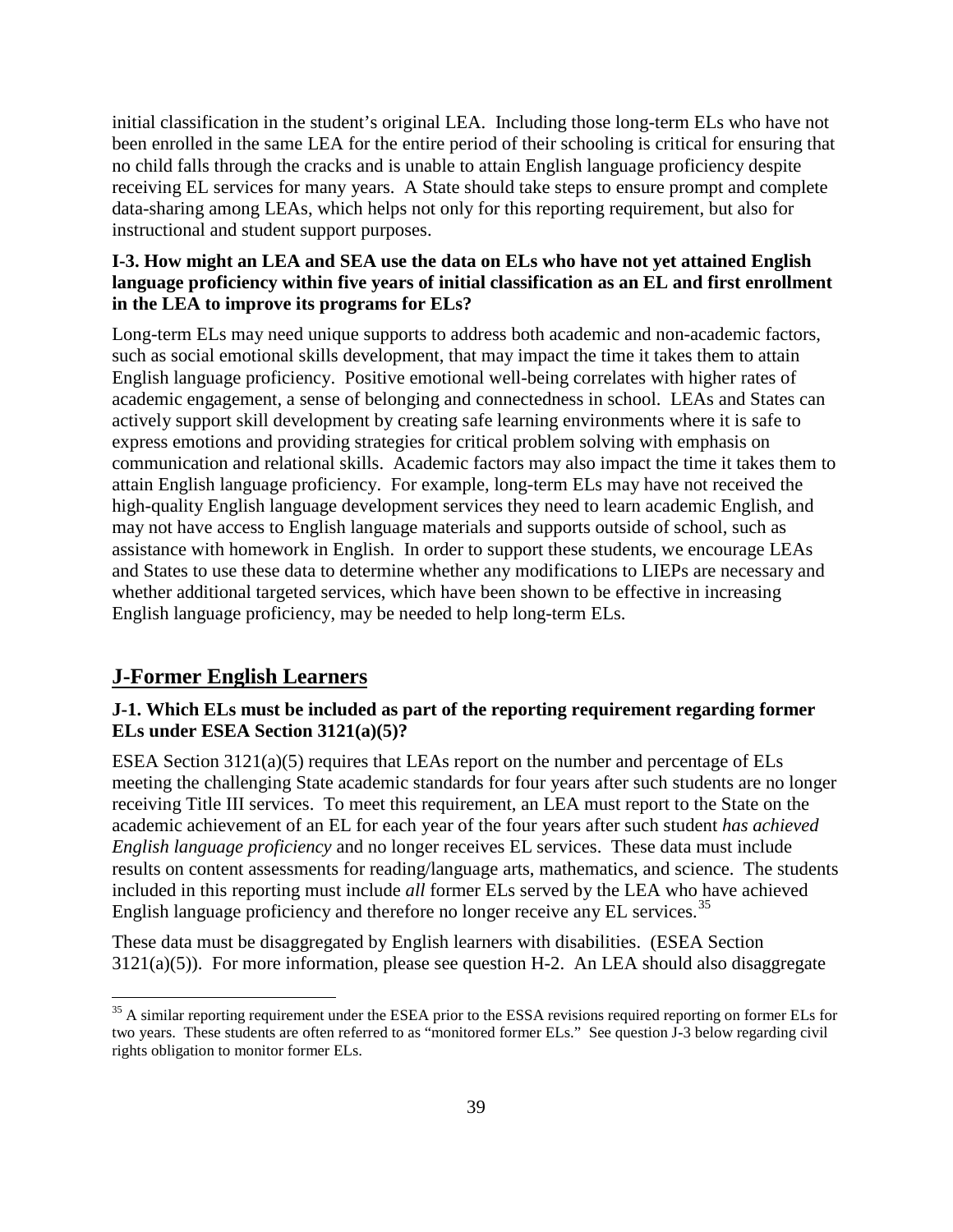data by year after exit (*e.g.*,  $1^{st}$  year,  $2^{nd}$  year) to ensure that any academic deficits incurred due to participation in a language assistance program are recouped.

#### **J-2. May a State use different criteria to identify a former EL for Title III reporting purposes than to identify a former EL that may be included in the Academic Achievement indicator for accountability purposes under Title I?**

No. A student that exits EL status because he meets the State's definition of proficiency is a former EL, and must be considered such for purposes of Title III reporting, Title I accountability (if a State chooses to include former ELs for accountability purposes), and a State's civil rights obligations.

#### **J-3. How might an LEA or SEA use the data on former ELs, required under ESEA Section 3121(a)(5), to improve its programs for ELs?**

The ESEA requires that a State and LEA use the data reported under Title III to inform program improvement. (ESEA Section 3121(b)). The specific data measure on the academic achievement of former ELs will provide an important opportunity to monitor the progress of these students to determine whether they are performing academically on par with their never-EL peers or whether gaps in achievement remain. These data may be used to determine whether a student should be re-assessed for EL services, or whether he or she may need additional supports in order to meet the challenging State academic standards.

Under Title VI and the EEOA, States and LEAs have separate obligations to monitor the progress of exited EL students. After students have exited an EL program, school districts must monitor the academic progress of former EL students to ensure that: the students have not been prematurely exited; any academic deficits they incurred as a result of participation in the EL program have been remedied; and they are meaningfully participating in the standard instructional program comparable to their never-EL peers. When a school district's monitoring of former EL student indicates that a persistent language barrier may be the cause of academic difficulty, LEAs should re-assess the student with a valid and reliable, grade-appropriate English language proficiency test to determine if there is a persistent language barrier and must offer additional language assistance services where needed to meet its civil rights obligations.

# <span id="page-39-0"></span>**K-English learners with disabilities[36](#page-39-1)**

**K-1. What are the new requirements under Title III for English learners with disabilities and how can States, LEAs, and schools use this data to improve instruction for English learners with disabilities?**

<span id="page-39-1"></span><sup>&</sup>lt;sup>36</sup>The discussion of English learners with disabilities in this document focuses on the IDEA and does not address the rights of students with disabilities under Section 504 of the Rehabilitation Act of 1973 or Title II of the Americans with Disabilities Act of 1990. LEAs must ensure that EL students are not incorrectly identified as students with disabilities because of their limited English proficiency, which may not be the basis of a child's disability determination under the IDEA. See 34 CFR §300.306(b)(1)(iii). Such incorrect identification would constitute different treatment based on national origin in violation of Title VI.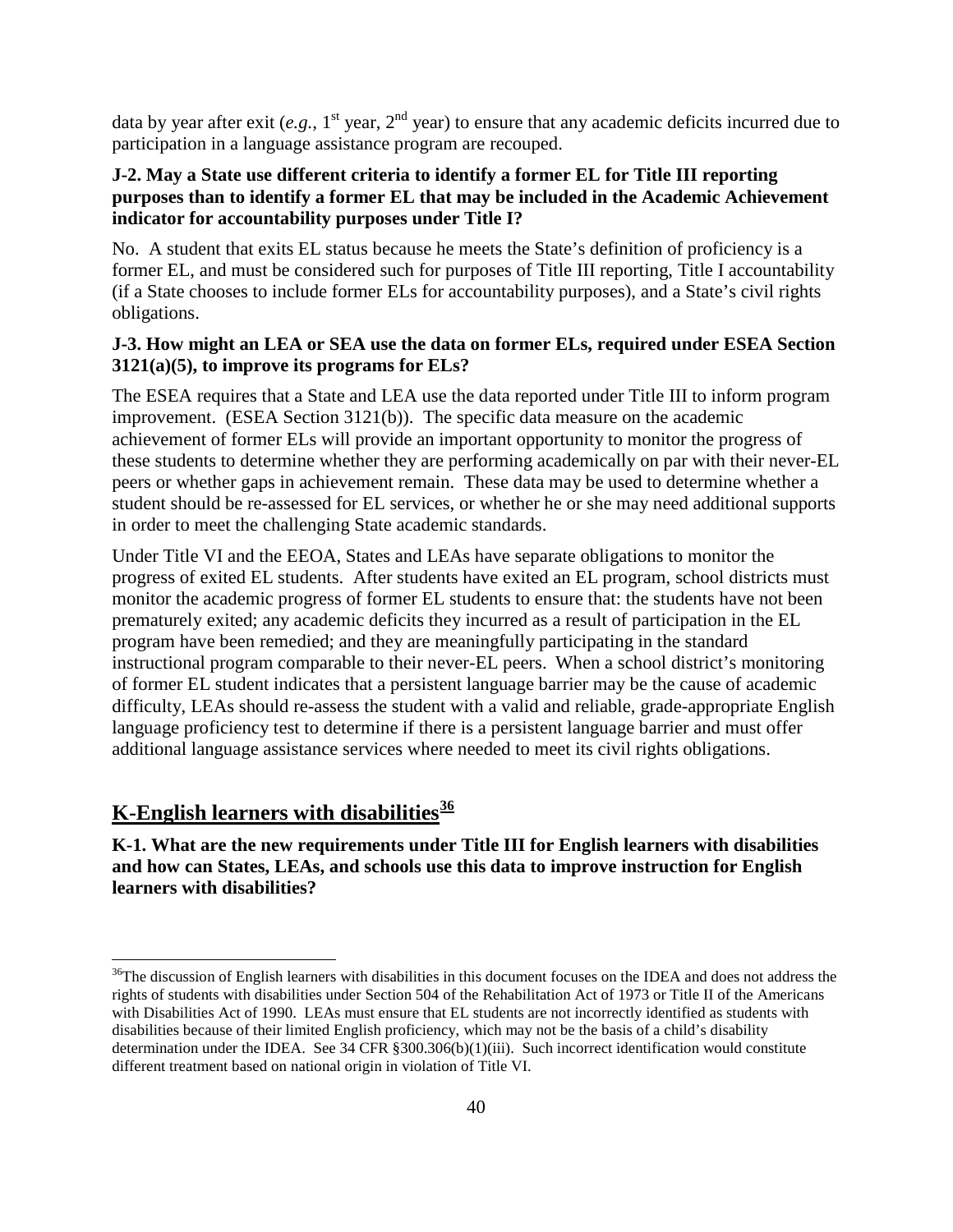The ESEA supports States' efforts to accelerate the progress of ELs in several ways. These include acknowledging the diversity of ELs and drawing attention to subgroups of ELs by requiring that certain data reported under Title III be disaggregated by English learners with disabilities. Specifically, the new reporting requirement under Title III of the ESEA requires that States and LEAs report the number and percentage of ELs in the programs and activities who are making progress toward achieving English language proficiency in the aggregate and disaggregated, at a minimum, by English learners with disabilities; it also requires that the data on former ELs be disaggregated by English learners with disabilities (ESEA Section 3121(a)(2),  $(a)(5)$ ). For more information, see question H-2.

Additionally, although not required by Title III, States, LEAs, and schools are encouraged to consider further disaggregating the data on English learners with disabilities' attainment of English language proficiency, and the number and percentage of English learners with disabilities who have not attained proficiency within five years of initial classification as an EL. (See question H-3). States, LEAs, and schools should use the Title III data on English learners with disabilities to inform program planning, staff professional development, and instructional decision-making. These data can also inform program improvements and help LEAs and States determine instruction to address gaps in achievement.

#### **K-2. How do the new Title III reporting requirements differ from the IDEA reporting requirements for English learners with disabilities?**

The new Title III reporting requirements are intended to track progress toward achieving English language proficiency for students identified as ELs, including English learners with disabilities. There is no similar reporting requirement under Section 618 of the IDEA. Rather, under Section 618 of the IDEA, States must continue to report data each year to the Secretary and the public on the number and percentage of children with disabilities by race, ethnicity, gender, limited English proficiency status, and disability category in specified areas, including the number and percentage of children: who are receiving special education and related services on the Statedesignated child count date (Part B Child Count Data); the educational environment in which they are receiving services on the State-designated child count date (Part B Educational Environments Data); and how they exit special education (*e.g.*, graduate with a regular high school diploma, receive a certificate, or dropout) (Part B Exiting Data). (IDEA Section 618, 20 U.S.C. §1418(a)(1)).

#### **K-3. What should SEAs and LEAs consider when determining the effectiveness of teachers and professional development for teachers who teach English learners with disabilities?**

Instruction for English learners with disabilities should take into account their specific special education and related services needs, as well as their language needs. Teachers should have an understanding of the second language acquisition process, and how this might be influenced by the child's individual development, knowledge of EL effective instructional practices and, if relevant, the child's disability. Note that under the IDEA, States and LEAs must establish and maintain qualifications to ensure that personnel necessary to carry out the purposes of Part B of the IDEA are appropriately and adequately prepared and trained, and that those personnel have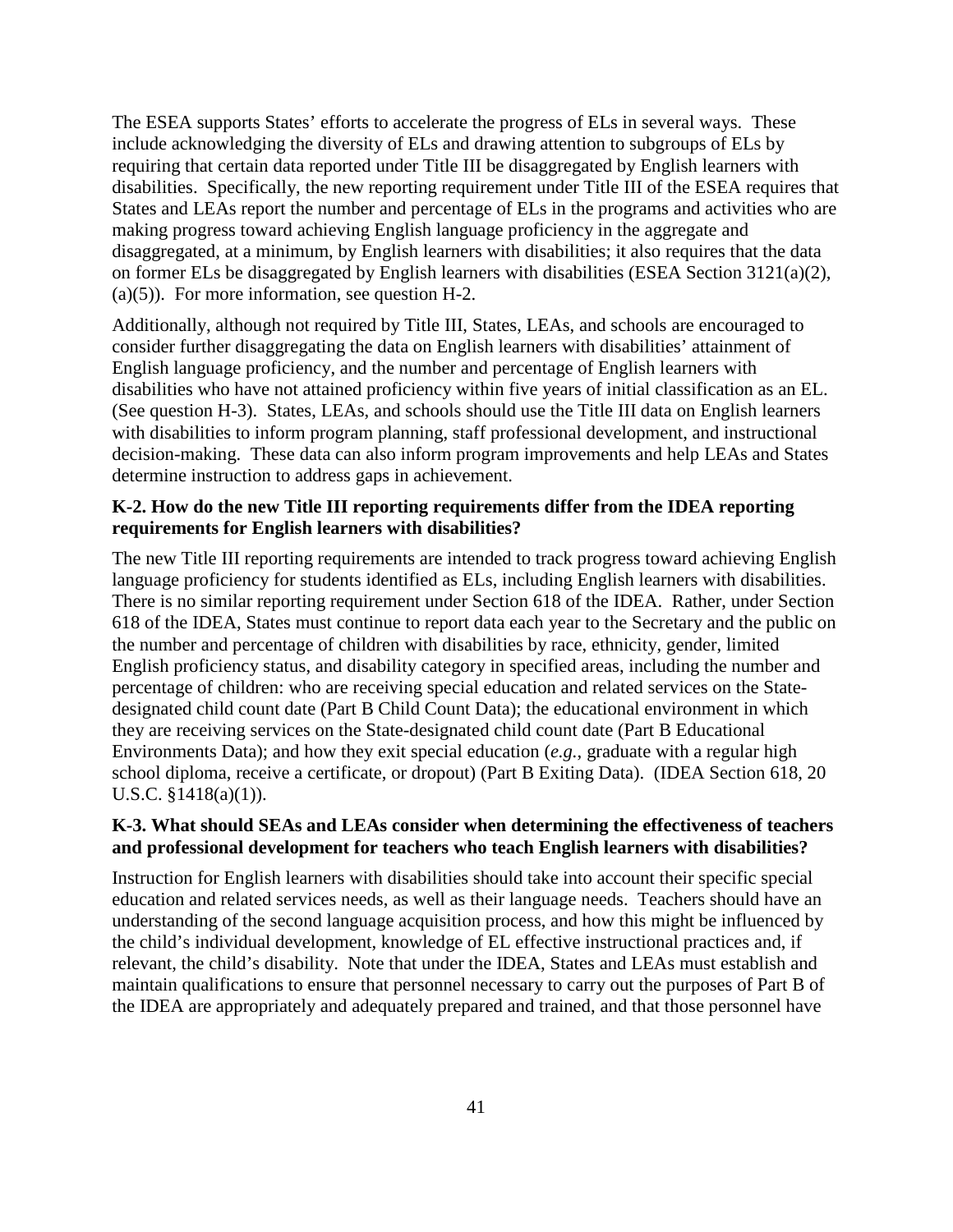the content knowledge and skills to serve children with disabilities.<sup>[37](#page-41-1)</sup> These personnel qualifications and personnel development requirements apply to personnel serving English learners with disabilities.

# **K-4. What guidance and resources are available to assist States, LEAs, and school staff in providing appropriate instructional and assessment accommodations for English learners with disabilities?**

Federal resources to support States in this area are available through Department-funded technical assistance centers such as the National Center for Educational Outcomes (NCEO) and the Center for Parent Information and Resources (CPIR). CPIR provides an annotated list of resources that address how to make determinations regarding accommodations; below are some examples.

- Accommodations Manual: How to Select, Administer, and Evaluate Use of Accommodations for Instruction and Assessment of Students with Disabilities. This includes fact sheets and teacher tools. [www.osepideasthatwork.org/toolkit/accommodations\\_manual.asp;](http://www.osepideasthatwork.org/toolkit/accommodations_manual.asp)
- Online Accommodations Bibliography: NCEO resource on the range of possible accommodations and what empirical research studies have to say about the effects of various testing accommodations for students with disabilities. [www.cehd.umn.edu/NCEO/OnlinePubs/AccommBibliography/AccomStudies.htm;](http://www.cehd.umn.edu/NCEO/OnlinePubs/AccommBibliography/AccomStudies.htm)
- <span id="page-41-0"></span>• Special Topic Area: Accommodations for Students with Disabilities. NCEO answers frequently asked questions about testing accommodations for students with disabilities, discusses State policies and research in this area, and offers a number of research-based publications to guide policy and decision-making. [www.education.umn.edu/NCEO/TopicAreas/Accommodations/Accomtopic.htm.](http://www.education.umn.edu/NCEO/TopicAreas/Accommodations/Accomtopic.htm)

<span id="page-41-1"></span> $37$  See 34 CFR §§300.156 (personnel qualifications) and 300.207 (personnel development).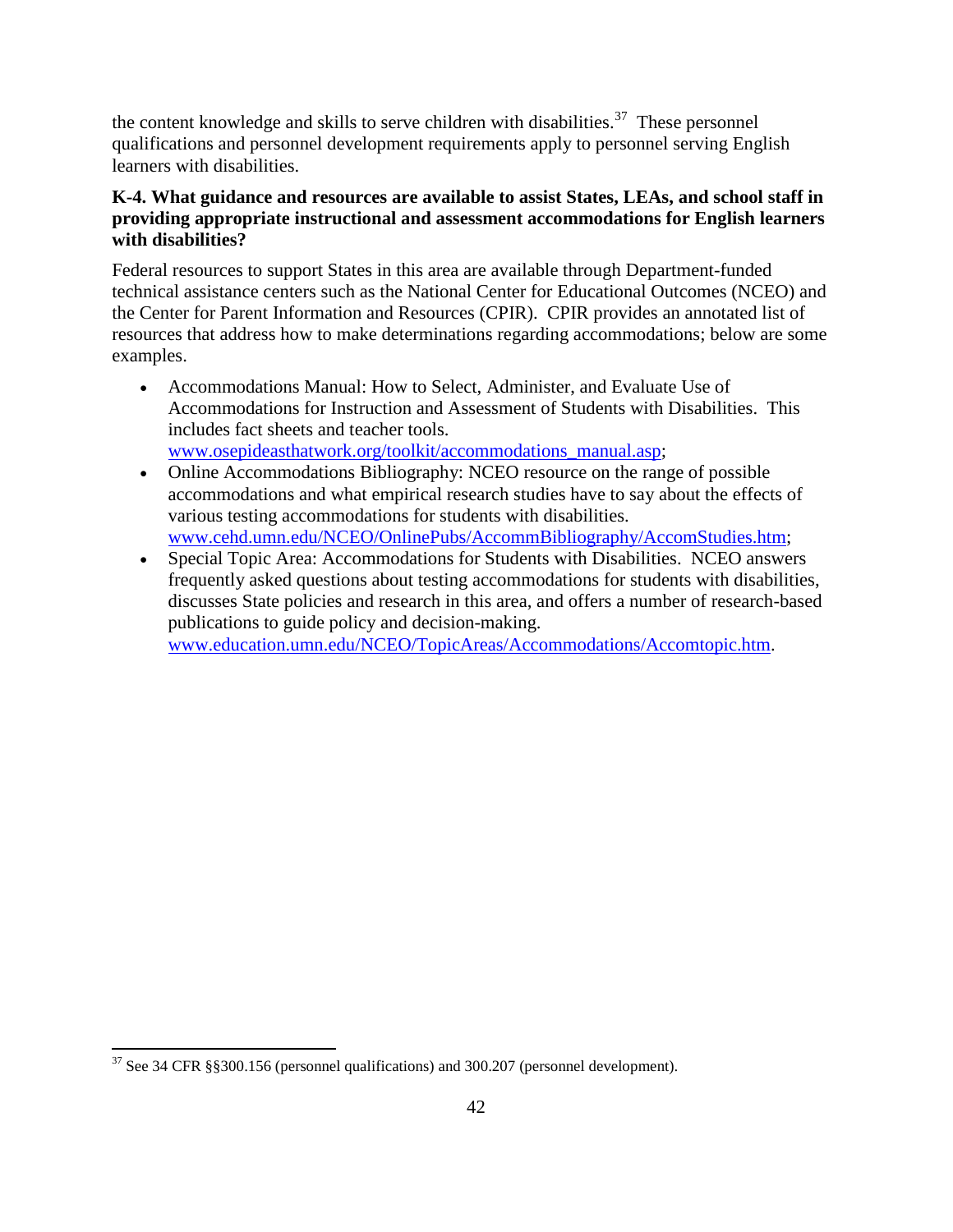# **Appendix A: Glossary**

**English learner** – The term "English learner," when used with respect to an individual, means an individual —

(A) who is aged 3 through 21;

(B) who is enrolled or preparing to enroll in an elementary school or secondary school;

(C)(i) who was not born in the United States or whose native language is a language other than English;

 (ii)(I) who is a Native American or Alaska Native, or a native resident of the outlying areas; and

(II) who comes from an environment where a language other than English has had a

significant impact on the individual's level of English language proficiency; or

(iii) who is migratory, whose native language is a language other than English, and who

comes from an environment where a language other than English is dominant; and

(D) whose difficulties in speaking, reading, writing, or understanding the English language may be sufficient to deny the individual —

(i) the ability to meet the challenging State academic standards;

(ii) the ability to successfully achieve in classrooms where the language of instruction is

English; or

(iii) the opportunity to participate fully in society.

(ESEA Section 8101(20))

**English learners with disabilities** – The phrase "English learners with disabilities" refers to English learners who are also "children with disabilities" under the IDEA, as defined in Section 602(3) of that Act and 34 CFR §300.8.

(ESEA Section 3201(4))

**Immigrant children and youth** – The term "immigrant children and youth" means individuals who—

(A) are aged 3 through 21;

(B) were not born in any State; and

(C) have not been attending one or more schools in any one or more States for more than 3 full academic years.

(ESEA Section 3201(5))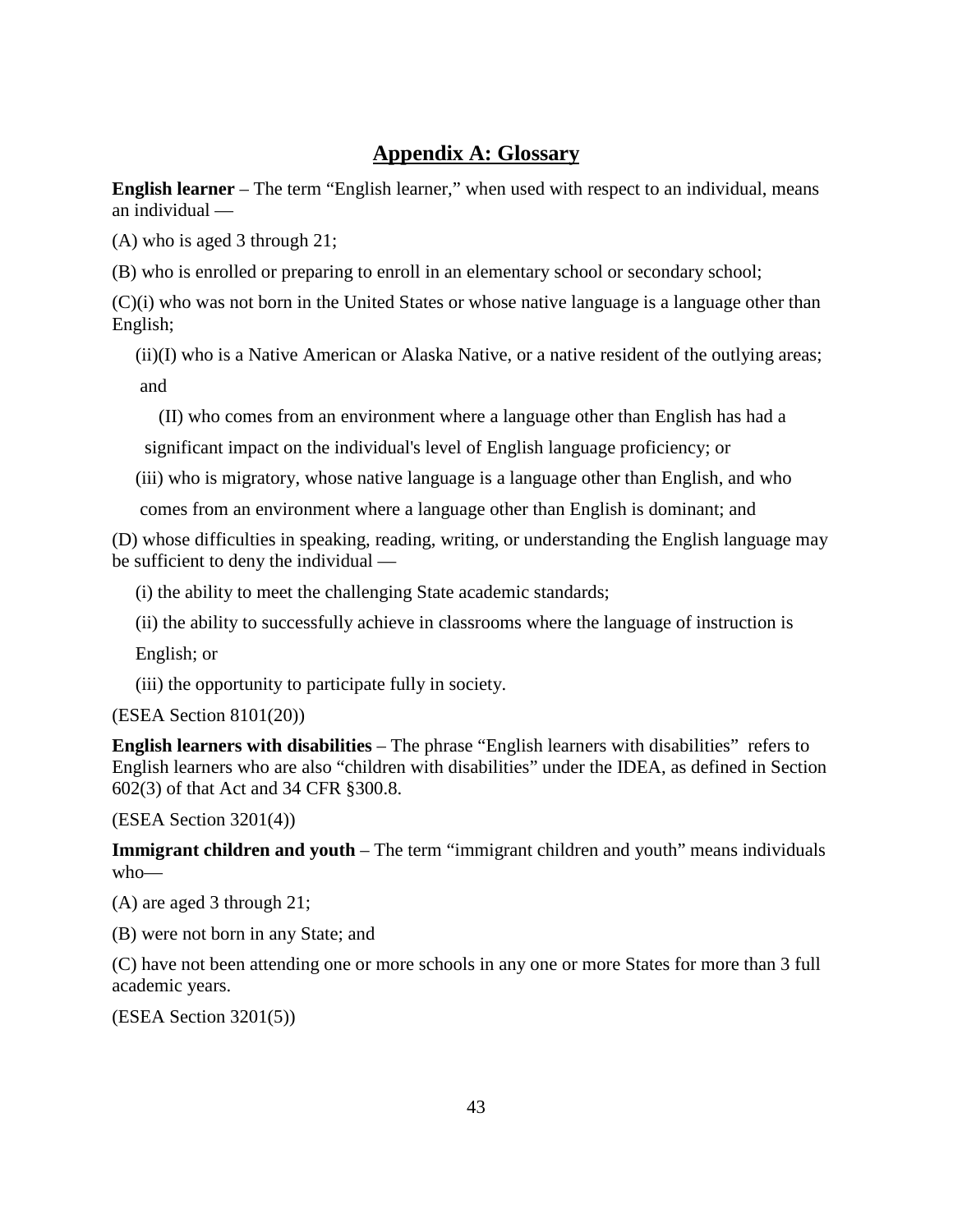*Note that "State" is defined in Section 3201(13) of the ESEA to include the 50 States, the District of Columbia, and Puerto Rico. Therefore, students born in Puerto Rico cannot be included as "immigrant" students under Title III.*

**Immigrant subgrant** – These are subgrants for which each State must reserve not more than 15 percent of the State's Title III allocation for LEAs in the State that have experienced a significant increase in the percentage or number of immigrant children and youth who have enrolled in schools in the LEA in the current fiscal year compared to the average of the last two fiscal years. (See ESEA Section 3114(d)).

**Language instruction educational program** – The term "language instruction educational program" means an instruction course —

(A) in which an English learner is placed for the purpose of developing and attaining English proficiency, while meeting challenging State academic standards; and

(B) that may make instructional use of both English and a child's native language to enable the child to develop and attain English proficiency, and may include the participation of English proficient children if such course is designed to enable all participating children to become proficient in English and a second language.

# (ESEA Section 3201(7))

**Title III EL formula subgrant** – These are formula subgrants to LEAs that each State must award for a fiscal year by allocating funds in a timely manner to each LEA in the State with an approved Title III plan. (See ESEA Section 3114(a)). Grant funds are allocated based on the number of ELs in the LEA, and are only made to LEAs for which the number of ELs yields a subgrant of at least \$10,000. (ESEA Section 3114(b)).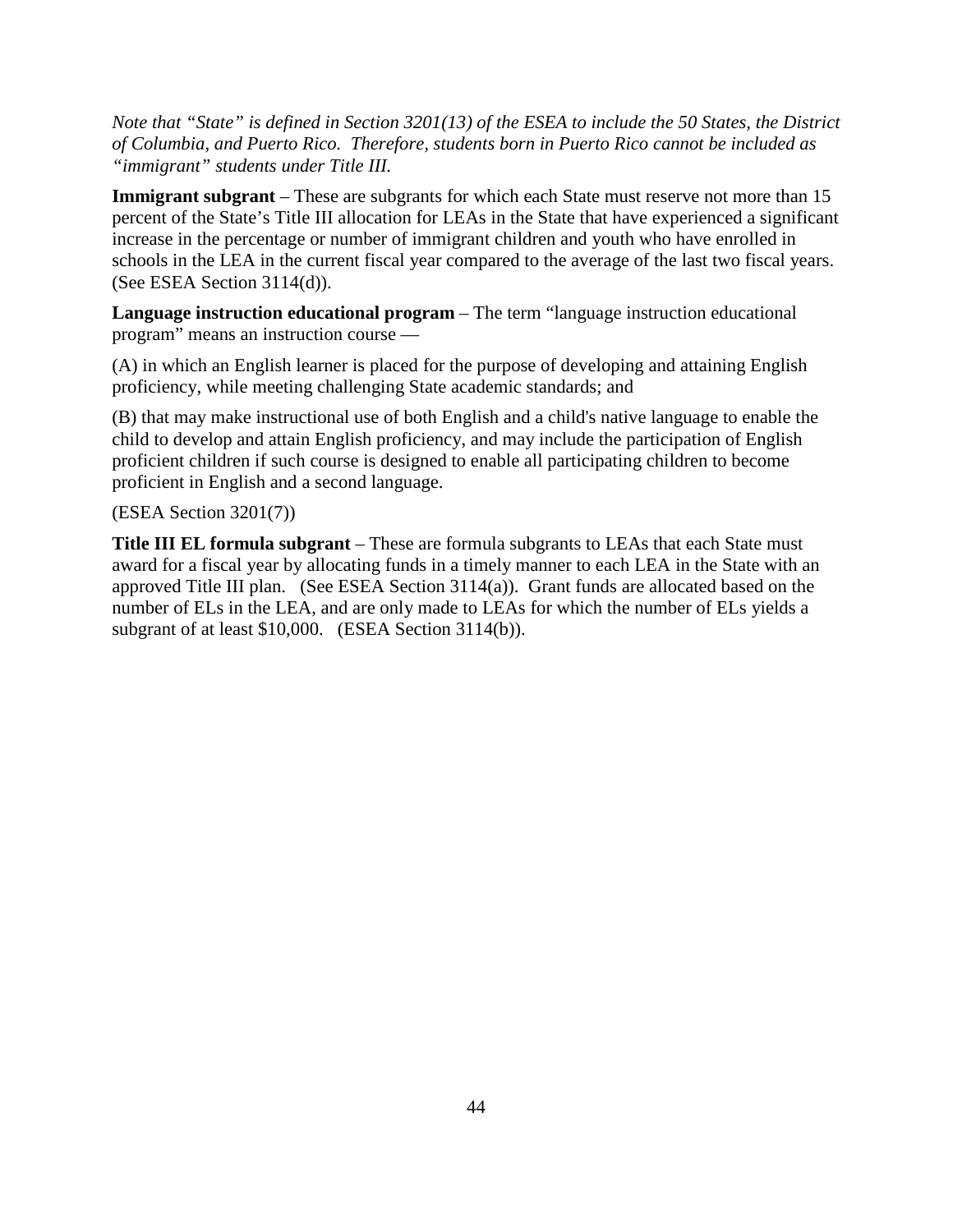# **Appendix B: Resources by Topic Area**

<span id="page-44-0"></span>The U.S. Department of Education does not mandate or prescribe practices, models, or other activities in this non-regulatory guidance document. This guidance contains examples of, adaptations of, and links to resources created and maintained by other public and private organizations. This information, informed by research and gathered in part from practitioners, is provided for the reader's convenience and is included here to offer examples of the many resources that educators, parents, advocates, administrators, and other concerned parties may find helpful and use at their discretion. The U.S. Department of Education does not control or guarantee the accuracy, relevance, timeliness, or completeness of this outside information. Further, the inclusion of links to items and examples does not reflect their importance, nor are they intended to represent or be an endorsement by the U.S. Department of Education of any views expressed, or materials provided.

#### **Children with Disabilities**

See question and answer K-4.

# **Data**

Through the [Statewide Longitudinal Data System \(SLDS\)](http://nces.ed.gov/programs/slds/) program, the Department has supported the development of data systems to improve instruction, practices, services, and policies.

The Department provides data through its user-friendly tool, ED Data Express, including data on ELs: <http://eddataexpress.ed.gov/>

The Department provides data on ELs as part of the Civil Rights Data Collection: <http://ocrdata.ed.gov/>

Educational Experiences of English Learners: Analyses of Extant Data (2016). Three briefs describe the educational experiences and performance of English learner (EL) students based on data from the 2011–12 Civil Rights Data Collection (CRDC) and other data. There is an instructional staff brief, college preparatory courses and programs brief, and grade retention, high school graduation, and GED attainment brief. <http://www2.ed.gov/about/offices/list/opepd/ppss/reports.html#titleiii>

#### **Dual Language Learners**

Dual Language Education Programs: Current State Policies and Practices (December 2015) This report was prepared under a U.S. Department of Education contract with the American Institutes for Research, and contains an analysis of research and extant data related to dual language education policies and practices.

[https://ncela.ed.gov/files/rcd/TO20\\_DualLanguageRpt\\_508.pdf](https://ncela.ed.gov/files/rcd/TO20_DualLanguageRpt_508.pdf)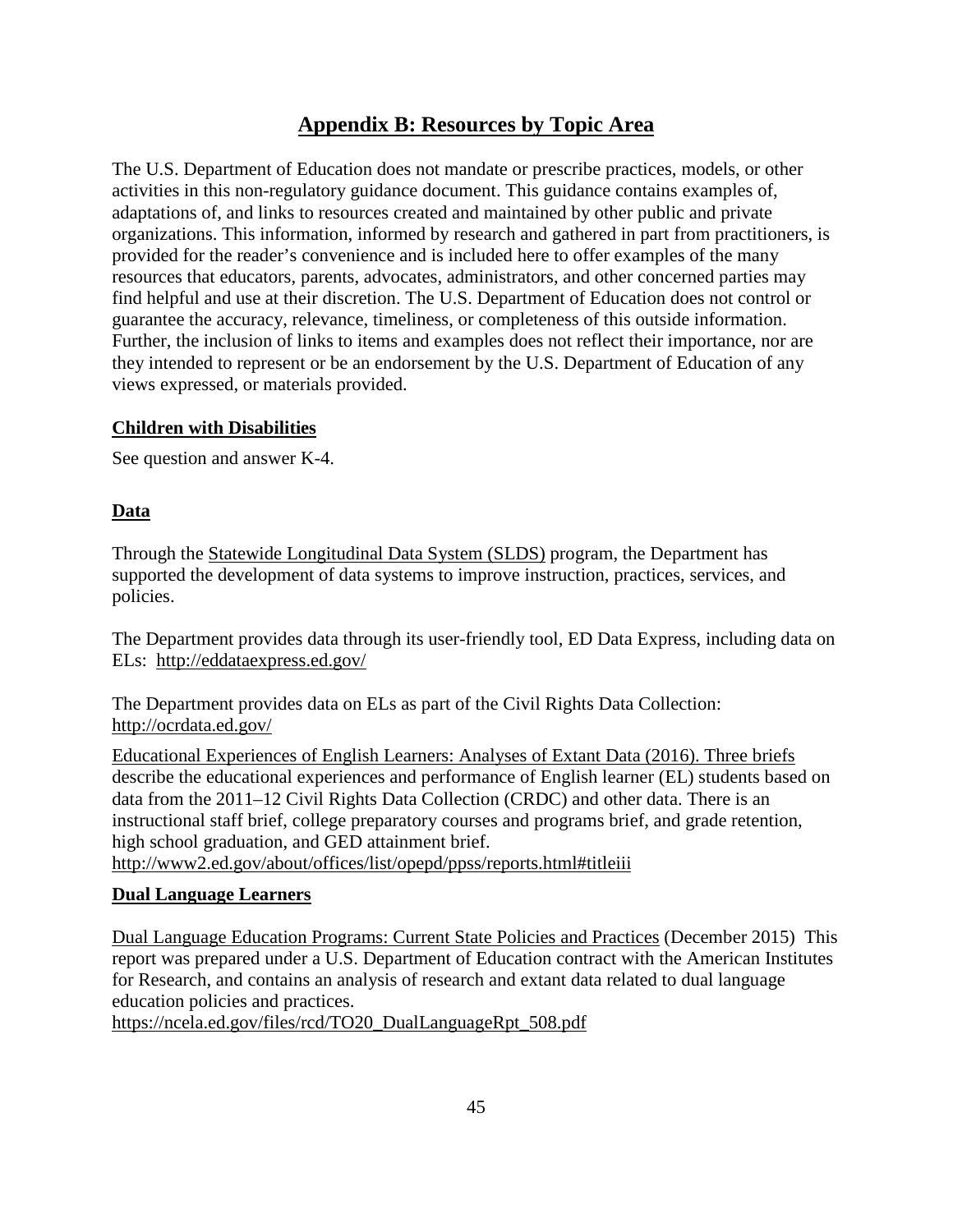This [U.S. Department of Education and U.S. Department of Health and Human Services joint](https://www.acf.hhs.gov/sites/default/files/ecd/dll_policy_statement_final.pdf)  [Policy Statement on Supporting the Development of Children Who are Dual Language Learners](https://www.acf.hhs.gov/sites/default/files/ecd/dll_policy_statement_final.pdf)  [in Early Childhood Programs](https://www.acf.hhs.gov/sites/default/files/ecd/dll_policy_statement_final.pdf) provides recommendations for States and local communities to promote the development and learning of young children, birth to age five, who are dual language learners.

# **General Resources**

National Clearinghouse for English Language Acquisition (NCELA) – NCELA operates under a contract funded by the U.S. Department of Education that is administered by the Office of English Language Acquisition. The NCELA website contains a searchable resource library of more than 20,000 items related to English learner education. The site also contains demographic and State data, State profiles, links to external resources, and many other types of valuable information. http://ncela.ed.gov/

The Center for Applied Linguistics has developed a variety of publications related to the teaching and learning of languages, linguistics, policy, immigrant and refugee integration, and more. <http://www.cal.org/resource-center/publications>

# **Language Instruction Educational Programs**

The paper, Language Instruction Educational Programs (LIEPs): A Review of the Foundational Literature (2012), describes LIEP characteristics that may influence the quality of programs delivered to ELs in grades K through 12. <http://www2.ed.gov/about/offices/list/opepd/ppss/reports.html#titleiii>

The U.S. Department of Education's English Learner Tool Kit contains recommendations on promising practices to ensure LIEPs facilitate improved ELP and academic outcomes. [http://www2.ed.gov/about/offices/list/oela/english-learner-toolkit/eltoolkit.pdf.](http://www2.ed.gov/about/offices/list/oela/english-learner-toolkit/eltoolkit.pdf)

The U.S. Department of Education's Institute for Educational Sciences Practice Guide "Teaching academic content and literacy to English learners in elementary and middle school" provides research and practice on instructing ELs. [http://ies.ed.gov/ncee/wwc/PracticeGuide.aspx?sid=19.](http://ies.ed.gov/ncee/wwc/PracticeGuide.aspx?sid=19)

The U.S. Department of Education's What Works Clearinghouse (WWC) has conducted reviews to examine the evidence of effectiveness of interventions designed for students whose primary language is not English and who have limited English speaking, reading, writing, and listening skills. Reviewed studies are found on the WWC website. <http://ies.ed.gov/ncee/wwc/Topic.aspx?sid=6>

The Center for Applied Linguistics' report, Developing Academic Literacy and Language in the Content Areas, provides research-based strategies and practical, hands-on tools to help educators develop effective classroom strategies aligned with standards. [http://www.cal.org/resource](http://www.cal.org/resource-center/publications/developing-academic-literacy-and-language-in-the-content-areas)[center/publications/developing-academic-literacy-and-language-in-the-content-areas](http://www.cal.org/resource-center/publications/developing-academic-literacy-and-language-in-the-content-areas)

# **Legal Obligations to English Learners and English Learner Parents**

Information about an LEA's obligations to EL students and limited English proficient parents under Title VI and the EEOA is available in a Dear Colleague Letter jointly released by the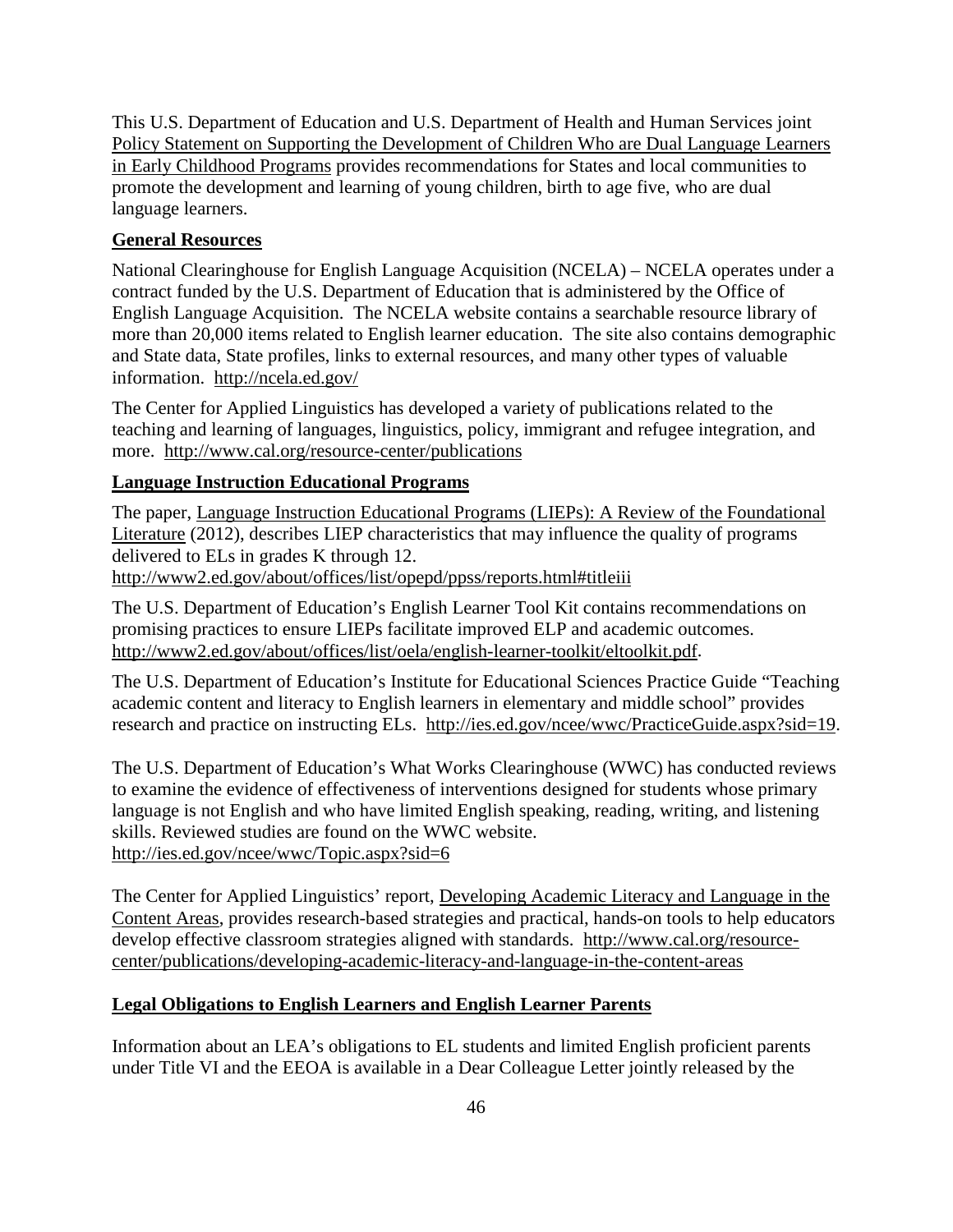Department and the U.S. Department of Justice in January 2015. [http://www2.ed.gov/about/offices/list/ocr/letters/colleague-el-201501.pdf.](http://www2.ed.gov/about/offices/list/ocr/letters/colleague-el-201501.pdf)

#### **Immigrant Children and Youth**

For information regarding immigrant students see OCR's Guidance for School Districts to Ensure Equal Access for All Children to Public Schools Regardless of Immigration Status. [http://www2.ed.gov/about/offices/list/ocr/frontpage/faq/rr/policyguidance/raceorigin.html.](http://www2.ed.gov/about/offices/list/ocr/frontpage/faq/rr/policyguidance/raceorigin.html) Also see the following resources available from the Office for Civil Rights:

Dear Colleague Letter (DCL): [http://www2.ed.gov/about/offices/list/ocr/letters/colleague-](http://www2.ed.gov/about/offices/list/ocr/letters/colleague-201405.pdf)[201405.pdf](http://www2.ed.gov/about/offices/list/ocr/letters/colleague-201405.pdf)

Q&A about DCL:<http://www2.ed.gov/about/offices/list/ocr/docs/qa-201405.pdf>

#### Fact sheet about DCL:<http://www2.ed.gov/about/offices/list/ocr/docs/dcl-factsheet-201405.pdf>

The U. S. Department of Education, as part of the White House Task Force on New Americans, has developed a number of resources for States, LEAs, and schools to support immigrant children and youth. For the totality of resources, please visit the Department's immigration webpage *available at* [http://www2.ed.gov/about/overview/focus/immigration-resources.html.](http://www2.ed.gov/about/overview/focus/immigration-resources.html)

The U.S. Department of Education's Newcomer Tool Kit is designed to help schools support immigrants, refugees, and their families with a successful integration process. <http://www.ed.gov/about/offices/list/oela/new-comer-toolit/ncomertoolkit.pdf>

#### **Private School Consultation and Equitable Services**

[The Office of Non-Public Education](http://www2.ed.gov/about/offices/list/oii/nonpublic/index.html) (ONPE) provides resources to help assist SEAs and LEAs in meeting their obligations to ensure the provision of equitable services to eligible private school students and teachers in applicable programs. Information on ESSA and the participation of private school students, teachers, and other educational personnel are located on [ONPE's](http://innovation.ed.gov/what-we-do/non-public-education/essa/)  [ESSA webpage.](http://innovation.ed.gov/what-we-do/non-public-education/essa/)

#### **Title III Program Implementation**

For general information on Title III program implementation see the Biennial Report to Congress on the Implementation of the Title III Grant Program. (October 2015) *Available at* <http://www2.ed.gov/about/offices/list/oela/resources.htm>

For information from LEAs and SEAs regarding implementation of the Title III State Formula Grant Program, see the National Evaluation of Title III Implementation: Report on State and Local Implementation (2012). This report answers a range of questions about the implementation of the Title III program drawing on data collected during the 2009-10 school year through telephone interviews with all State Title III directors, a survey of a nationally representative